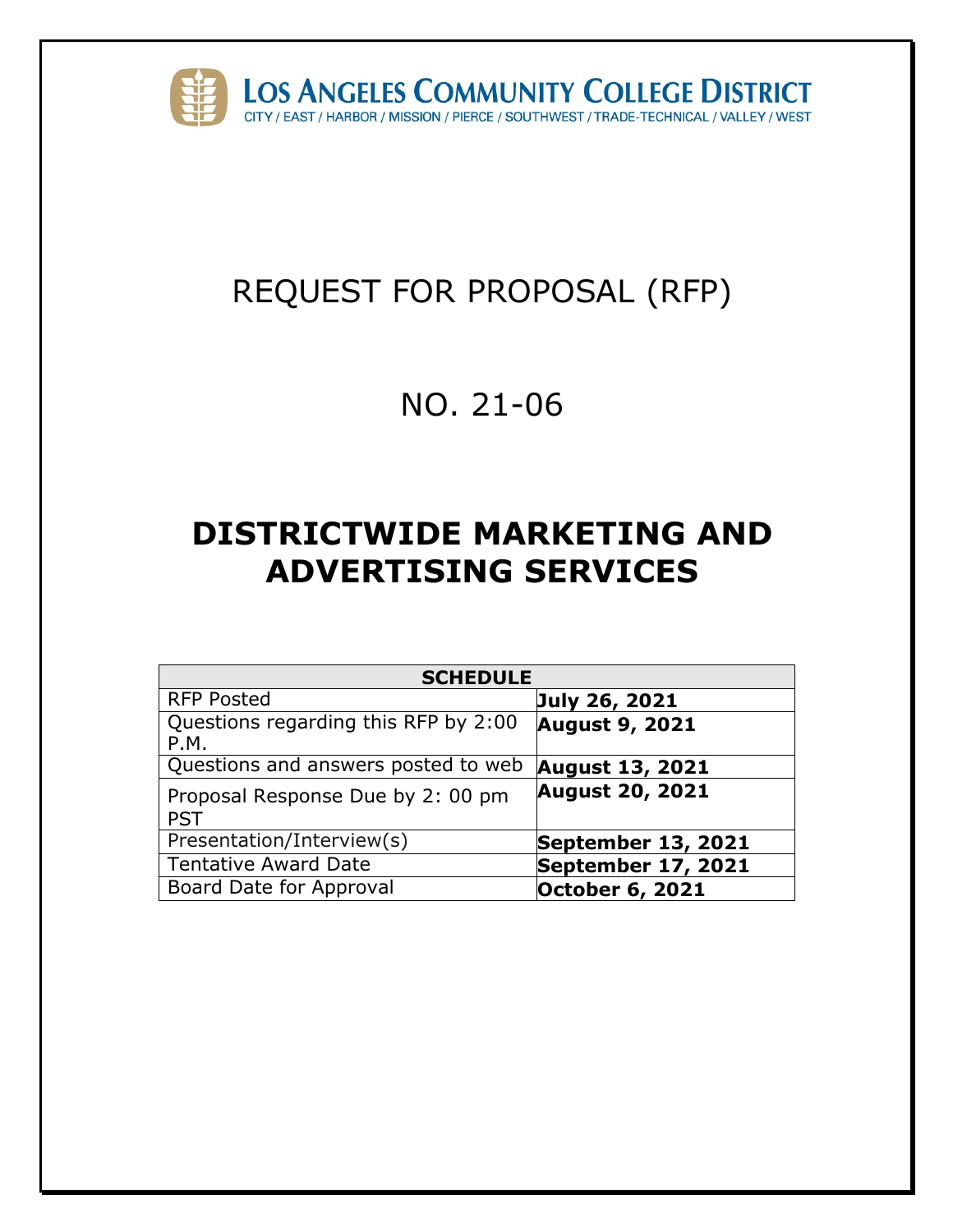

## **TABLE OF CONTENTS**

| $2^{\circ}$    |  |
|----------------|--|
| $\overline{3}$ |  |
| 4              |  |
| 5 <sup>1</sup> |  |
| 6.             |  |
| 7 <sup>7</sup> |  |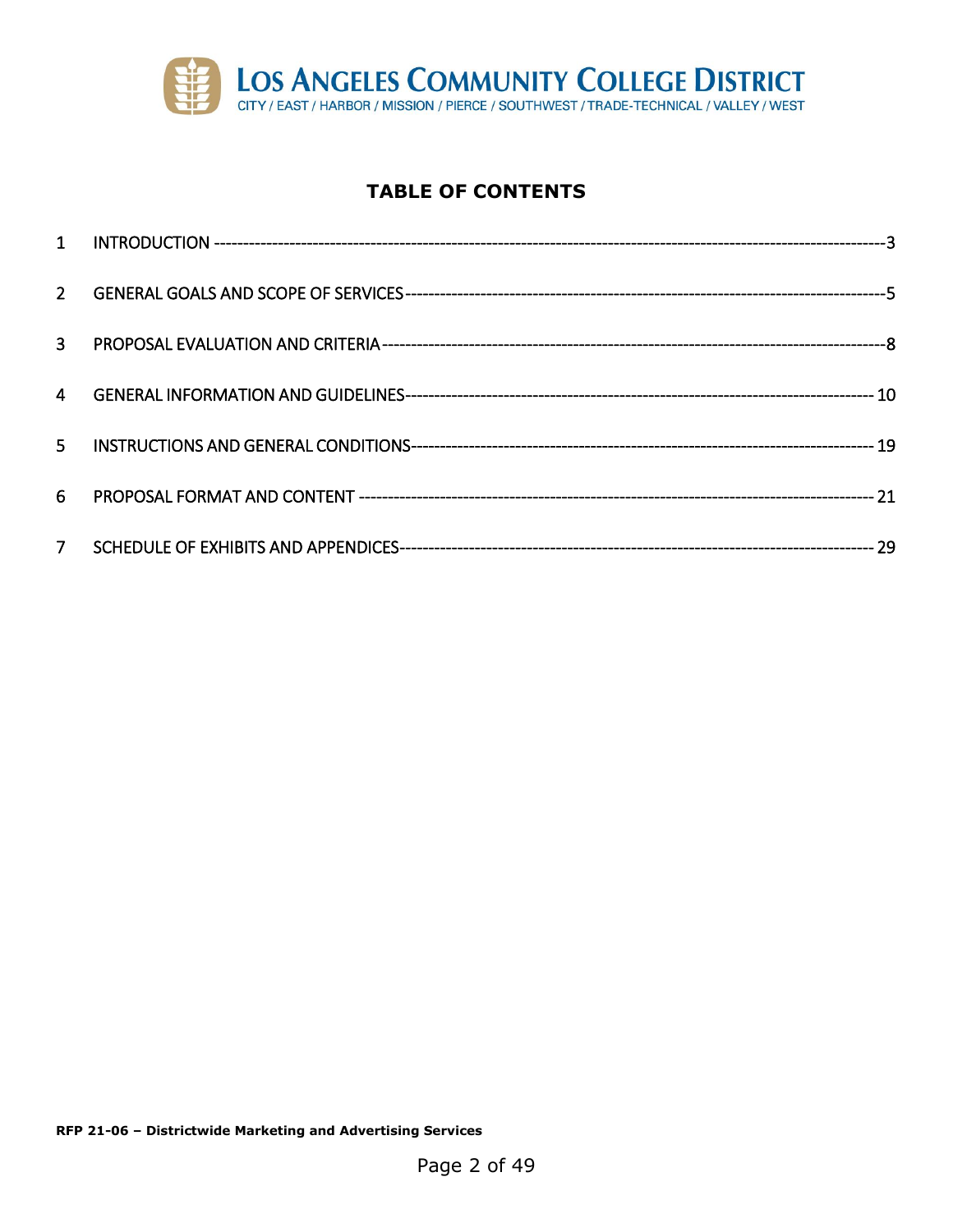

## <span id="page-2-0"></span>**1 INTRODUCTION**

1.1 Purpose of RFP

The Los Angeles Community College District ("District" or "LACCD"), is seeking to retain at least one full-service creative marketing and advertising agency through the award of a two-year agreement with three, one-year options to extend the agreement.

The selected firm or agency will assist the District and its nine colleges to achieve a sustained, year-round marketing, advertising, public awareness and branding campaign to promote LACCD and its nine colleges, collectively and individually, for overall awareness; image enhancement; enrollment and recruitment advertising and outreach; financial aid application information; the Los Angeles College Promise program; niche program promotions (including Strong Workforce, Career Education and Adult Education) and other specialty needs, including, but not limited to events such as graduations, public meetings, and other activities as determined by LACCD and its colleges.

These campaigns are anticipated to contribute to measurable increases in enrollments for the District and its colleges in accordance with the established goals outlined in the District's five-year **Strategic Plan,** 

[http://www.laccd.edu/Departments/EPIE/PlanningAccreditation/Documents/2018-](http://www.laccd.edu/Departments/EPIE/PlanningAccreditation/Documents/2018-2023%20LACCD%20District%20Strategic%20Plan.pdf) [2023%20LACCD%20District%20Strategic%20Plan.pdf](http://www.laccd.edu/Departments/EPIE/PlanningAccreditation/Documents/2018-2023%20LACCD%20District%20Strategic%20Plan.pdf)

and in ongoing enrollment management plans for LACCD. This Request for Proposals (RFP) sets forth the District's requirements in detail. All responses should be submitted in accordance with the terms and conditions included in this RFP.

The District does not guarantee any specific dollar volume of business with the successful proposer(s) as a result of awarding any contract(s) based on this RFP. Rather, the contract(s) will be based on an approved initial "not to exceed" annual expenditure (to be determined) as approved by the LACCD Board of Trustees. The "not to exceed" limits can be adjusted higher if a demonstrated need occurs.

An annual evaluation will occur by LACCD to assess performance and outcomes by the provider(s) regarding the quality and effectiveness of the services and materials provided. As the end of the original two-year contract term nears, the District will determine, at its discretion, the potential exercise of the option years.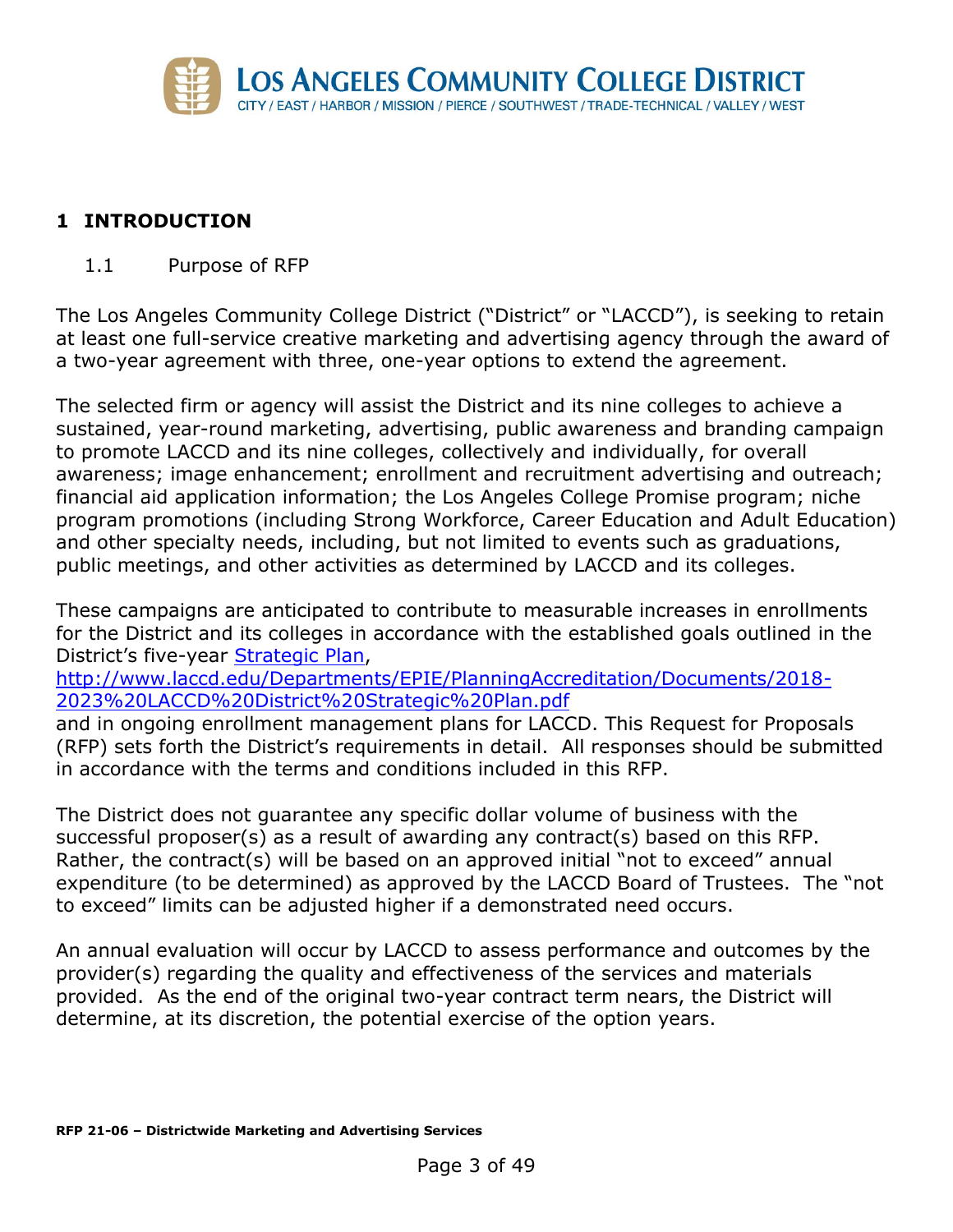

#### 1.2 About the District

LACCD was established in 1969 and today is one of the largest community college districts in California and is governed by an elected, seven-member Board of Trustees, who serve four-year terms.

LACCD serves a highly diverse, multi-racial and multi-lingual geopolitical area of several million people over about 900 square miles of the County of Los Angeles, including 36 cities and unincorporated communities, including the City of Los Angeles. The District extends from the San Fernando Valley and Sylmar areas north of metropolitan Los Angeles, down to the Port of Los Angeles in the south; from the "west side" of Los Angeles, over to the eastern side of Los Angeles into Boyle Heights and the San Gabriel Valley.

The District's nine colleges provide comprehensive, lower-division general education (the traditional first two years of a four-year degree) for transfer; education pathways for two-year certificates or Associate's degrees; occupational education; credit and noncredit instructional programs and Adult Education to meet the needs of the surrounding communities; Career Education and Strong Workforce jobs training education; citizenship classes; and, in some instances, four-year Bachelor's degree programs and other lifelong learning opportunities. The colleges receive accreditation, subject to renewal, from the Western Association of Schools and Colleges.

The nine colleges are: [Los Angeles City College,](https://www.lacitycollege.edu/) [East Los Angeles College,](https://www.elac.edu/) [Los Angeles](https://www.lahc.edu/)  [Harbor College,](https://www.lahc.edu/) [Los Angeles Mission College,](https://www.lamission.edu/) [Los Angeles Pierce College,](https://www.piercecollege.edu/) [Los Angeles](https://www.lasc.edu/)  [Southwest College,](https://www.lasc.edu/) [Los Angeles Trade-Technical College,](http://www.lattc.edu/) [Los Angeles Valley College](https://www.lavc.edu/) and [West Los Angeles College.](http://www.wlac.edu/) The nine colleges range in size from about 22 acres (Los Angeles Trade-Technical College) to more than 450 acres (Los Angeles Pierce College). Some of the colleges, like Trade-Technical, founded in 1925, pre-date the District and were brought into the District. Others were created and built as the District expanded to its current configuration.

The District's [2020-2021 Fiscal Year budget](http://laccd.edu/Departments/CFO/budget/Documents/2020-2021%20Final%20Budget.pdf) from all funds and sources is \$5.4 billion, of which nearly \$4 billion is for the District's capital improvement and construction program, "BuildLACCD." [http://laccd.edu/Departments/CFO/budget/Documents/2020-](http://laccd.edu/Departments/CFO/budget/Documents/2020-2021%20Final%20Budget.pdf) [2021%20Final%20Budget.pdf](http://laccd.edu/Departments/CFO/budget/Documents/2020-2021%20Final%20Budget.pdf)

The District employs more than 10,000 full-and part-time personnel and serves, on average about 230,000 full-and part-time students annually. More information about the District and its colleges can be found online at: <http://laccd.edu/Pages/default.aspx>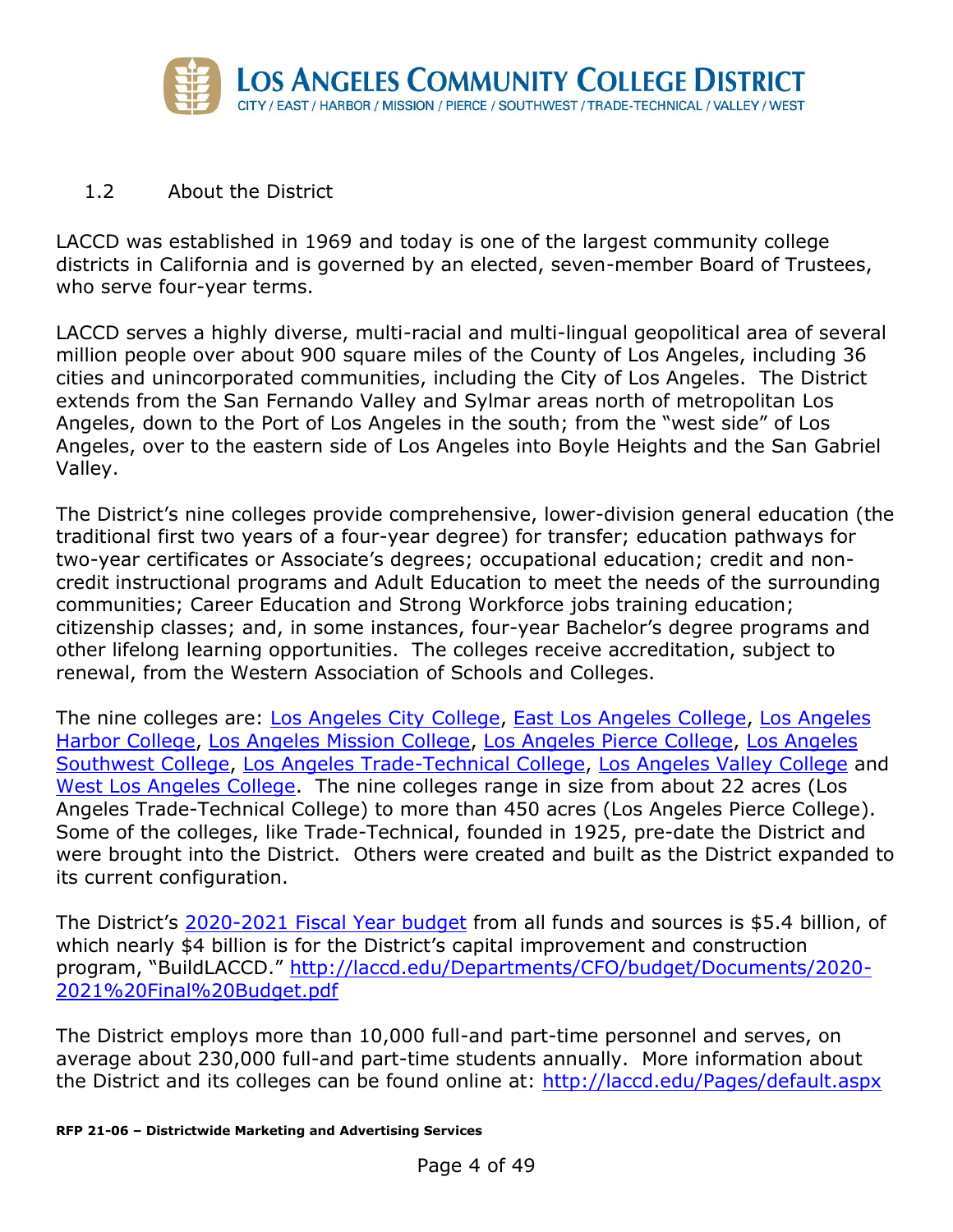

A breakdown of student demographic information can be found online at: <http://laccd.edu/Departments/EPIE/Research/Pages/Enrollment-Trends.aspx> Student Enrollment Information (YEAR) includes:

# <span id="page-4-0"></span>**2 GENERAL GOALS AND SCOPE OF SERVICES**

2.1 General Goals

Currently, the LACCD is concluding a two-year, districtwide contract for marketing and advertising services effective at the end of September 2021. The first contract sought to establish baseline, district campaigns for enrollment marketing and advertising; streamline procurement processes for the District and colleges for marketing and advertising; reduce redundancies and increase efficiencies by using a centralized agency of record for leveraged advertising and media buys to collectively benefit the District and nine colleges.

This new RFP and agreement are being pursued by the District to sustain, improve and expand upon those efforts during the first contract while also allowing the colleges to leverage these services in collaboration with existing vendors for customized efforts for their own unique needs. The District is seeking to award a professional services contract to a qualified firm with a minimum of five (5) years of experience in providing Marketing and Advertising Services to a large organization.

The LACCD welcomes a diverse pool of proposers to respond to the Request for Proposal as outlined below in the Scope of Services Section. This includes those firms that have received LGBTQIA certification by recognized municipal agencies.

#### 2.2 Scope of Services

The scope of services will include all marketing and advertising services, from beginning to end, including defining the vision and intended outcomes, collaborative design development, storyboard conceptions and development, identifying marketing platforms, the approval process, placements, real-time benchmarking, tracking, key performance indicators, and post-campaign reports and analysis for districtwide and college-specific needs. This can include all full-service related areas, including, for example, creative digital and print materials, mass mailings, digital photography, videography, assistance with public information or public service announcements, special events or graduationsand all other related activities, events, programs or efforts by the colleges and the District which can be identified for use in potential marketing and advertising campaigns.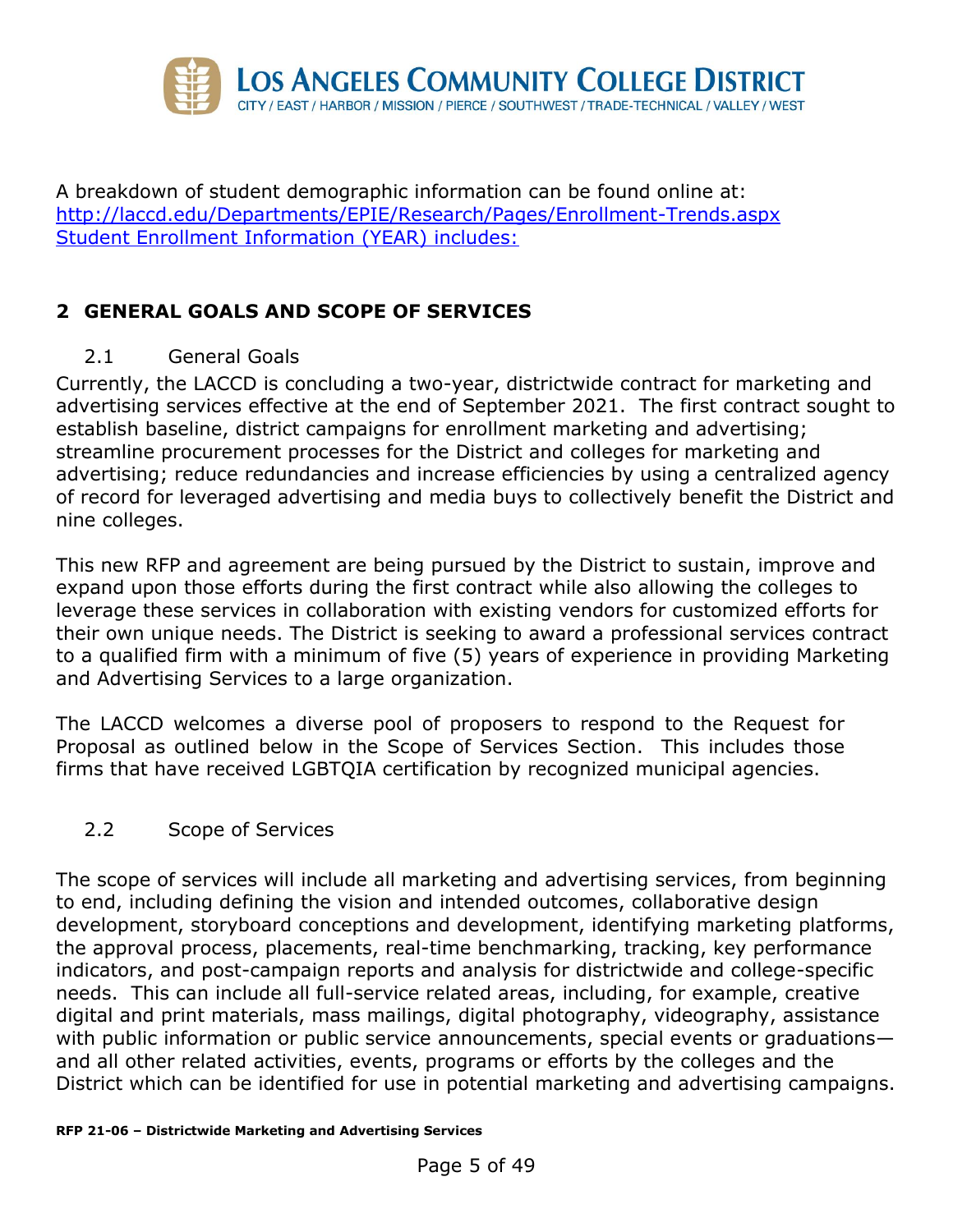

In consultation and in collaboration with the District's Director of Communications & External Relations, the members of the District's Team of Public Information Officers and Public Relations Managers (or designees); the Chancellor's Cabinet (District executives and nine college presidents) as well as other District/college officials as appropriate, the selected firm shall:

- A. Collaboratively develop and implement a comprehensive, sustained multi-year, multi-lingual marketing, advertising, outreach and enrollment campaign across multiple mediums and collateral materials specific to enrollment; brand awareness for the colleges and the District; the L.A. College Promise program, and student completion of all federal Free Application for Federal Student Aid (FAFSA) and California financial aid applications/forms.
- B. Include as part of the campaign semester deadlines, detailing all district- and campus-wide campaigns, establishing multiple options for review and feedback at the district and college-level, and agreed-upon timelines and meeting schedules to ensure frequent and transparent communications.
- C. Provide bilingual campaign and outreach materials (English and Spanish) and other languages as identified and needed to reflect the diversity and interests of the LACCD community.
- D. Build/create, purchase and benchmark/track Google ads and/or other pay-perclick campaigns and Search Engine Optimization campaigns.
- E. Build/create, produce and benchmark/track multi-platform "nudging" campaigns and reminders for enrollment
- F. Build/create, purchase and benchmark/track comprehensive social media platform advertising to variety of age levels, interests and audiences as defined by the District and the colleges. Social media includes, but not limited to, Facebook, Twitter, Instagram, YouTube, LinkedIn, TikTok, Snap and WeChat
- G. Produce and buy on behalf of the District and the colleges full format broadcast and video materials for radio, television, web, Internet, movie theaters, and social media ads, when appropriate; in both English and foreign languages as appropriate, including all production, (including pre- and post-production)
- H. Develop and buy print advertising, including English and foreign languages as appropriate.
- I. Buy other online advertising, broadcast or social media products, such as Pandora, Spotify or other such over-the-air, cable, web streaming and internet-based marketing when appropriate.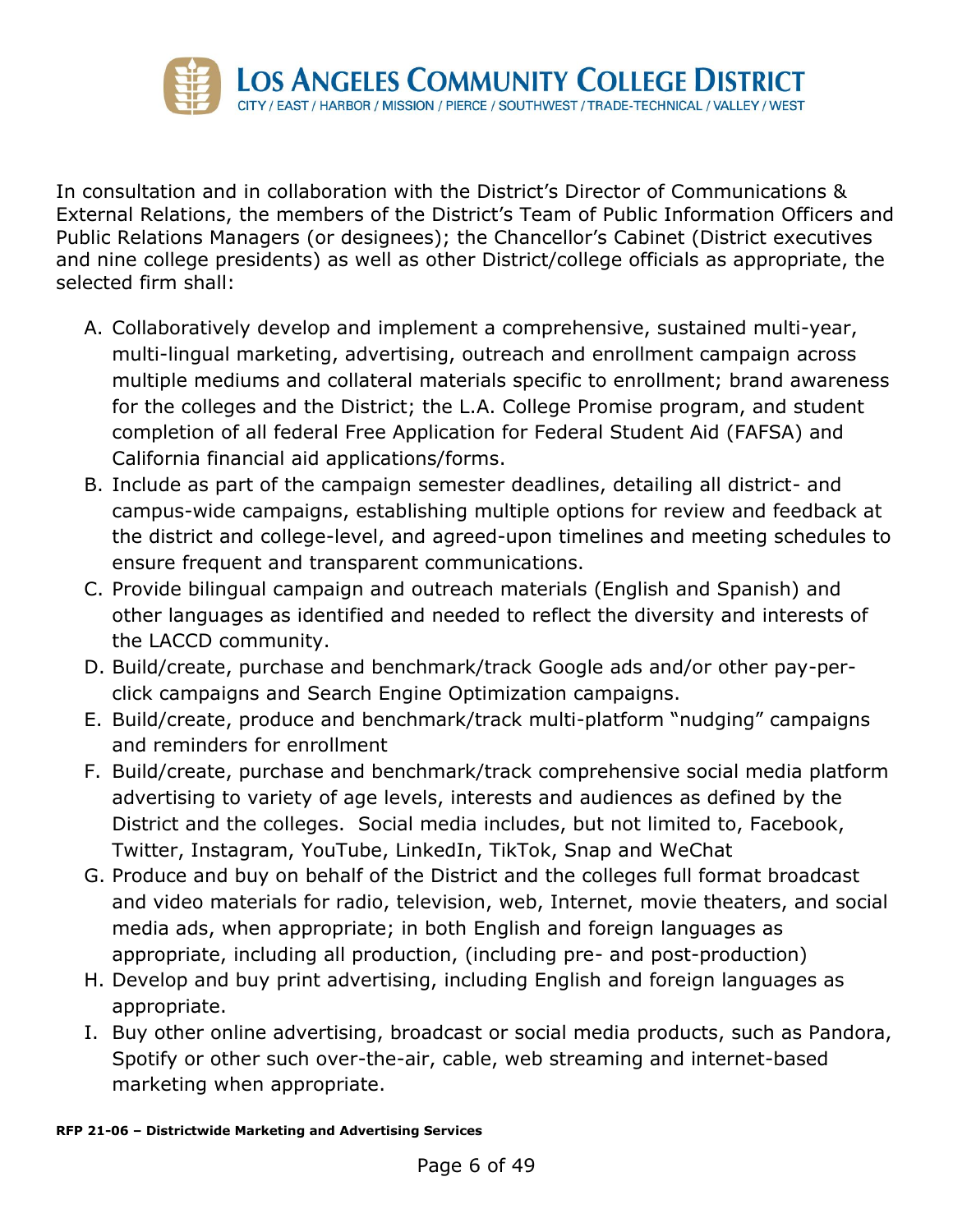

- J. Produce and buy outdoor advertising, such as bus ads, bus stop ads, outdoor billboards, kiosks at local malls and other such advertising known as "outdoor advertising," when appropriate.
- K. Create and buy radio and television ads, as well as social media campaigns, and associated with the above messaging on an as-needed basis. Create corresponding print/graphical elements on an as-needed basis.
- L. Create and provide targeted and tracked analytics and key performance indicators from the above-mentioned products on a monthly basis to be provided to the District and the colleges.
- M. Provide real-time analytics, key performance indicators and recommended adjustments to on-going campaigns.
- N. Provide full service digital media, video and photographic production services for a variety of events and activities, including pre- and post-production services in studio settings as well as field assignments or on-location production to all modern mainstream broadcasting quality and social media / online formats
- O. Provide for live online streaming or live-to-tape broadcasting of events, meetings and other activities, including simultaneous broadcasts on multiple social media or online platforms
- P. Provide for music licensing and/or artistic materials licensing as needed for all content
- Q. Provide all content as required in keeping with ADA requirements, including closed caption in multiple languages
- R. Develop and secure a variety of special public events; personal appearances by key LACCD officials and/or news media events/activities for earned media opportunities that enhance paid media.
- S. Work with the District to set up budgeting as an "open PO" and charges will be made appropriately against the approved annual expenditure for this contract.
- T. Provide a clearly established process to work with established, preferred vendors/third-party vendors

NOTE: All proposals must clearly identify any commission costs, mark-ups, agency fees/percentages for the firm's role in purchasing paid advertising or media on behalf of the District and the colleges. This would include fees charged to the District and the colleges as well as agency rates received from media buys.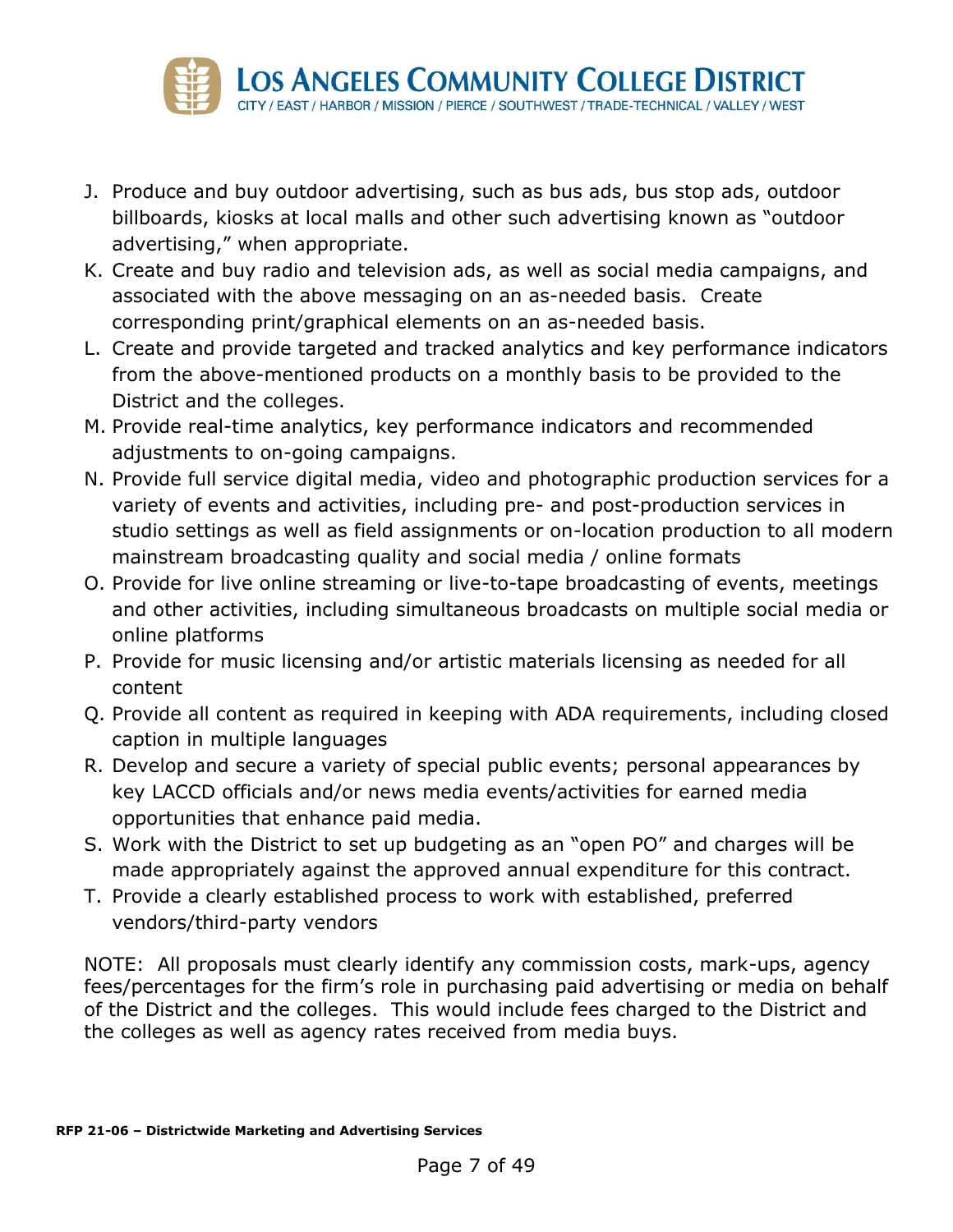

#### 2.3 Term of Contract

Any contract awarded pursuant to this RFP solicitation shall be for a contract period of two (2) years. The contract may be renewed for up to three (3) additional one (1) year terms for a maximum of five (5) years, upon mutual consent of the parties or unless terminated earlier in accordance with the provisions specified in District's Standard Agreement.

## <span id="page-7-0"></span>**3 PROPOSAL EVALUATION AND CRITERIA**

#### **3.1** Evaluation Process

A Screening and Evaluation Panel consisting of LACCD staff and/or outside associates will review, analyze, and evaluate all proposals received. Reference checks of the top four (4) firms will be conducted by the Evaluation Panel. After-which, the Panel may then conduct interviews of the top four most-highly rated proposers. Please see evaluation criteria listed in Section 3.2.

At the approval of the Selection Committee, a recommendation for award(s) will be made to a qualified firm and the proposed contract with the selected firm will be submitted to LACCD's Board of Trustees for approval. The contract will be executed and notice to proceed will be issued after Board approval.

LACCD reserves the right to reject any or all proposals, to waive any irregularities or informalities in the offers received and to change the evaluation process described above if circumstances dictate this or it is otherwise in the best interests of LACCD to do such. In the event a proposal(s) is rejected, or in the event a proposer's offer is not rejected but does not result in a contract award, LACCD shall not be liable for any costs incurred by the proposer in connection with the preparation and submittal of the proposal.

#### 3.2 Evaluation Criteria for Written Proposals

Proposals will be evaluated in accordance with your response to the criteria outlined in Section 2, Scope of Services. Specifically, scores will be granted based upon the criteria listed in the below chart. As noted, ten points will also be provided based on the vendor's self-certification of being a Small, Local Emerging, Disabled Veteran Business Certification (SLEDV).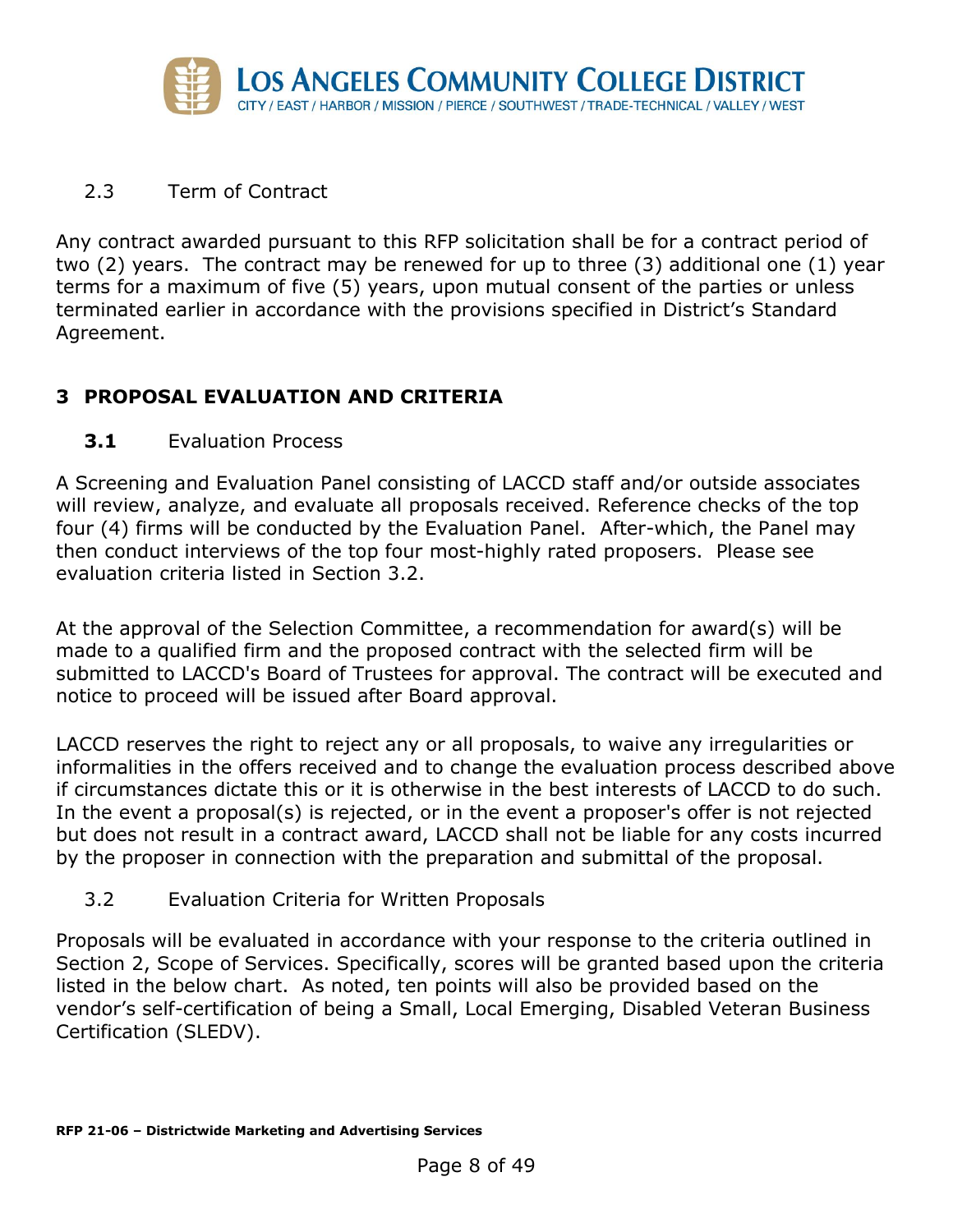

By use of numerical scoring techniques, proposals will be evaluated by LACCD against the factors specified below. The relative weights of the criteria are based on a 100-point scale, as listed below.

| <b>CRITERIA FOR WRITTEN</b><br><b>PROPOSAL SCORING</b>                                                                                                      | <b>Relative</b><br>Weight |
|-------------------------------------------------------------------------------------------------------------------------------------------------------------|---------------------------|
| Qualifications, technical expertise, references of<br>firm/proposer, and presentation of ability to carry<br>out the Scope of Work as described in this RFP | 25                        |
| Proposed Staffing, Project Organization & Work<br>Plan                                                                                                      | 15                        |
| Examples/proof of completed work,<br>including examples of prior similar<br>campaigns and demonstration of results or<br>return on investment               | 25                        |
| Clear demonstration, with examples, of working in<br>and understanding of the diverse Southern<br>California media market and in higher education           | 15                        |
| Price, Fees, and Overall Quality and Organization of<br>Proposal Submitted                                                                                  | 10                        |
| Small, Local, Emerging Disabled, Veteran Business<br>Certification (SLEDV)                                                                                  | 10                        |
| <b>TOTAL</b>                                                                                                                                                | <b>100 Pts.</b>           |

#### 3.3 Evaluation Criteria for Interviews / Presentations

3.3.1 If interviews / presentations are conducted, these will be evaluated by LACCD against the factors specified below. The relative weights of the criteria are based on a 100-point scale, as listed below.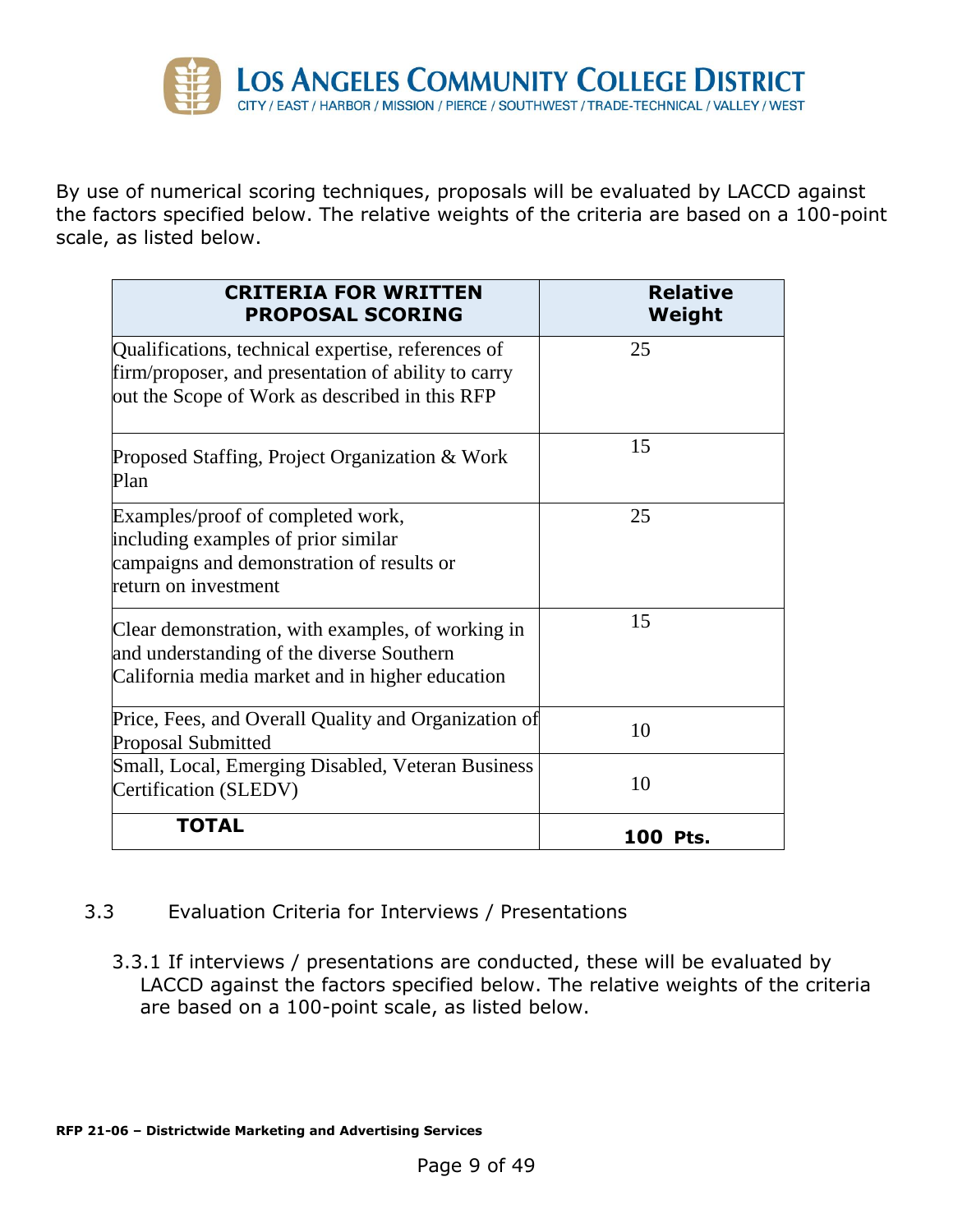

| <b>CRITERIA FOR INTERVIEW/</b><br><b>PRESENTATION</b>               | <b>Relative Weight</b> |
|---------------------------------------------------------------------|------------------------|
| Presentation (including responses to scripted<br>questions, if any) | 30                     |
| Overall Communication / Interpersonal Skills                        | 20                     |
| Overall Demonstrated Knowledge and<br>presentation of work samples  | 30                     |
| Overall Performance                                                 | 20                     |
| <b>Total Possible Points</b>                                        | 100 Pts.               |

#### 3.4 Contract Award

It is the intent of the District to award a contract as the result of this RFP to the highest ranked proposer(s). This may lead to one vendor being awarded a single contract or multiple vendors awarded at the LACCD's discretion. However, the District reserves the right to apportion the requirements of this RFP among multiple contractors or to apportion all the services described in this RFP to a single vendor if this is determined to be in its best interests. The District reserves the sole right to make this determination.

In the event there is a tie-score among one or more proposals, the District can conduct a second interview, which proposers will answer a pre-selected interview question that has been sealed and kept with the Procurement Staff. The Selection Committee will rank the responses and the highest-ranked Proposal would break the tie. Any contract issued to a successful proposer is subject to authorization by the District Board of Trustees.

# **Award, if made, is expected in September**

## <span id="page-9-0"></span>**4 GENERAL INFORMATION AND GUIDELINES**

4.1 District Contact Person

#### **Andrea Daniel, Procurement Specialist Los Angeles Community College District**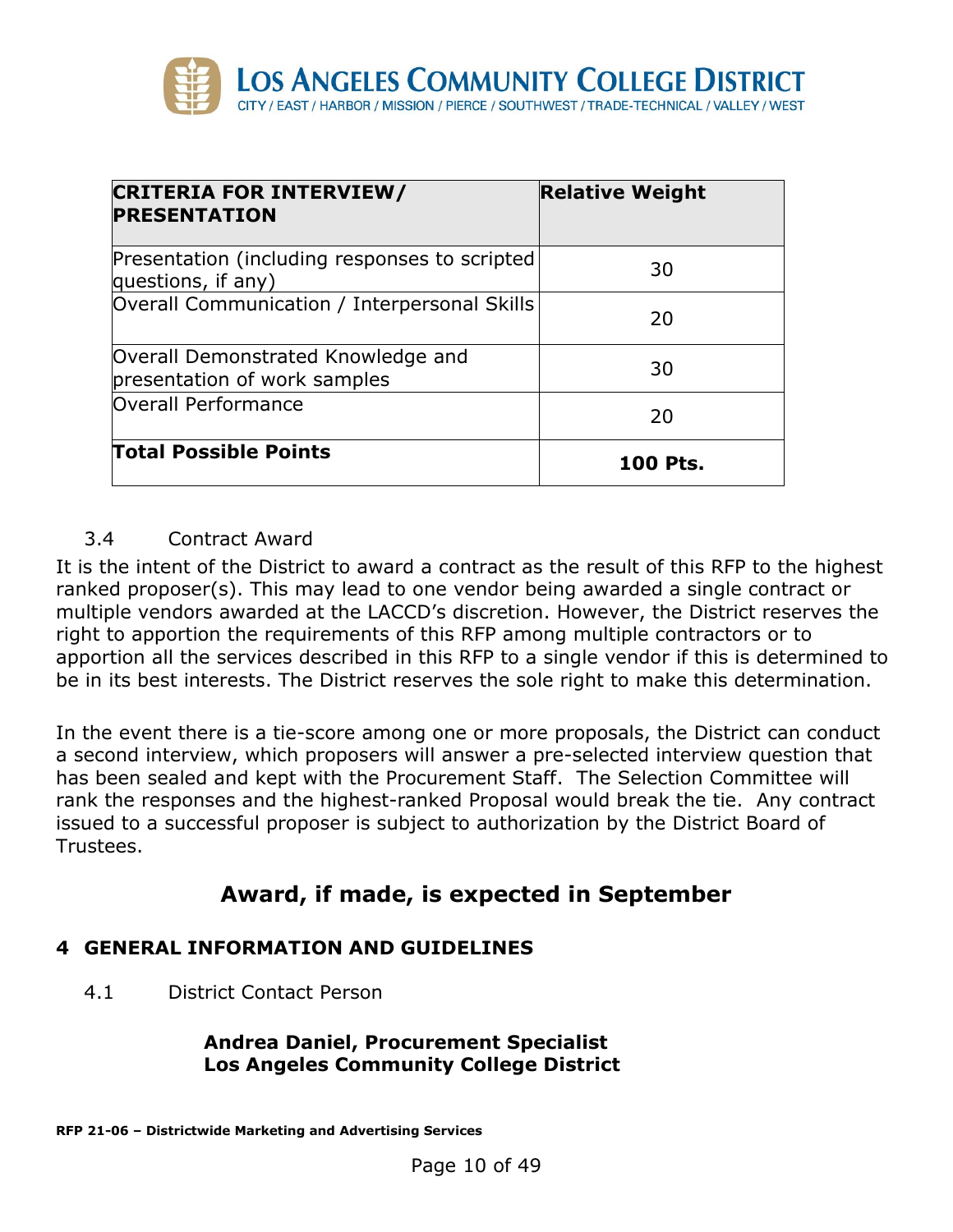

**Procurement Unit 6th Floor 770 Wilshire Boulevard Los Angeles, California 90017-3719 TEL: 213.891.2301 email: [danielar2@laccd.edu](mailto:danielar2@laccd.edu)**

4.2 Internet Access To This RFP

All materials related to the RFP will be available on the internet [here:](http://www.laccd.edu/Departments/BusinessServices/Contract-Services/Pages/Bids-And-Proposals.aspx)

http://www.laccd.edu/Departments/BusinessServices/Contract-Services/Pages/Bids-And-Proposals.aspx

A Proposer who chooses to download a RFP solicitation will be responsible for checking the aforementioned web site for clarifications and/or addenda.

Failure to obtain clarifications and/or addenda from the website shall not relieve Proposer from being bound by any additional terms and conditions in the clarifications and/or addenda, or from considering additional information contained therein in preparing your Proposal. **Please Note:** there may be multiple clarifications and/or addenda. Any harm to the Proposer resulting from such failure shallnot be valid grounds for a protest against award(s) made under the solicitation.

All Proposers are responsible for obtaining all RFP materials.

## 4.3 Unauthorized Communications

Proposers shall not, prior to Award, contact or communicate, either verbally or in writing, with any of the following persons (other than the person named above) for the purpose of discussing the requirements of the RFP Documents or the RFP process: (1) any trustee, officer, employee, or representative of theDistrict; or (2) any consultant, or employee of a consultant, providing the District with assistance, advice, or professional services relating to the matters covered by the RFP Documents or who is involved in any aspect of the RFP evaluation or scoring processes. Unauthorized communication by a Proposer in violation of the foregoing may result in disqualification.

## 4.4 Interested Parties

Firms who are advisors to the District in respect to the RFP process are not allowed to submit, or participate in submission of, Proposals. A Proposer shall not participate in, or be "interested in," more than one Proposal. For purposes of this paragraph,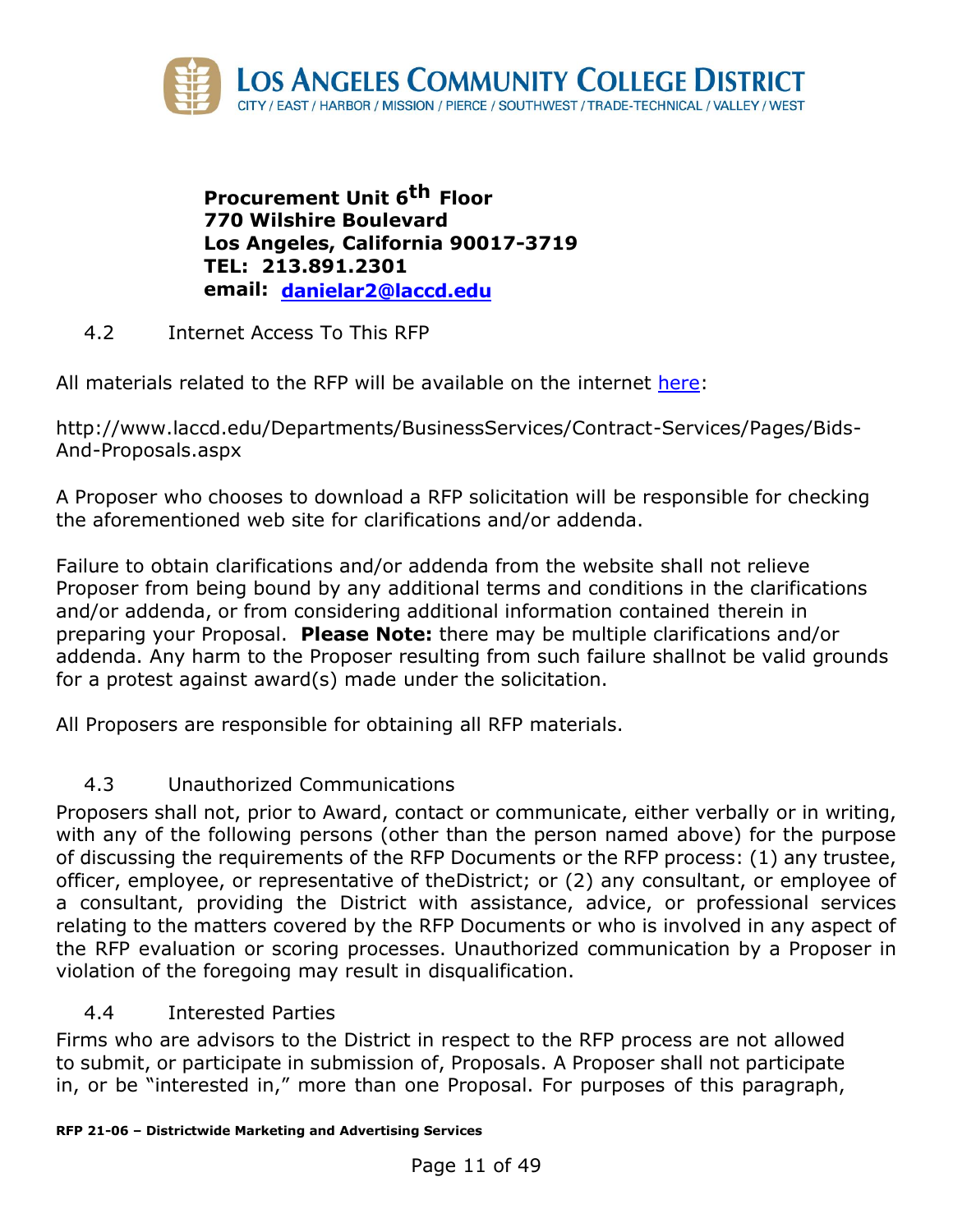

"interested in" means having a managerial or financial interest in another Proposer or a Subcontractor to another Proposer. Notwithstanding the foregoing, a Subcontractor may be proposed as a subcontractor to more than one Proposer.

#### 4.5 Proposer Clarifications

Without limitation to the District's rights relating to the conduct and content of Negotiations, the District reserves the right, but assumes no obligation to, at any point in the RFP process to contact a Proposer directly, without notice to other Proposers, for purpose of obtaining clarifications of, or to address minor irregularities, informalities, or apparent clerical mistakes in, a Proposal ("Proposer Clarifications"). Where the District determines that there is a need and justification for seeking Proposer Clarifications, the District may request Proposer Clarifications from some Proposers and not other Proposers. If Proposer Clarifications are sought from all Proposers, the questions asked maybe different for each Proposer.

#### 4.6 False Information

In addition to and without limitation upon any other requirements of the RFP Documents, the District reserves the right, but assumes no obligation, to disqualify any Proposer and reject any Proposal should District determine that any information submitted by the Proposer is false, incorrect, or materially incomplete.

#### 4.7 District Confirmation

The District reserves the right, but assumes no obligation, to confirm through any means available to the District the truth, accuracy, or completeness of any information contained within the resumes or other information submitted by a Proposer or communicated by a Proposer or a Subcontractor during face-to- face communications with the District or its representatives or consultants administering the RFP process.

#### 4.8 No Joint Offers Accepted

Where two or more Proposers desire to submit a single proposal in response to this RFP, they should do so on a prime/subcontractor basis rather than as ajoint venture or informal team. For this engagement, "DISTRICT" intends to contract with an individual firm and not with multiple firms doing business as a joint venture. Accordingly, where two or more firms desire to join in preparing and submitting Proposals, they should do so on a prime- subcontractor basis, rather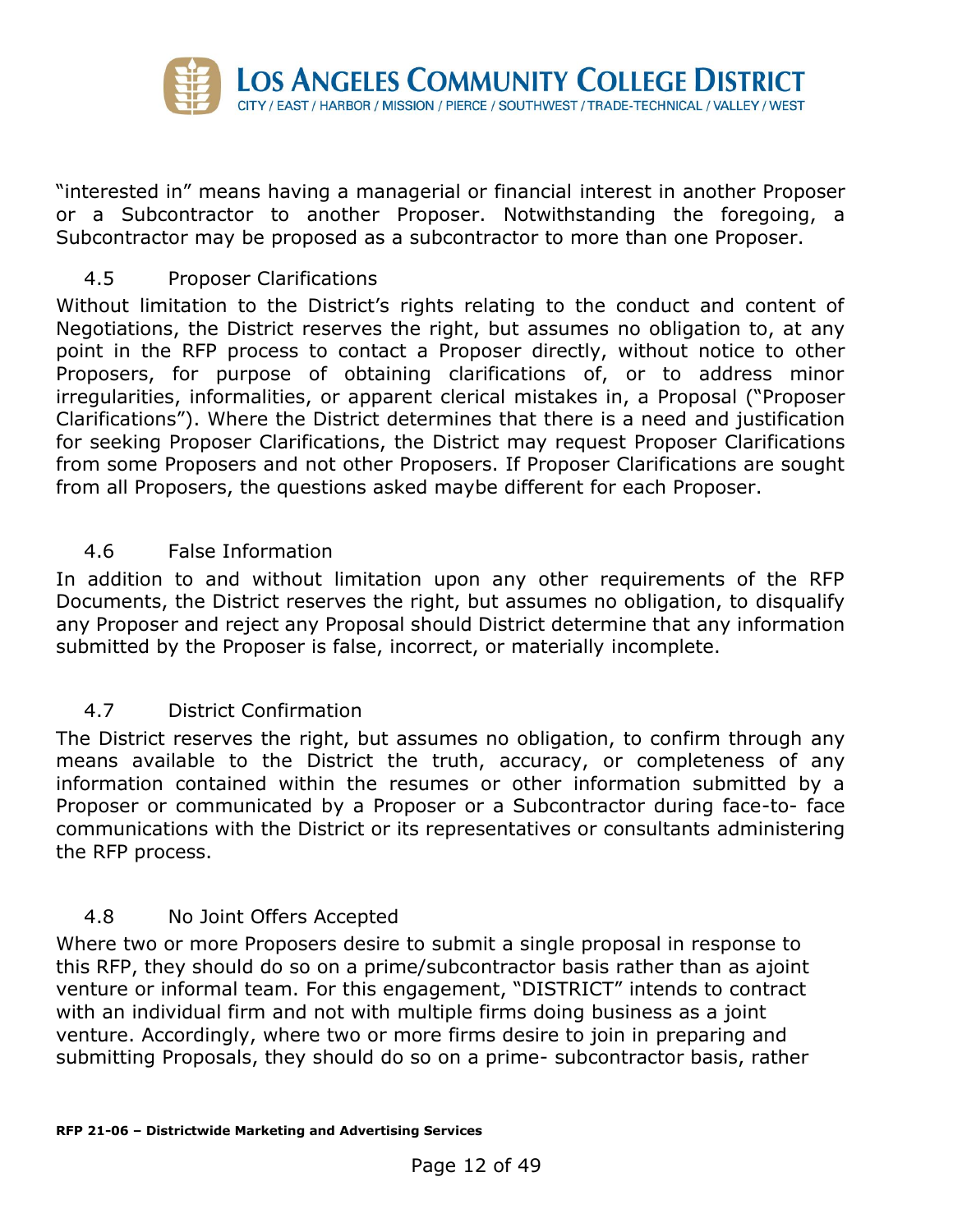

than as a joint venture or informal team. The firm acting as the "prime", if it receives the Award, will enter into the Agreement with the District.

#### 4.9 District Determinations

The District shall have the right to make all determinations and interpretations relating to the RFP Documents or the RFP process, including, without limitation, any Proposer's compliance with the RFP Documents or its qualifications to participate in the RFP process, and all such determinations shall be final and binding.

#### 4.10 RFP Addenda

If it becomes necessary for "DISTRICT" to revise any part of this RFP or to provide clarification or additional information after the proposal documents are released, written addenda will be posted at the following website address:

[http://www.laccd.edu/Departments/BusinessServices/Contract-Services/Pages/Bids-And-](http://www.laccd.edu/Departments/BusinessServices/Contract-Services/Pages/Bids-And-Proposals.aspx)[Proposals.aspx](http://www.laccd.edu/Departments/BusinessServices/Contract-Services/Pages/Bids-And-Proposals.aspx)

It shall be the responsibility of the Proposer to check the website or to appropriately inquire with "DISTRICT" for any addenda issued. All addenda issued by DISTRICT shall become part of the RFP and the Proposer shall acknowledge, in writing, receipt and incorporation of all addenda and clarifications in its response. Specifically, Proposer's acknowledgement of the addenda must be declared in the proposal in Exhibit D.

Failure of the Proposer to receive addenda shall not relieve the Proposer from any obligation under its proposal as submitted. The Proposer shall identify and list in its proposal all addenda received and included in its proposal. The Proposer's failure to identify and list in its proposal all addenda received and included in its proposal may be asserted by the "DISTRICT" as a basis for determining a proposal as non-responsive.

#### 4.11 Interpretation of Documents

If any person contemplating submitting a proposal for the services proposed herein is in doubt as to the true meaning of any part of the proposal documents, or finds discrepancies in, or omissions from the documents, he/she may submit to the District a written request for an interpretation of correction thereof. The person submitting the request will be responsible for its prompt delivery. Any interpretation or correction of the proposal documents will be made only by addendum duly issued and a copy of such addendum will be mailed or delivered to each person receiving a set of the proposal documents. No person is authorized to make any oral interpretation of any provision in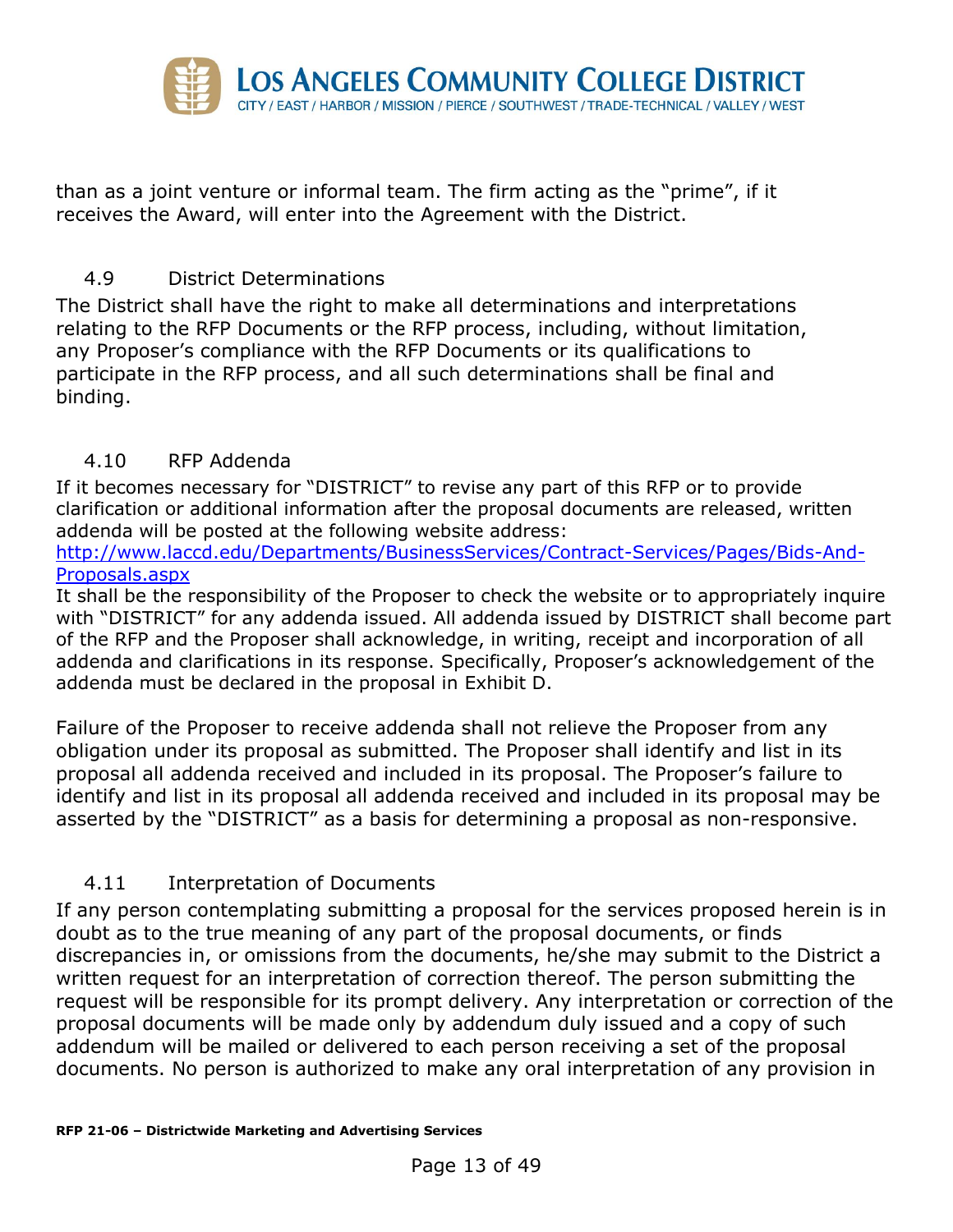

the proposal documents to any Proposer, and no Proposer is authorized to rely on any such unauthorized oral interpretation.

## 4.12 Withdrawal/Proposal Irrevocable for 180 Days

A Proposer may withdraw its proposal at any time prior to the submittal deadline by sending the District a request in writing from the same person who signed the submitted proposal. As of the deadline for submittal, any proposal received by the District and not withdrawn becomes an irrevocable offer available for acceptance by the District immediately and for one hundred and eighty (180) days thereafter. The Proposer is responsible for the accuracy of the proposal submitted, and no allowance will be made for errors or price increases that the Proposer later alleges are retroactively applicable.

#### 4.13 Exemption From Disclosure

Proposals will remain confidential in their entirety until the evaluation and analysis process is complete and a recommendation of an award has been submitted to the LACCD. All proposals submitted will become the property of the LACCD. The Proposer must identify, in writing, all copyrighted material, trade secrets, or other proprietary information that the preparer claims are exempt from disclosure under the Public Records Act (California Government Code Section 6250 et seq.). Any Proposer claiming such an exemption must also state in the proposal that "the vendor agrees to indemnify and hold harmless the Los Angeles Community College District, its Board of Trustees, Los Angeles Valley College, Los Angeles City College, East Los Angeles College, Los Angeles Harbor College, Los Angeles Mission College, Pierce College, Los Angeles Southwest College, Los Angeles Trade-Technical College, West Los Angeles College, and its officers, employees and agents, from any claims, liability, or damages against, and to defend any action brought against above said entities for their refusal to disclose such material, trade secrets, or other proprietary information by any party." Failure of a proposal to include such a statement will be deemed a waiver of any exemption from disclosure under the California Public Records Act. A blanket statement that all contents of the proposal are confidential or proprietary will not be honored by the District. The Proposer's identification of a document as "proprietary" or "confidential" does not automatically confer exclusion from disclosure under the California Public Records Act.

#### 4.14 Pre-Contractual Expenses

Pre-contractual expenses are defined as any expenses incurred by the Proposer to: (1) Prepare its proposal in response to this RFP; (2) Submit that proposal to "DISTRICT"; (3) Negotiate with "DISTRICT" on any matters related to this RFP, including a possible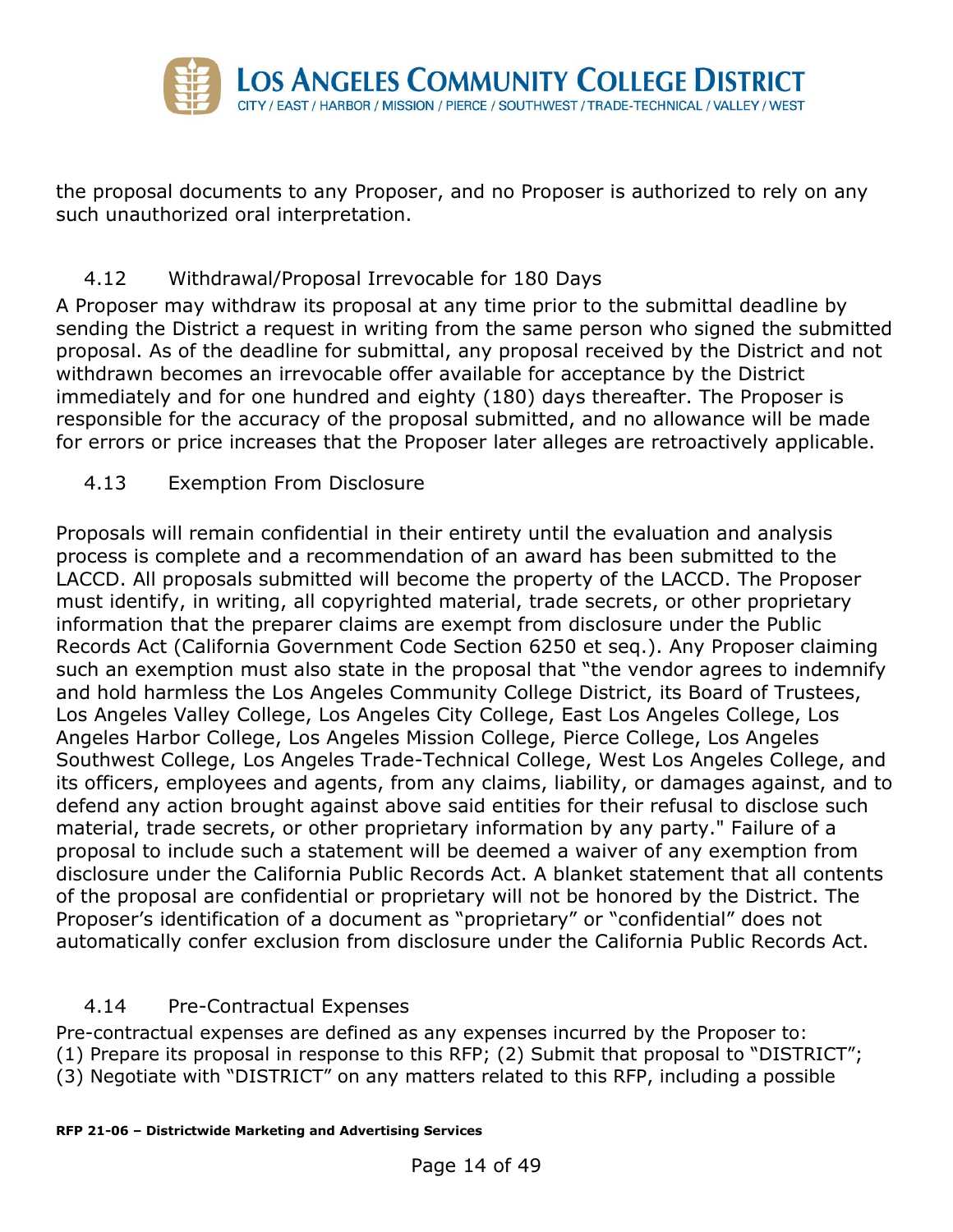

contract; and (4) Engage in any other activity prior to the effective date of award, if any, of a contract resulting from this RFP. "DISTRICT" shall not, under any circumstance, be liable for any pre-contractual expenses incurred by Proposers. All expenses including, but not limited to, pre-contractual expenses incurred by the Proposer in preparing the proposal shall be borne and paid for solely by the Proposer and shall not be included in their offers.

#### 4.15 Ownership

All reports, documents, proposals and undertakings, as well as suggested recommendations by the vendor in connection with services to be performed pursuant to this request or any contract resulting here from, become the property of LACCD upon receipt and/or termination of any subsequent contract.

#### 4.16 Subcontractors

Proposers are permitted to provide for a portion of the Basic Services to be performed by one or more consultants or contractors retained by the Proposer (collectively, subcontractor") provided that each subcontractor proposed to be used is identified in the Proposal by name, contact person, telephone number, fax number, e-mail address, and a description of the portion of Basic Services to be performed by the subcontractor.

#### 4.17 Immaterial Defect in Proposal

The District may waive any immaterial deviation or defect in a proposal. The District's waiver shall in no way modify the RFP documents or excuse the Proposer from full compliance with the RFP if awarded the contract.

#### 4.18 Oral Communications

Any oral communication by the District Contact Person or his/her designee regarding this RFP is not binding and shall in no way modify the RFP or the obligations of the District, Proposer and/or Contractor.

#### 4.19 RFP As Part of Final Contract

At the District's discretion, the content of this RFP may be incorporated into the final contract.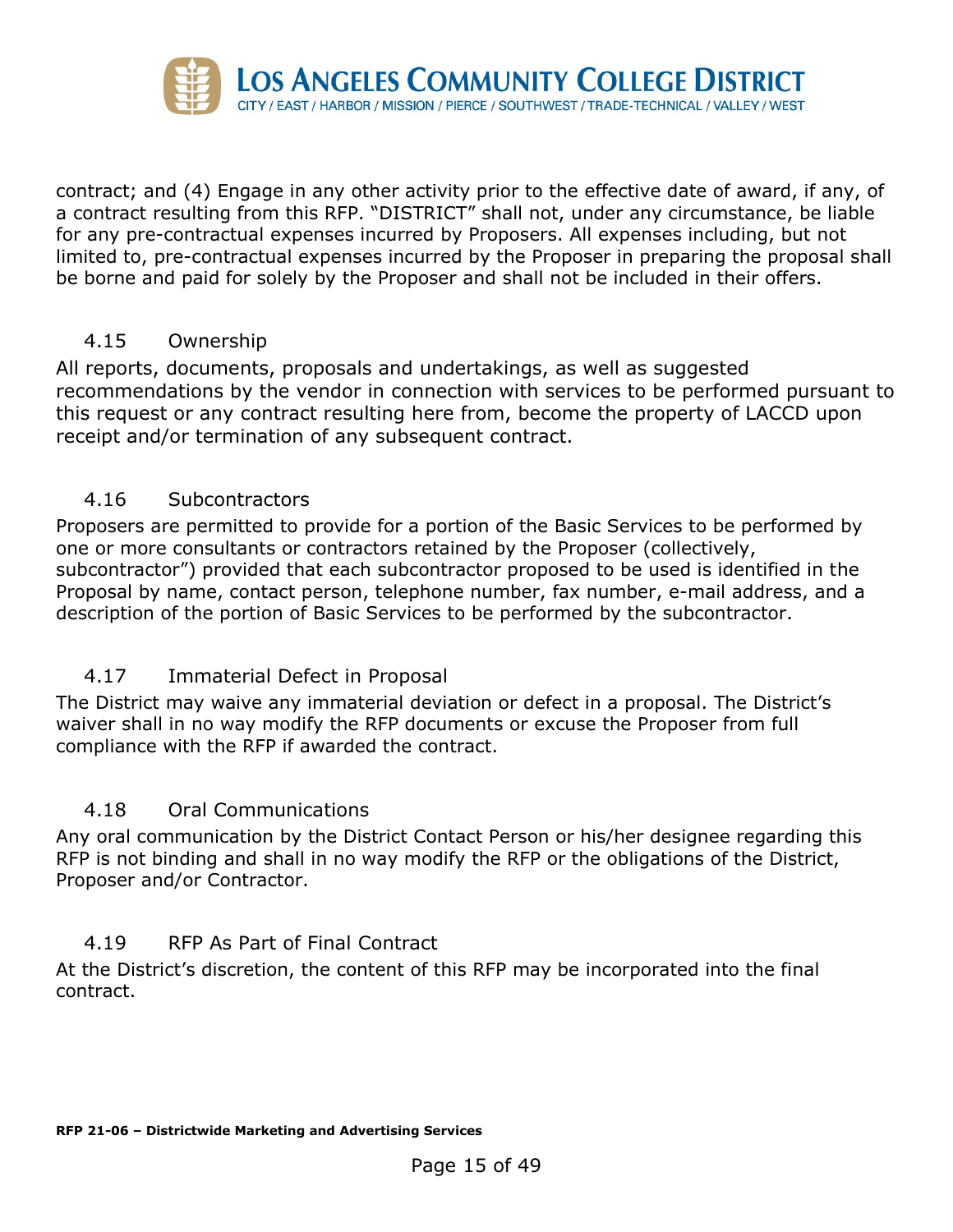

#### 4.20 Proposed Contract

The Proposer(s) selected for contract award through this RFP shall be required to enter into a written agreement with the District. The Standard Agreement for professional services presented in Exhibit F of this RFP is the contract proposed for execution. It may be modified to incorporate other pertinent terms and conditions set forth in this RFP, including those added by addendum, and to reflect the Proposer's offer or the outcome of contract negotiations, if any. **Exceptions and requested changes to the terms and conditions of the Standard Agreement, or the Proposer's inability or unwillingness to comply with any of the provisions of the Standard Agreement, must be declared in the proposal and will be considered as part of the proposal evaluation process.** Proposers may include special terms and conditions for these services as appropriate; however, they must comply with Article IV, Section T below for consideration. It is the District's sole right and privilege to disregard any suggested language provided by proposers included in their response. By responding to this RFP, proposers warrant that they have taken any and all costs and/or risk and liability associated with the Standard Form Agreement into account in their price proposals.

## 4.21 Exceptions / Deviations

Any exceptions to, deviations from, or inability to comply with the requirements set forth in this RFP, or the terms and conditions contained in the Professional Services Agreement, must be declared in writing in Exhibit E within the proposal; and failure to do so will prevent Proposer from asserting its inability to comply with the terms or conditions later on. **Such exceptions or deviations must be segregated as a separate element of the proposal under Exhibit E - "Exceptions and Deviations to Professional Services Agreement." The District will make a good faith effort to consider contractual issues identified by vendors and "DISTRICT" requires all proposing vendors to similarly make a good faith effort to comply with the District's sample agreement terms and conditions.**

Proposals that mandate the use of vendor standard services contract, rather than utilizing the District's standard services contract will result in that vendor's proposal being judged non-responsive and these proposals will be rejected.

Proposals that reject the following integral provisions of the District's contract terms and conditions will be treated as a rejection of the District's contract and these proposals will be rejected.

## **Section 5 - Term of Agreement**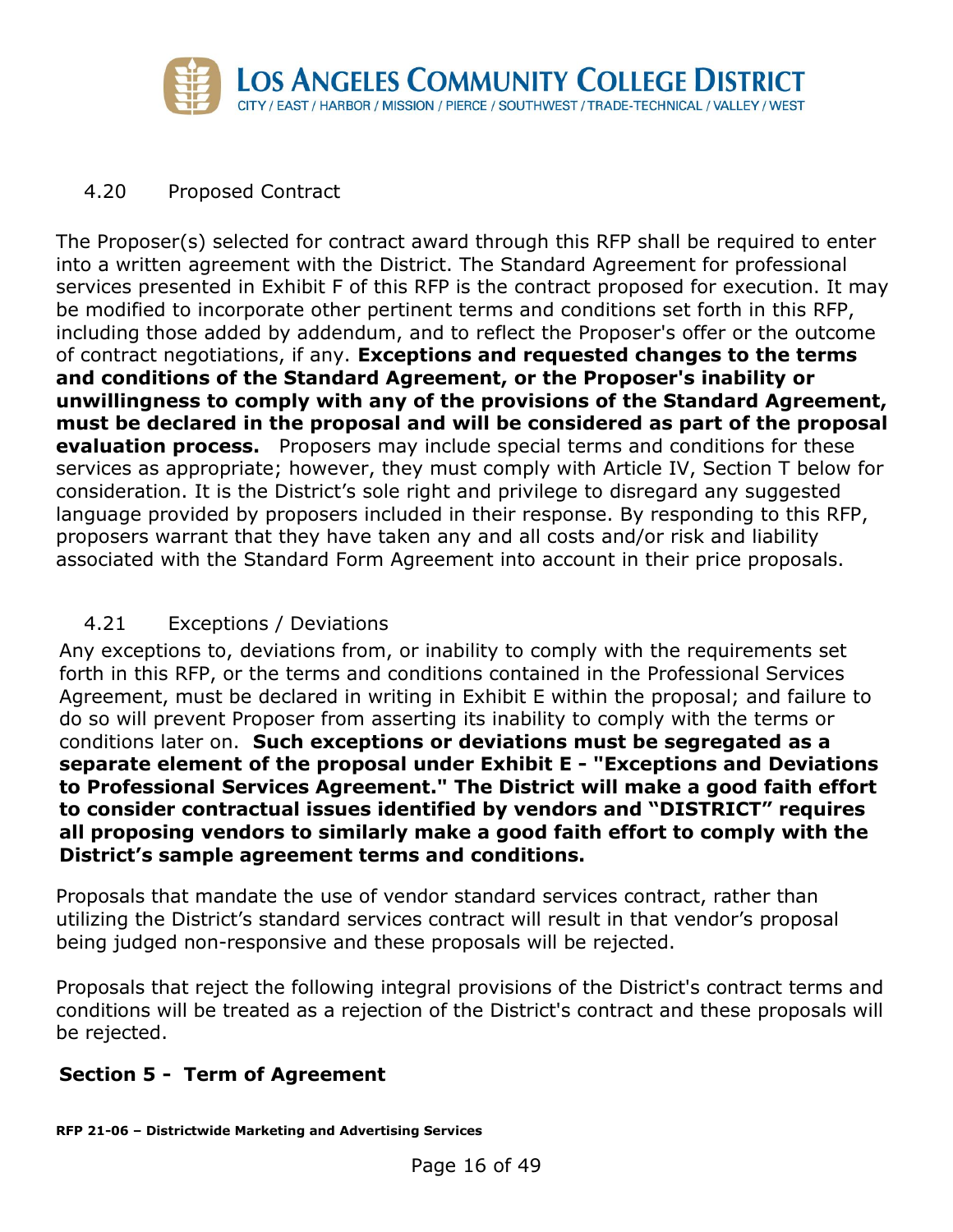

- **Section 16 - Governing Law**
- **Section 17 - Non-Discrimination**
- **Section 20 - Board Authorization**
- **Section 25 - Requirements for Federally-Funded Contracts**
- **Section 26 - Family Educational Rights Privacy Act (FERPA)**
- **Section 27 - Accessibility Requirements**

The Proposer's attention is directed to the Professional Services Agreement, which specify the indemnity clause and the minimum insurance requirements that must be met by the successful Proposer. The Proposer's inability or unwillingness to meet these requirements as a condition of award of an Agreement must be stated as an exception in the proposal.

*Exceptions or deviations which are in conflict with the District's terms and conditions may render the proposal non-responsive. In the event that exceptions and* deviations to the Professional Services Agreement are requested after the contract has been awarded, the District may deem the proposal non-responsive and may disqualify the proposal at its discretion.

4.22 No Commitment to Award

Issuance of this RFP and receipt of proposals does not commit "DISTRICT" to award a contract. "DISTRICT" expressly reserves the right to postpone proposal opening for its own convenience, to accept or reject any or all proposals received in response to this RFP, to negotiate with more than one vendor concurrently, or to cancel all or part of this RFP.

#### 4.23 No Agreement Until Signed

No agreement with the District is effective until both parties have signed a contract and the District's Board of Trustees has authorized the contract.

#### 4.24 News Releases

News releases pertaining to any award resulting from this RFP may not be made without the prior written approval of the District.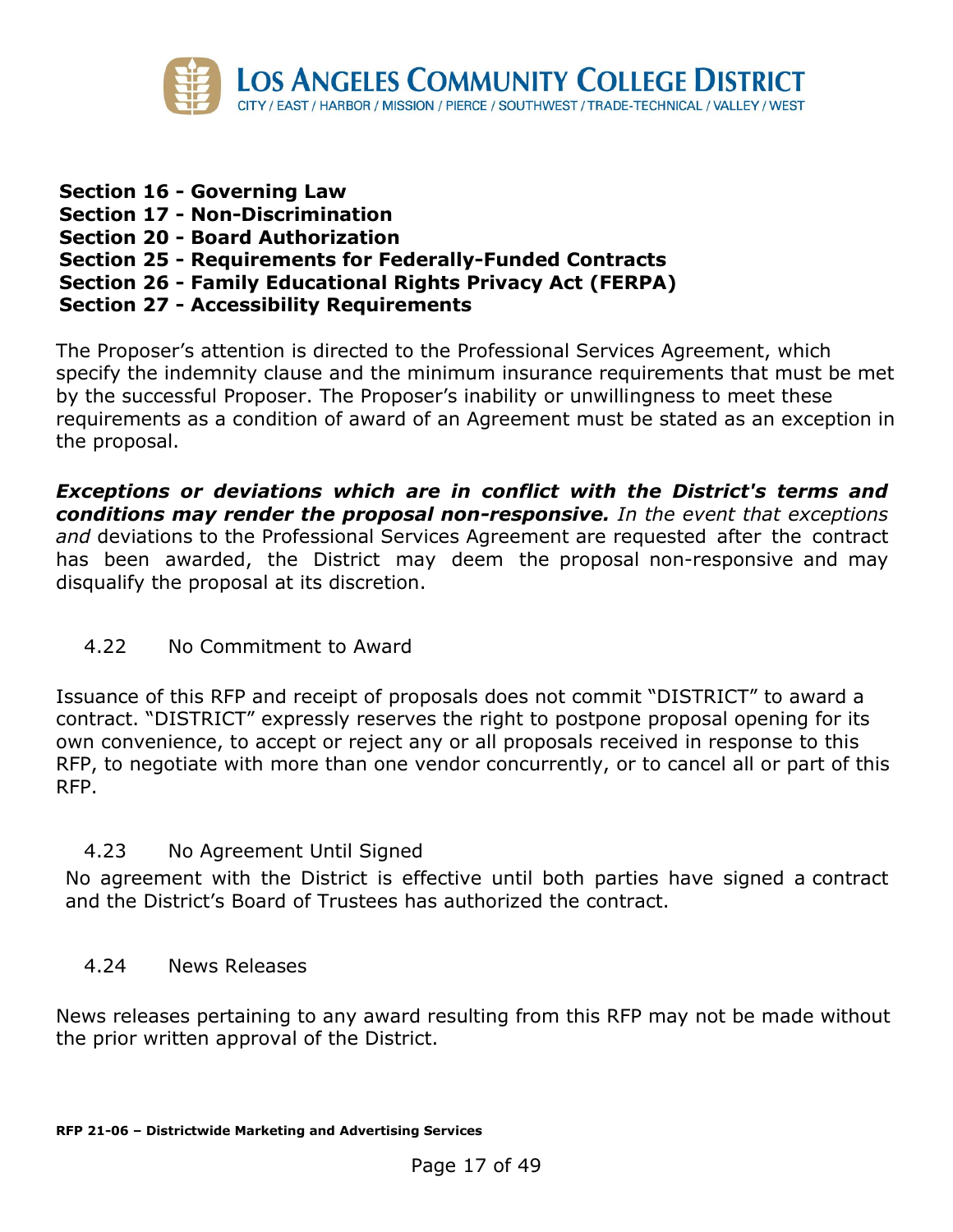

#### 4.25 Use of District Employees' Names

The successful Proposer must agree not to use the names, office phone numbers, email addresses, and/or addresses of District employees for any purpose not directly related to this RFP.

#### 4.26 Adjustments to Contract

All adjustments shall be proposed in writing by the District for approval prior to becoming effective. All required contract amendment(s) shall be issued by the District.

#### 4.27 Contractor Evaluation

Contractors (and its subcontractors, if applicable) will be evaluated periodically regarding their performance.

#### 4.28 Termination or Cancellation

The District reserves the right to terminate any contract awarded through this RFP by providing thirty (30) days' written notice to the Contractor.

#### 4.29 Protests

Any Proposer that has provided a proposal to the District may protest the solicitation or award of a contract for violations of "DISTRICT'S" procurement policies or of laws and regulations governing "DISTRICT'S" procurement activities, provided the proposer has complied with PP-04-09, Bid Protest and Appeals.

In order to be considered, all protests must be in writing and filed with and received by "DISTRICT", not more than five (5) business days following the date of issuance of the District's Notice of Intent to Award with the contact below. The protest letter must state the basis for the protest and the remedy sought.

Protests received by "DISTRICT" after this date will be returned to the sender.

Valencia Moffett, Director of Business Services Los Angeles Community College District 770 Wilshire Blvd, 6<sup>th</sup> Floor Los Angeles, CA 90017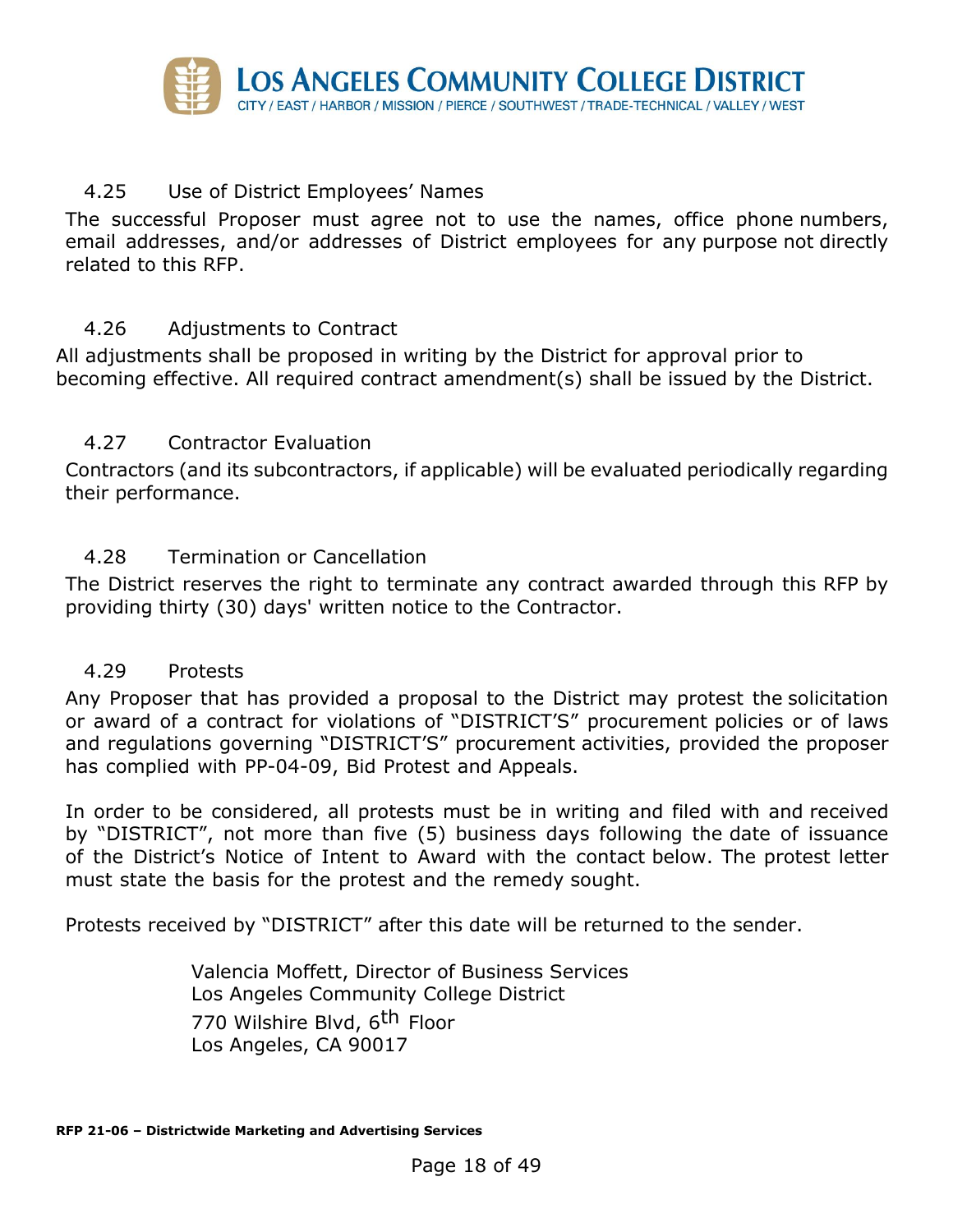

Failure to timely file the proposal protest shall constitute grounds for the District to deny the proposal protest without further consideration of the grounds stated therein.

#### 4.30 Other District Rights

The rights, powers, and discretion expressly conferred upon the District under the RFP Documents are not intended to be exclusive but are cumulative and in addition to, and not a substitute for, every other right, power, or discretion existing or available to the District under the RFP Documents or Applicable Laws.

#### <span id="page-18-0"></span>**5 INSTRUCTIONS AND GENERAL CONDITIONS**

This RFP contains the instructions and conditions governing the requirements for a proposal to be submitted by an interested Proposer, the format in which the proposal is to be submitted, the material to be included therein, and the requirements that must be met. Each Proposer should carefully examine the entire RFP and be fully aware of the nature and quality of the services sought by "DISTRICT" as well as the conditions in providing such services.

PROPOSALS MAY BE REJECTED AS NON-RESPONSIVE IF THE PROPOSER FAILS TO FULLY COMPLY WITH ANY OR ALL OF THE INSTRUCTIONS OR CONDITIONS SET FORTH IN THIS RFP.

| <b>ITEM</b>                                          | <b>DATE</b>               |
|------------------------------------------------------|---------------------------|
| <b>RFP Posted</b>                                    | July 26, 2021             |
| RFP Question(s) from Proposers Due by 2:00<br>pm PST | <b>August 9, 2021</b>     |
| Questions and answers posted to web                  | <b>August 13, 2021</b>    |
| Proposal Submission Due by 2:00 pm PST               | <b>August 20, 2021</b>    |
| Presentation/Interview(s)                            | <b>September 13, 2021</b> |
| <b>Tentative Award Date</b>                          | <b>September 17, 2021</b> |
| Board Date for Approval                              | <b>October 6, 2021</b>    |

#### 5.1 RFP Schedule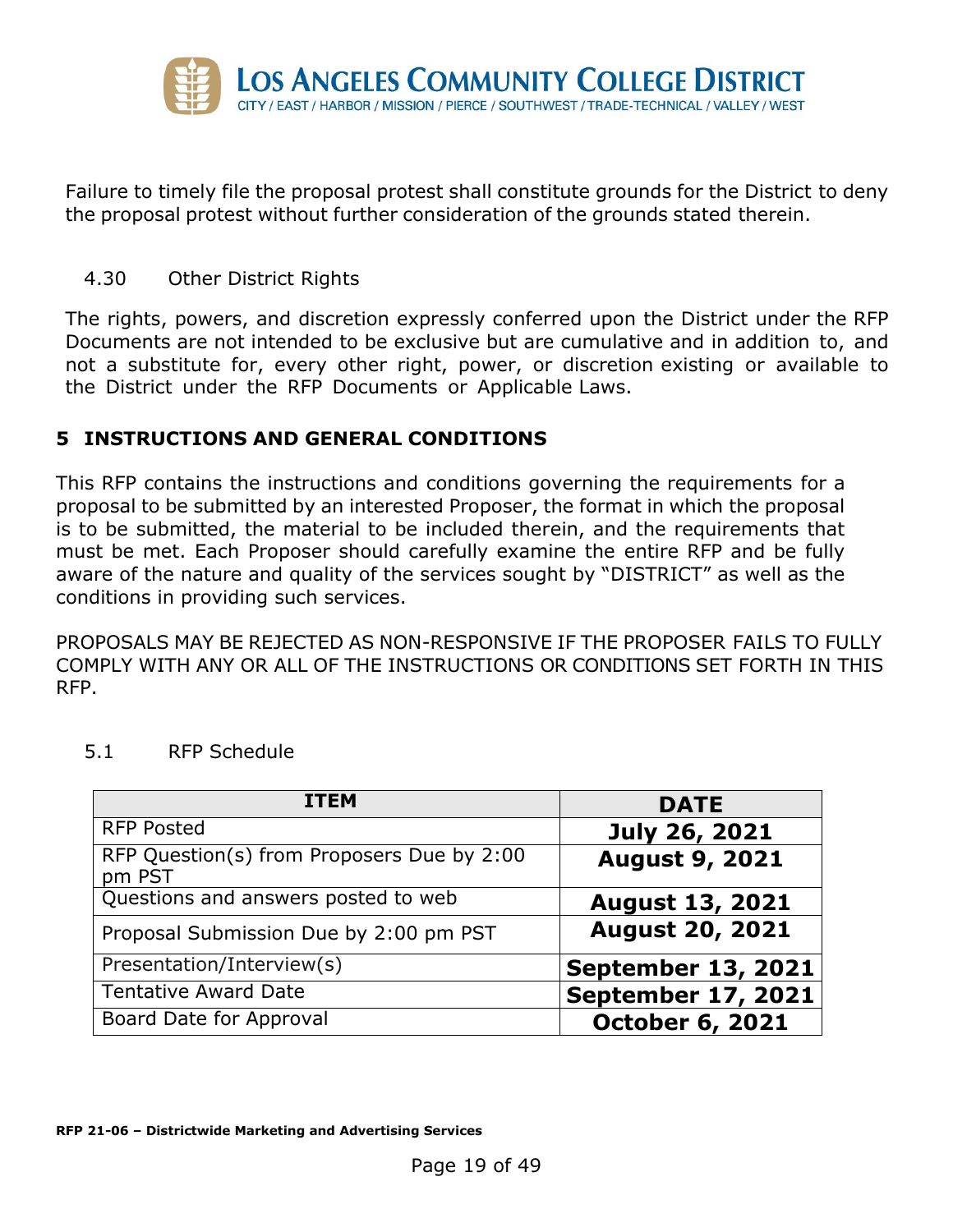

*The District reserves the right, at any time to make adjustments in the form of additions, modifications or deletions to the RFP schedule. Such adjustments, if any, shall be made by RFP Addendum. References in the RFP Documents to the RFP Schedule, or to the date in the RFP Schedule, shall mean the RFP Schedule as so adjusted.*

## 5.2 Questions From Proposers Regarding this RFP

Questions are to be submitted in writing by email to Andrea Daniel, at email address: [danielar2@laccd.edu](mailto:danielar2@laccd.edu) no later than **2:00 P.M. PST, on August 9, 2021** with subject, "Questions for RFP No. 21-06 Districtwide Marketing and Advertising Services". Proposers are instructed not to contact District Personnel or its agents in any other manner concerning this RFP. Unauthorized contact, at LACCD's sole discretion, will be grounds for disqualification of a proposer. Written responses from the District will be posted on the Districts [website:](http://www.laccd.edu/Departments/BusinessServices/Contract-Services/Pages/Bids-And-Proposals.aspx)

[http://www.laccd.edu/Departments/BusinessServices/Contract-Services/Pages/Bids-](http://www.laccd.edu/Departments/BusinessServices/Contract-Services/Pages/Bids-And-Proposals.aspx)[And-Proposals.aspx](http://www.laccd.edu/Departments/BusinessServices/Contract-Services/Pages/Bids-And-Proposals.aspx)

#### 5.3 Proposal Submission

The proposer shall submit to the District one (1) **printed original and seven (7) copies of its proposal, together with one (1) copy of a USB drive containing an electronic version of the proposal in Microsoft Word format (creative work samples can be in PDF format)**, **addressing each of the items in this RFP and must be received by the District** no later than **2:00 P.M. Friday, August 20, 2021.** Proposals are to be enclosed in a sealed package displaying the proposer's name and the words: "**PROPOSAL RESPONDING TO RFP 21-06: DISTRICT-WIDE MARKETING AND ADVERTISING SERVICES"**

*Submittals not conforming to the specifications of this RFP may be deemed nonresponsive or result in points being deducted during evaluation.*

*Any proposals received after the time and date noted above may,at the District's sole discretion of the District, be returned unopened or set aside without consideration.*

Delivery of the proposal by the specified deadline is the sole responsibility of the Proposer to ensure that its proposal is delivered on time. If hand delivered, ample time should be scheduled for delays caused by downtown Los Angeles area traffic and parking.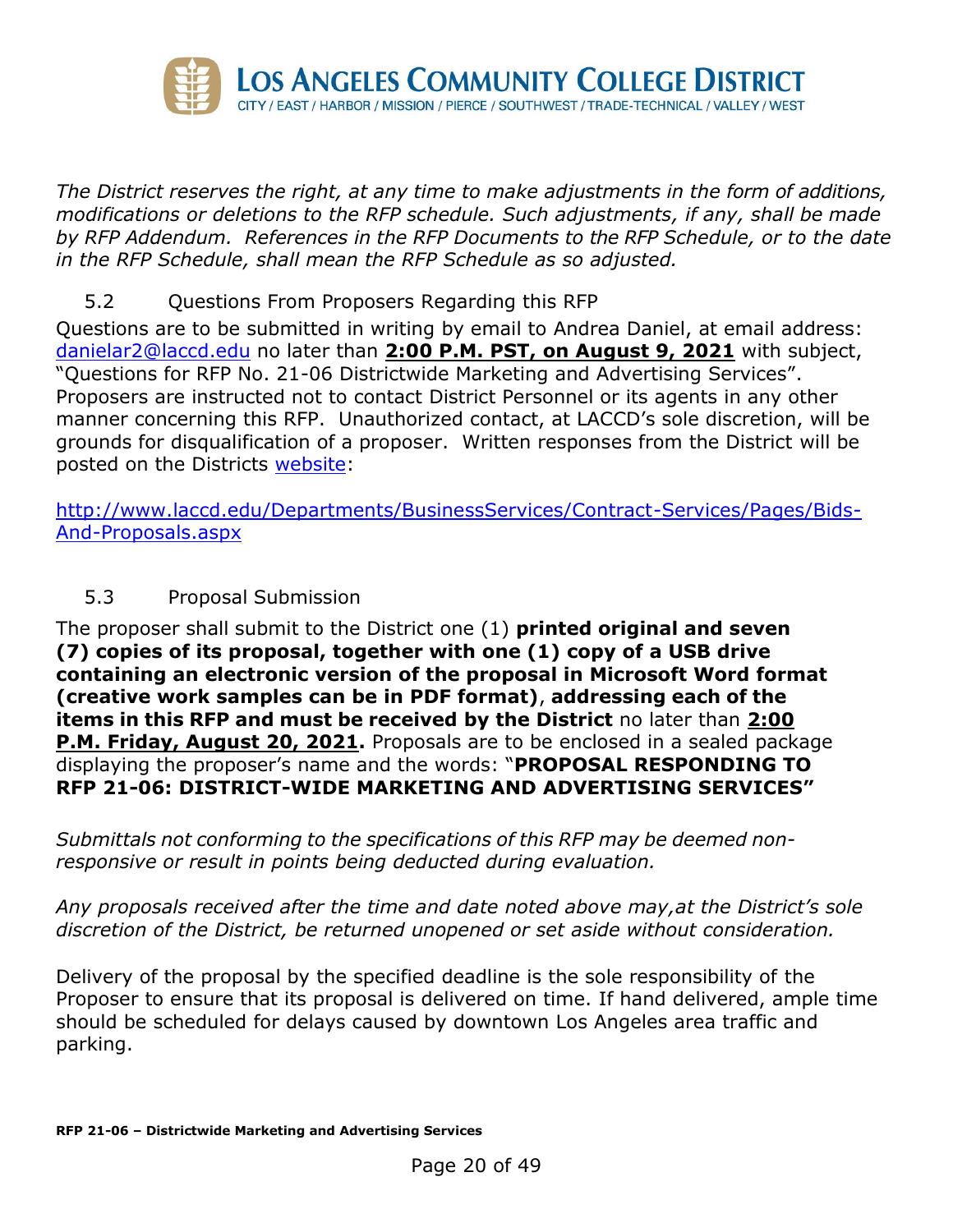

#### **District does not provide parking accommodations to proposers submitting proposals.**

The District shall not be responsible for, nor accept as a valid excuse for late proposal receipt, any delay in mail service or other method of delivery used bythe Proposer except where it can be established that the District was the sole cause of the late receipt.

#### **Proposals submitted via fax, telephone or email will not be accepted.**

All proposals must be firm offers subject to acceptance by "DISTRICT" and may not be withdrawn for a period of 120 calendar days following the Proposal Submission Deadline. Proposals may not be amended once submitted to "DISTRICT", except as permitted by "DISTRICT."

#### *Mail or deliver proposals to:*

Los Angeles Community College District Procurement Unit 6<sup>th</sup> Floor **Attn: Andrea Daniel** 770 Wilshire Boulevard Los Angeles, California 90017-3719 TEL: 213.891.2301 email: danielar2@laccd.edu

5.4 Interviews/Presentations

The District **may** conduct interviews of the four highest ranked vendors. Representatives must be available for interviews and/or presentations at District facilities or via Zoom on **Monday, September 13, 2021**

#### <span id="page-20-0"></span>**6 PROPOSAL FORMAT AND CONTENT**

6.1 General

The proposal should provide a straightforward, concise description of the proposer's ability to satisfy the requirements of this RFP. Emphasis should be placed on conformance to the RFP instructions, responsiveness to the RFP requirements, and completeness and clarity of content. This RFP and the successful proposal may become a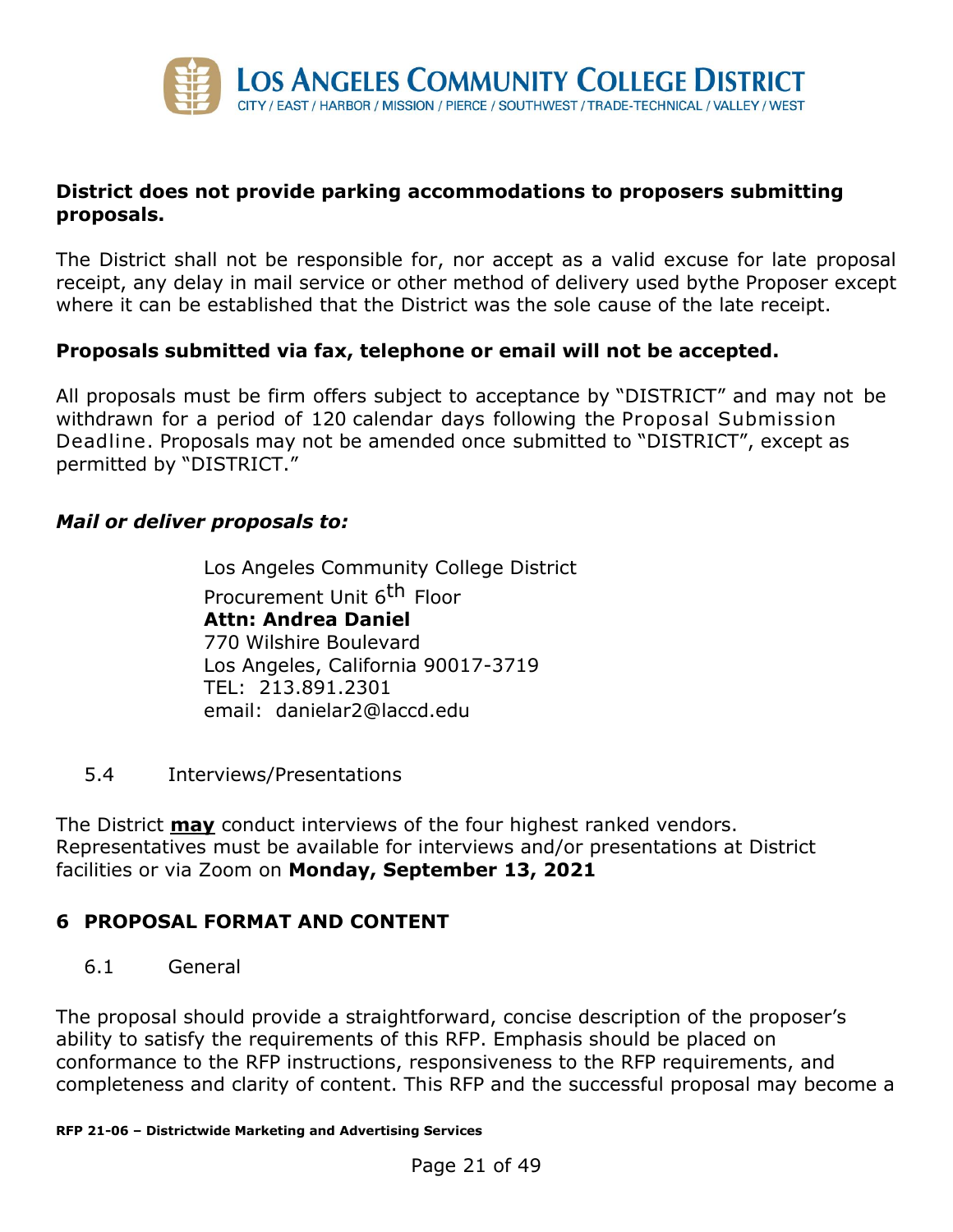

part of any contract that is executed as a result of this RFP. Any proposal attachments, documents, letters and materials submitted by the proposer will be binding and may also be included as part of the contract.

6.2 Proposal Format

Proposals shall be submitted in 8 1/2" x 11" size, using a simple method of fastening. Proposals should be typed and not include any unnecessarily elaborate or promotional material. Lengthy narrative is discouraged; presentations should be brief and concise. The form, content, and sequence of the proposal should follow the outline presented below.

6.3 Transmittal Letter/Introduction

The letter of transmittal shall include the first 6 bullet points and be addressed to, the District Contact, and must, at a minimum, contain the following:

Identification of the offering firm(s), including name, address and telephone number of each firm;

• Proposed working relationship among the offering firms (e.g., primesubcontractor), if applicable;

Name, title, address and telephone number and email address of contact person during period of proposal evaluation;

• A statement to the effect that the proposal shall remain valid for a period of not less than one hundred and eighty (180) days from the due date for submittal;

• Identification of any information contained in the proposal which the proposer deems to be, and establishes as, confidential or proprietary and wishes to be withheld from disclosure to others under the California Public Records Act **(a blanket statement that all contents of the proposal are confidential or proprietary will not be honored by LACCD)**; and

• Signature of a person authorized to bind the offering firm to the terms of the proposal.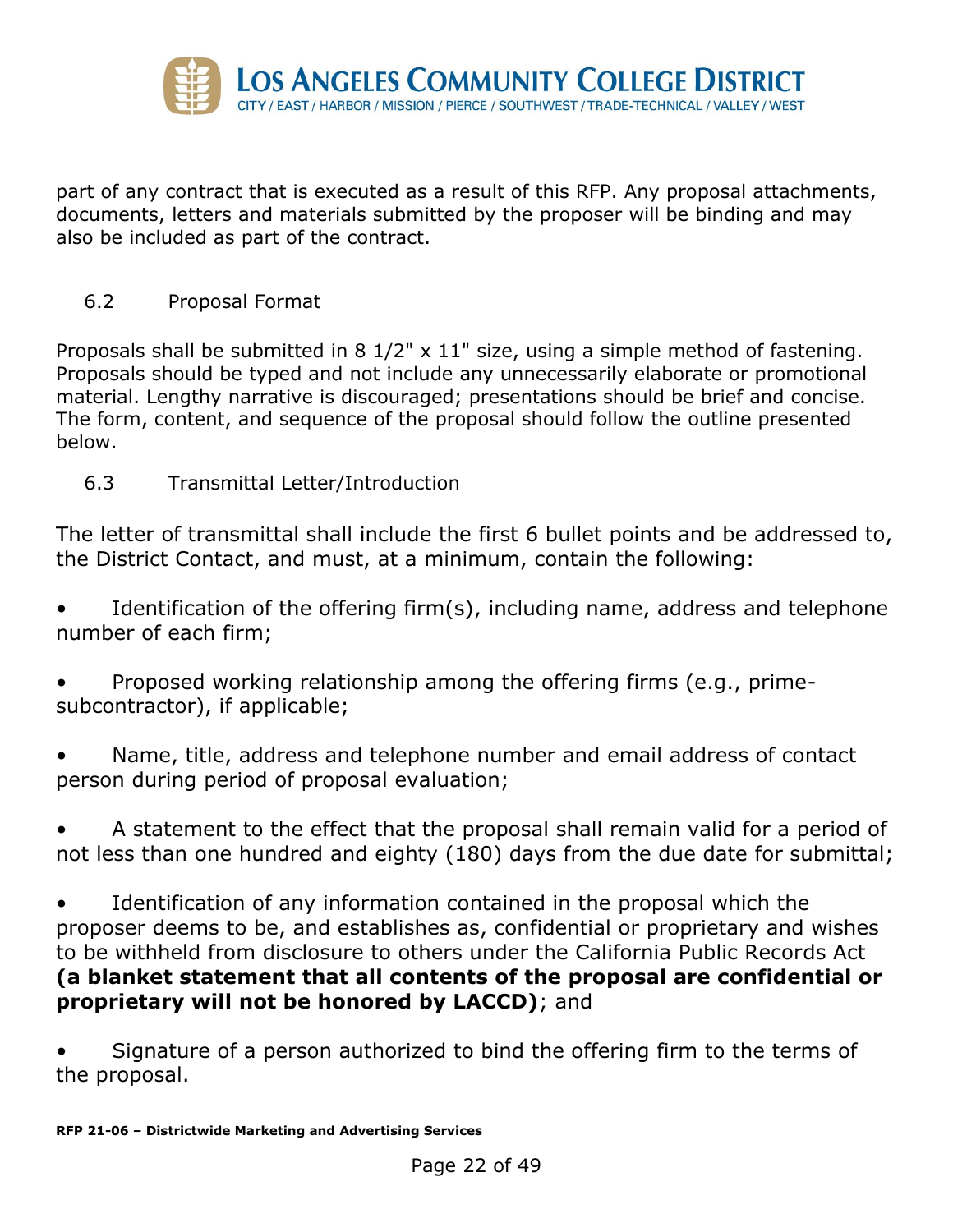

#### 6.4 Table of Contents

Immediately following the transmittal letter include a complete table of contents for material included in the proposal, including page numbers.

6.5 General Requirements for Proposals

Please answer the following questions. Your answers should not exceed a total of fifteen (15) pages in length (excluding samples of prior completed creative advertising and marketing, examples of tracking reports, screen shots of web or internet work and numerical tracking analyses) and be in 12 point type. Ensure each question is numbered per the RFP, is clearly identified, and precedes the response.

Please refrain from submitting general marketing materials which do not explicitly respond to the questions below. Materials submitted shall specifically address the following topics.

- 6.5.1 Qualifications and Experience of Firm
	- A. Detail Firm's experience including each team member's experience in providing the services listed in the RFP include Project Name, Client Organization within the last 5 years.
	- B. Describe other contracts (at least 6, but no more than 10) similar in scope, size or discipline to the required services described herein, performed or undertaken within the past five years.
	- C. Provide references, including name, address and telephone number of a contact person for each project identified and described above. Indicate commencement dates, duration and type of operation (See Appendix 2 - References).
	- D. Provide a list of your most recent Community Colleges and/or Community College District clients in the State of California.
- 6.5.2 Project Manager and Key Technical Personnel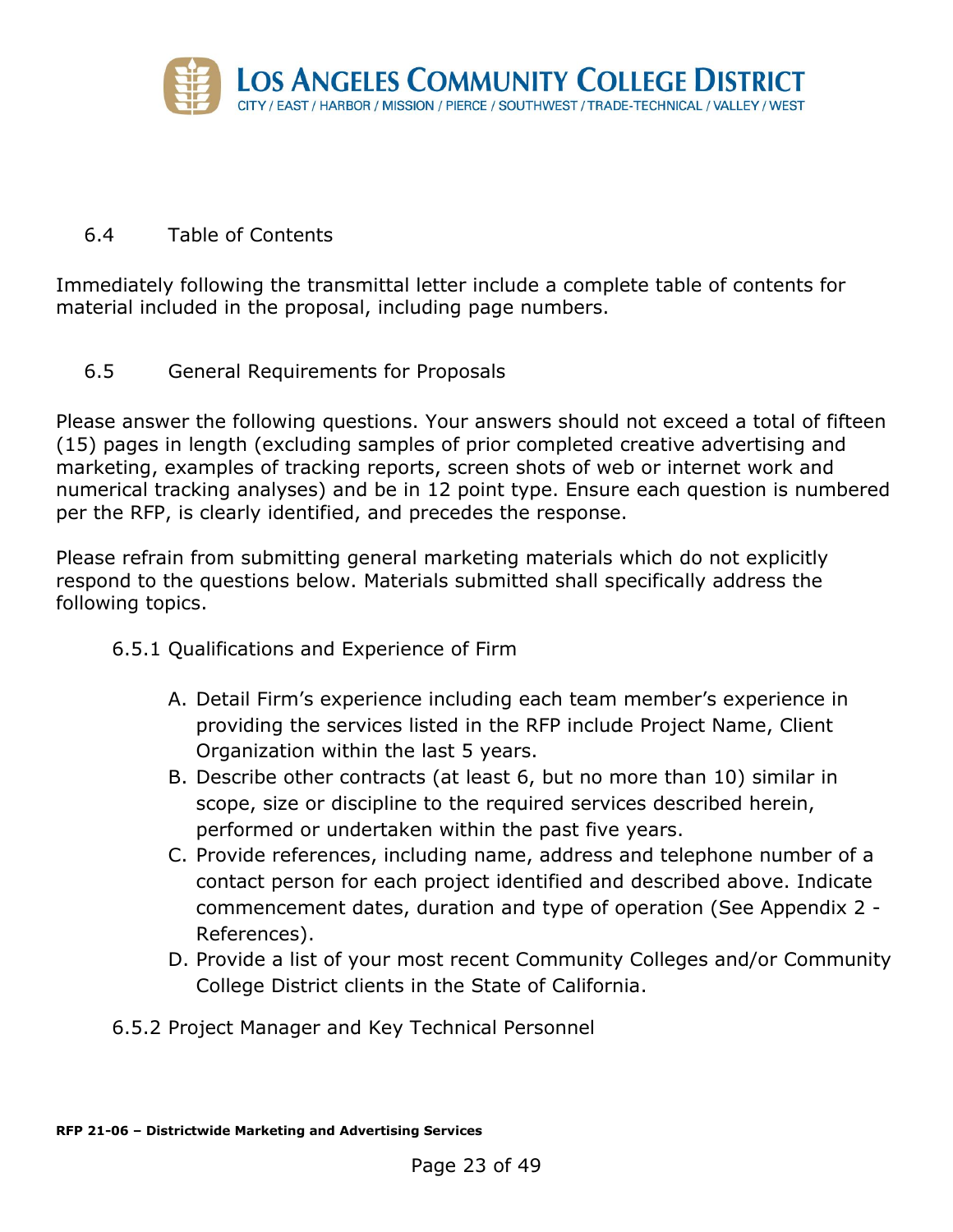

- A. Clearly identify the professional staff person(s) who would be assigned as your Project Manager and key technical personnel and provide resumes. The proposal should indicate the abilities, qualifications, licenses, certifications and experience of these individuals (See Appendix 3 - Personnel).
- 6.5.3 Project Approach
	- A. What is your approach to managing Marketing and Advertising Services in the following areas:
		- 1. Identifying goals and objectives for District advertising. Describe how you identify, benchmark, track and analyze key performance indicators of the campaigns.
		- 2. Determining messages and target audiences and use of focus groups.
		- 3. Determining the most effective media mix to guarantee highest return on investment. Provide examples of successes.
		- 4. Determine the most effective way to work with multiple stakeholders
	- B. What is your general strategy for managing Marketing and Advertising Services for a multi-college District that has both districtwide and collegespecific needs?
	- C. For the Scope, specification and tasks outlined in this RFP provide a narrative describing the firm's understanding of the task and indicate the following:
		- 1. Approach used to complete the task.
		- 2. Identify what you would need from the District and the colleges to be successful in this effort.
		- 3. What other issues should be considered in completion.
		- 4. The District envisions the core team of the Marketing and Advertising Proposer to include: a Senior-level Account Executive or Project Manager; a Media Buyer, a Social Media/Internet/website expert, a graphic designer team and a copywriter; photographer & videographer team, scheduling assistant and administrative support. Include, if any,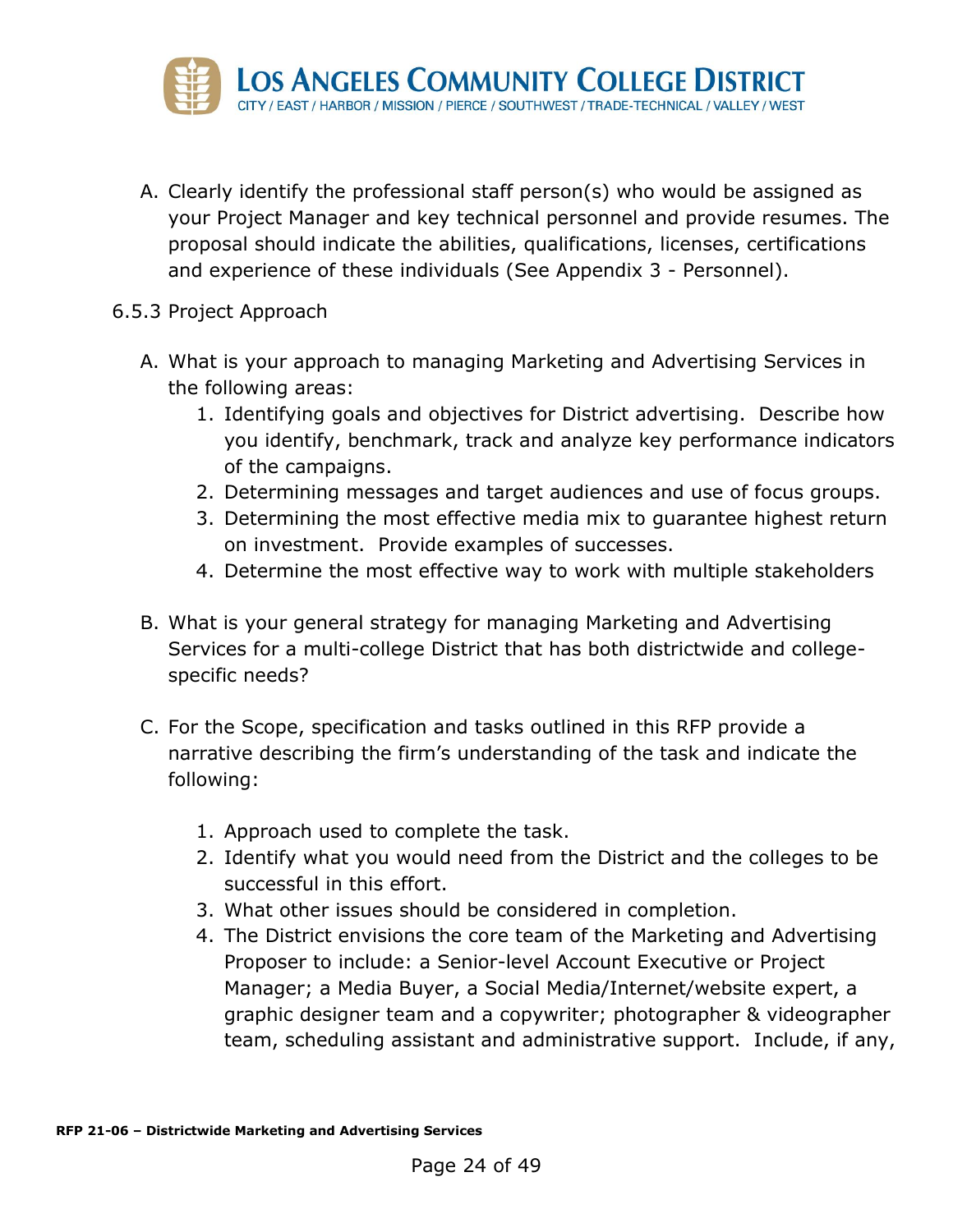

additional team members that are required and explain their roles and responsibilities

- 5. Please explain briefly what the key roles and responsibilities each of top- members of your team will be undertaking.
- 6. Estimated level of effort in hours, broken down by subtasks and each team member's effort.
- 6.5.4 Why should the District choose you as our Marketing and Advertising Service provider?
	- A. How do you differentiate your services from your competition?
	- B. How do you see yourself being a good fit for the District?
	- C. How would your firm efficiently and effectively deliver on the Marketing and Advertising Services contemplated in this RFP.
- 6.5.5 Implementation Summary
	- A. Provide a high-level description of the implementation process including primary steps or phases, approximate timelines, Firm resources and required District resources necessary to launch the scope as defined in this RFP.
- 6.5.6 Fees
	- A. As noted above, all proposals must clearly identify the process of buying media for the colleges and the District in terms of stating any commission costs, mark-ups, agency fees/percentages for the firm's role in purchasing paid advertising or media on behalf of the District and the colleges. This should include an explanation of how fees are charged to the District and the colleges as well as the agency rates that are received from media buys.
- 6.6 References

A minimum of four (4) references to be included with contact names and information.

List of business clients—especially public entities or institutes of higher learning to which your firm has provided similar services in the past three years. Specifically, include the following: name and address of organization, description of work and date performed, contact name/title/phone numbers/email address. Include a current client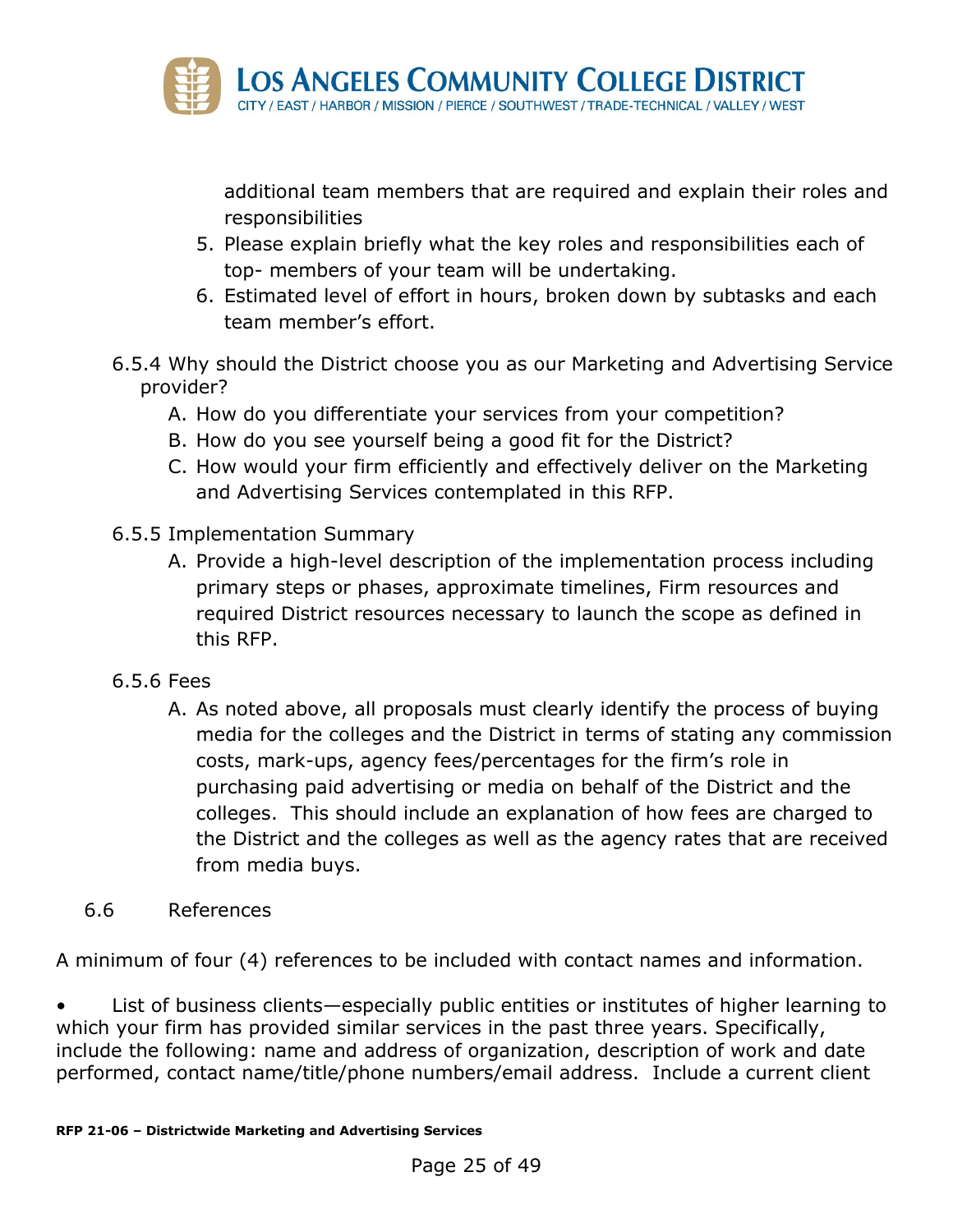

list and organizations or entities that your firm currently provides services to that may pose a conflict or require that you represent positions that are contrary to positions approved by LACCD.

#### 6.7 Fee Structure / Cost Proposal

- Each proposal must include a description of the proposed fee schedule for the work to be performed.
- Each proposal should identify any and all marketing and advertising fees
- Each proposal should identify any expected reimbursables and rates that may be requested by the proposer if engaged to do business on behalf of the District such as travel expenses, copying or messenger services.

Please complete Appendix 1 to identify proposed fees, hourly / per employee rates and any expected reimbursables associated with this proposal.

#### 6.8 Exceptions/Deviations

State any exceptions to or deviations from the requirements of this RFP, including the Sample Agreement presented in **EXHIBIT F** if you wish to present alternative approaches to meet LACCD's work requirements, these should be thoroughly explained in **EXHIBIT E**

#### 6.9 Appendices

• Supporting Documents: Furnish as appendices those supporting documents (e.g., staff resumes and bio's) requested in the preceding instructions.

• Additional Information: Include any additional information you deem essential to a proper evaluation of your proposal and which is not solicited in any of the preceding sections. Proposers are cautioned, however, that this is not an invitation to submit large amounts of extraneous material; appendices should be relevant and brief.

#### 6.10 Authorization to do business in California

Proposers must be authorized to do business in California. If a Proposer is a sole proprietorship or partnership, the Proposer should furnish with its proposal a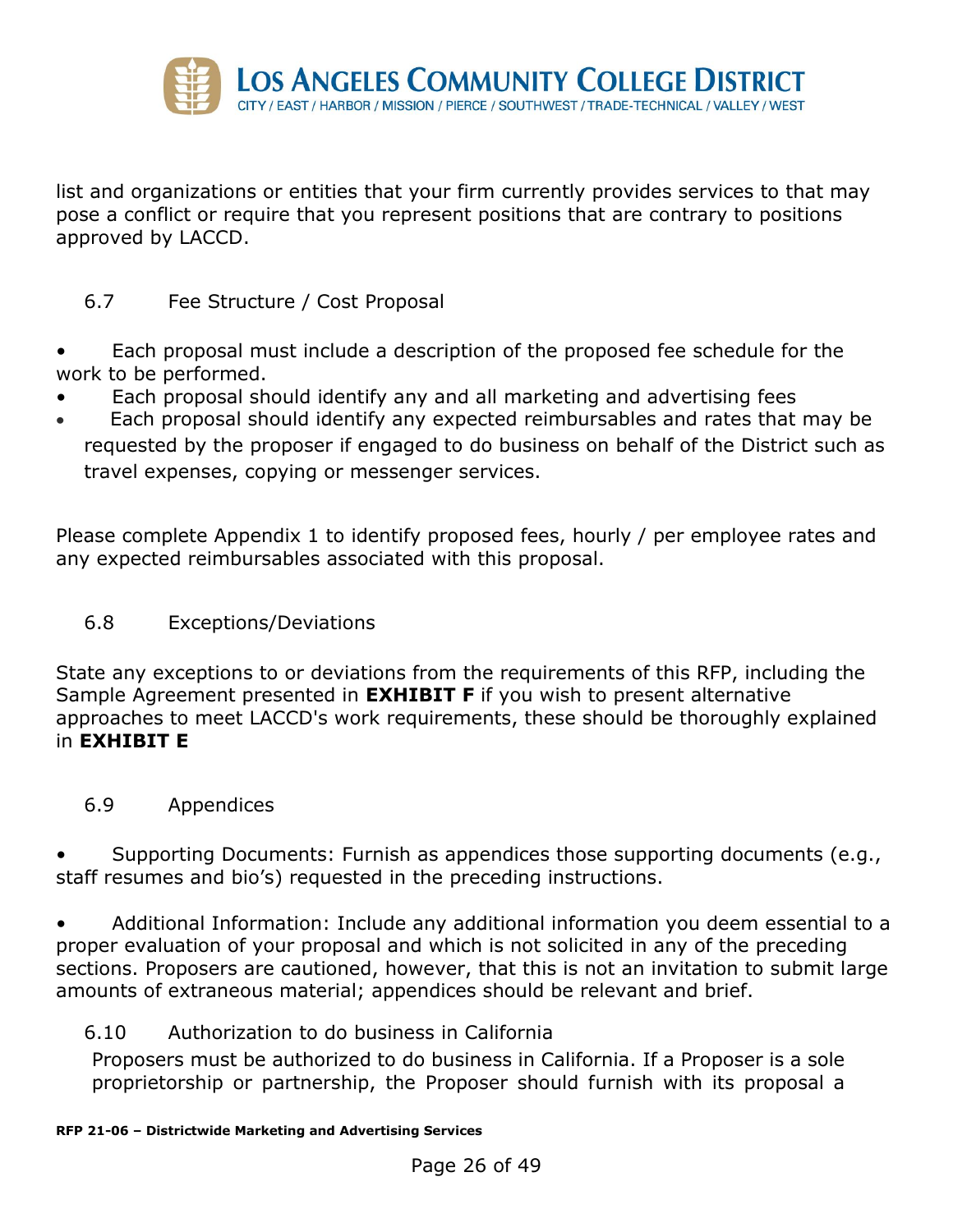

copy of a current business license issued in California. If the Proposer is a corporation, it must be approved by the California Secretary of State to do business in California as shown by it having an "ACTIVE" status listed on the California Secretary of State website as of the date of evaluation of the proposal. The Proposer should provide the corporate number issued by the Secretary of State with its proposal. Each Proposer is required to possess at the time of submitting its Proposal, and at all times during the RFP process (and, in the case of the Proposer that receives award, at the time of award, upon execution of the Agreement, and at all times during performance of the Agreement) any licenses required by Applicable Law for the performance of the Agreement. *PROPOSALS MAY BE REJECTED AS NON-RESPONSIVE IF THE PROPOSER FAILS TO FULLY COMPLY WITH ANY OR ALL OF THE INSTRUCTIONS OR CONDITIONS SET FORTH IN THIS RFP.*

#### 6.11 Mandatory documents proposer must submit within the sealed response

- (a) Completed and signed Non-collusion Affidavit (EXHIBIT A)
- (b) Completed and signed Certificate of Non-Discrimination (EXHIBIT B)
- (c) Completed Confidentiality Agreement (EXHIBIT C)
- (d) Acknowledgement of all addenda issued by the District (EXHIBIT D)
- (e) Completed and signed Exceptions and Deviations (EXHIBIT E)
- (f) Completed and signed Small Local Emerging Disabled Veterans (EXHIBIT G)

#### 6.12 GRACE PERIOD FOR MISSING OR INCORRECT FILING OF ITEMS (a) THROUGH (f) ONLY:

In the event that a firm fails to submit all or any part of items (a) through (f) above with its submission or if any submitted item is incomplete or incorrect, the Procurement Office will notify the firm and the firm shall have an additional two (2) business days to submit the missing item to the Contracts Office. Failure to submit the missing item will result in the disqualification of the Firm if the mandatory item is missing entirely. Failure to complete or correct a mandatory item will result in the firm's Proposal being considered in the form in which it was originally submitted.

#### 6.13 Authorized Signatures

Exhibits A through G must all be signed by the Proposer's authorized signatory and must be submitted by the Proposer in the sealed envelope along with its proposal. The District is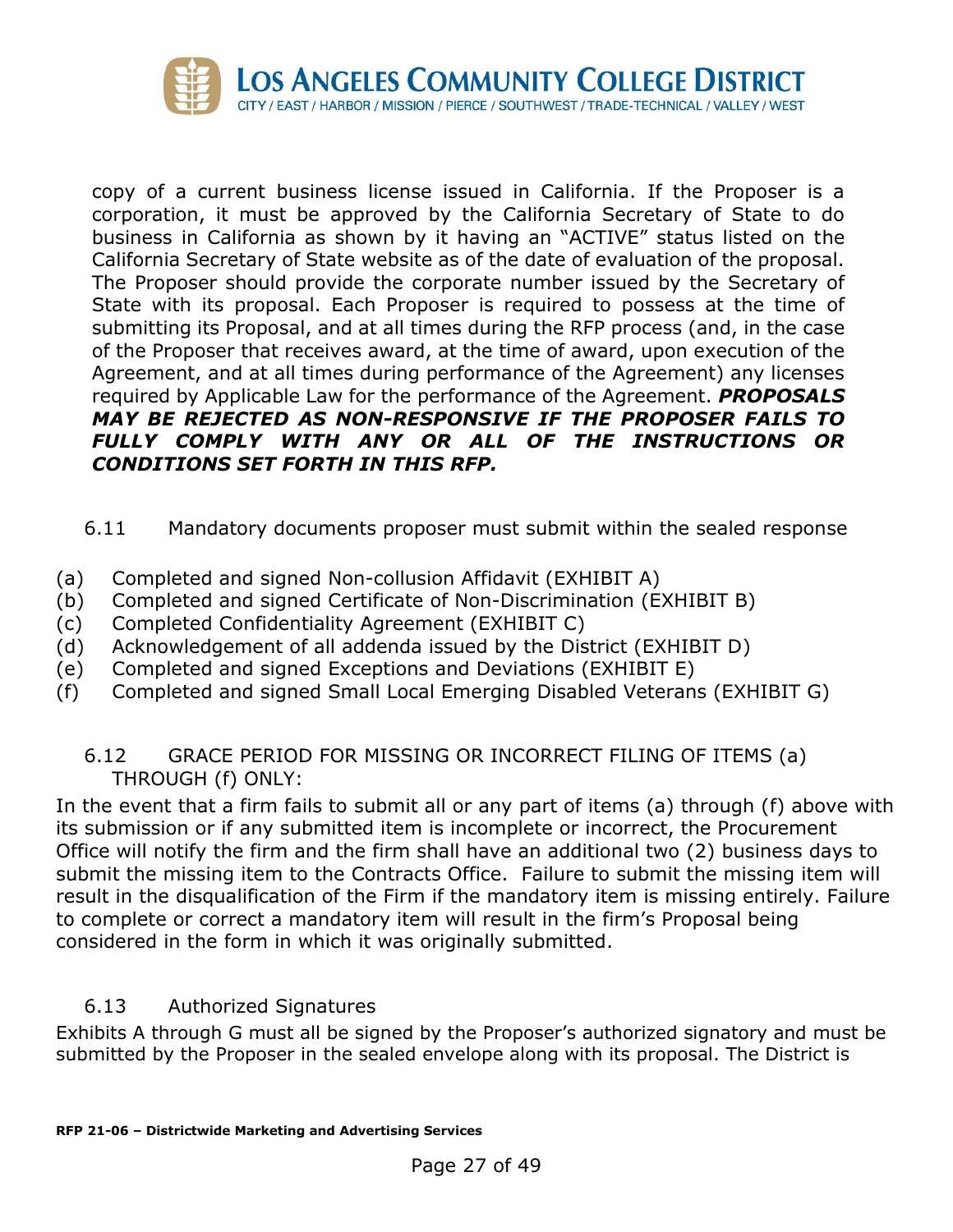

unable to accept any proposal submitted without these statements completed and signed by the Proposer's authorized signatory.

#### 6.14 Meeting RFP Specifications

The services offered by the Proposer must meet the specifications as described in this RFP. The District reserves the right to reject as non-responsive any proposal that does not meet the specifications as described in this RFP.

#### 6.15 Proposed Information to be Accurate, Complete and Valid

The Proposer must provide information including, but not limited to, fees for all offered services based on the scope of services.

Failure to do so may invalidate the proposal. The price must be accurate, complete and must be valid for the term of the agreement. The Proposer is responsible for the accuracy of the proposal submitted, and no allowance will be made for error or fee increases that the Proposer later alleges are retroactively applicable.

#### 6.16 Requirements

The Proposer shall be responsible for becoming familiar with the scope of services required by the District as set forth on pages of this RFP, and shall rely solely upon his or her own independent judgment, and not upon any statements or representations made by the District, whether express or implied. The failure or omission of any Proposer to acquaint himself or herself with the service requirements of the District shall in no way relieve any Proposer from any obligation with respect to this proposal or to the resulting agreement. The submission of a proposal shall be taken as *prima facie* evidence of compliance with this section.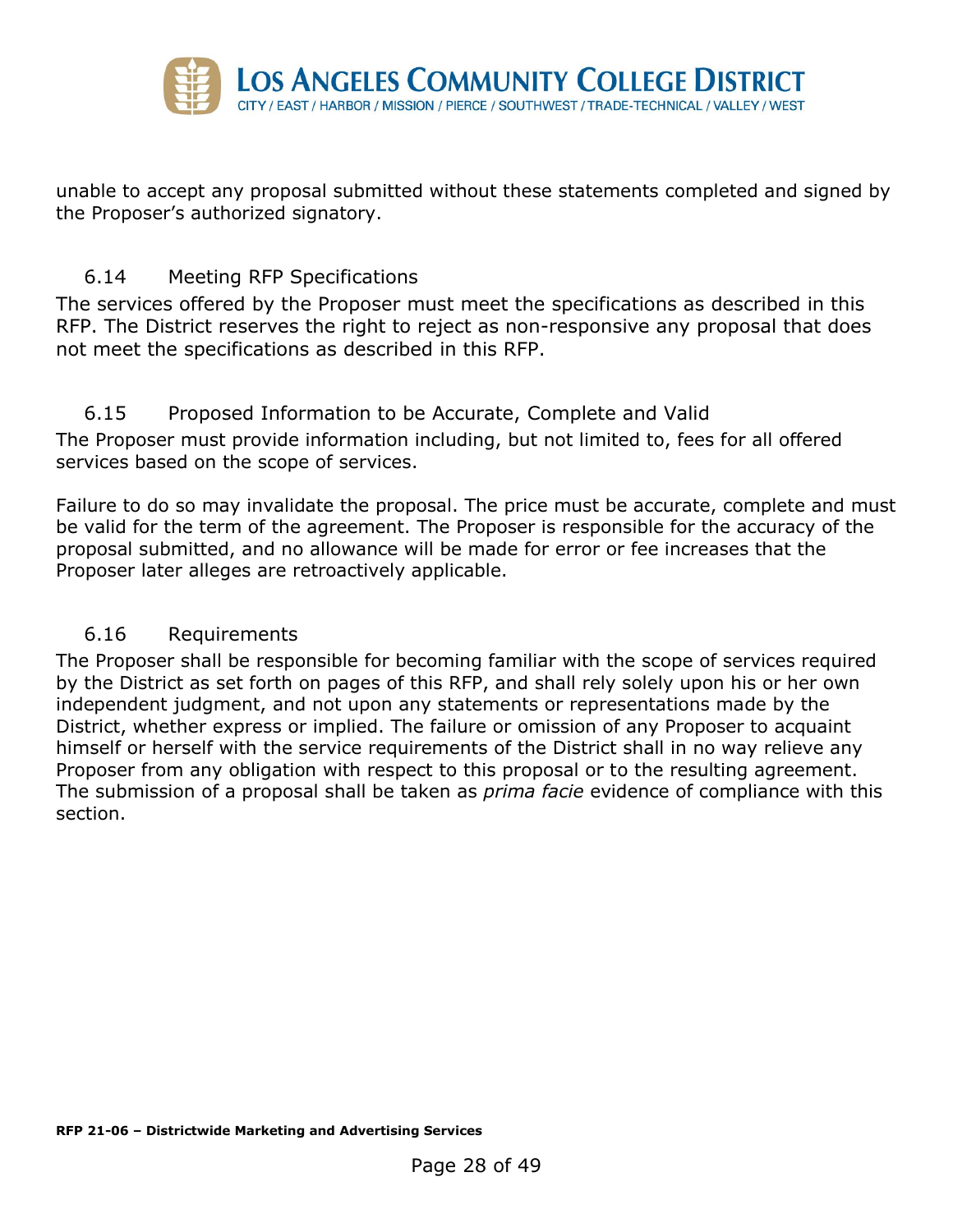

#### <span id="page-28-0"></span>**7 SCHEDULE OF EXHIBITS and APPENDICES**

- EXHIBIT A: NON-COLLUSION AFFIDAVIT
- EXHIBIT B: CERTIFICATE OF NON-DISCRIMINATION
- EXHIBIT C: CONFIDENTIALITY AGREEMENT
- EXHIBIT D: ACKNOWLEDGEMENT OF ALL ADDENDA ISSUED
- EXHIBIT E: EXCEPTIONS AND DEVIATIONS TO THE SAMPLE FORM AGREEMENT
- EXHIBIT F: SAMPLE FORM AGREEMENT
- EXHIBIT G: SMALL LOCAL EMERGING DISABLED VETERANS (SLEDV)
- APPENDIX 1: Fee Structure / Cost Proposal
- APPENDIX 2: References
- APPENDIX 3: Personnel / Project Manager and Key Technical Staff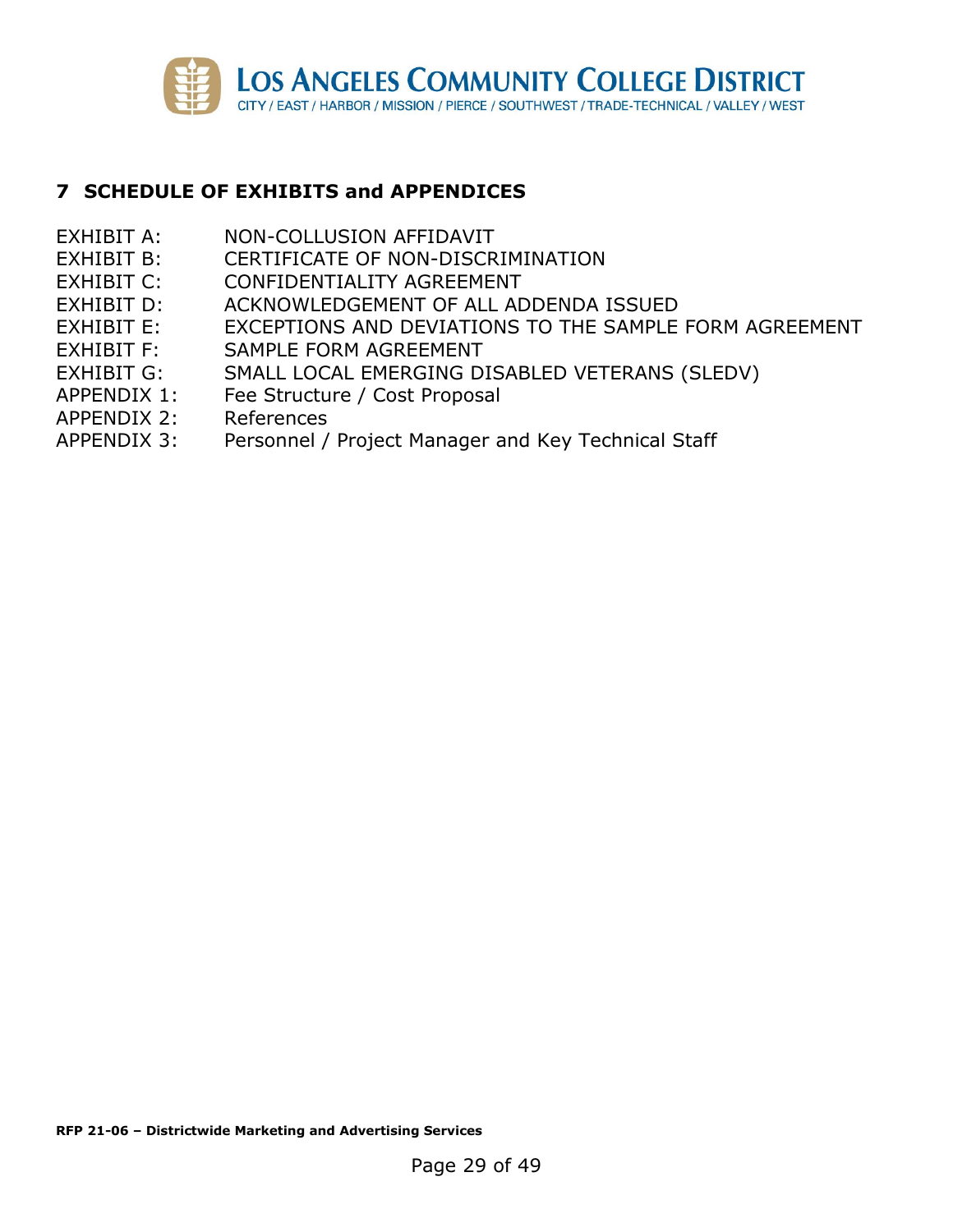

# EXHIBIT A **NON-COLLUSION AFFIDAVIT**

(Name) , being first duly sworn, disposes and says that he or she is (Title) of (Company) (Company)  $\sim$   $\sim$   $\sim$   $\sim$   $\sim$   $\sim$   $\sim$  , the party making the foregoing proposal, that the proposal is not made in the interest of, or on behalf of, any undisclosed person, partnership, company, association, organization, or corporation; that the proposal is genuine and not collusive or sham; that the proposer has not directly or indirectly induced any other proposer to put in a false or sham proposal, and has not directly or indirectly colluded, conspired, connived, or agreed with any proposer or anyone else to put in a sham proposal, or that anyone shall refrain from proposing; that the proposer has not in any manner, directly, or indirectly, sought by agreement, communication, or conference with anyone to fix the proposal price of the proposer or any other proposer, or to secure any advantage against the public body awarding the contract of anyone interested in the proposed contract; that all statements contained in the proposal are true; and further, that the proposer has not, directly or indirectly, submitted his or her proposal price or any breakdown thereof, or the contents thereof, or divulged information or data relative thereto, or paid, and will not pay, any fee to any corporation, partnership, company, association, organization, bid depository, or to any member or agent thereof to effectuate a collusion or sham proposal.

IN WITNESS WHEREOF, the undersigned has executed this Noncollusion Affidavit this Day of , 2021.

| (Type or Print Complete Legal Name of Firm)               |              |                           |  |
|-----------------------------------------------------------|--------------|---------------------------|--|
|                                                           |              |                           |  |
|                                                           |              |                           |  |
| (Signature)                                               |              |                           |  |
|                                                           |              |                           |  |
| Print)                                                    |              |                           |  |
|                                                           |              |                           |  |
|                                                           |              |                           |  |
| City<br><u> 1980 - Johann Barbara, martxa alemaniar a</u> | <b>State</b> | $Zip$ <sub>________</sub> |  |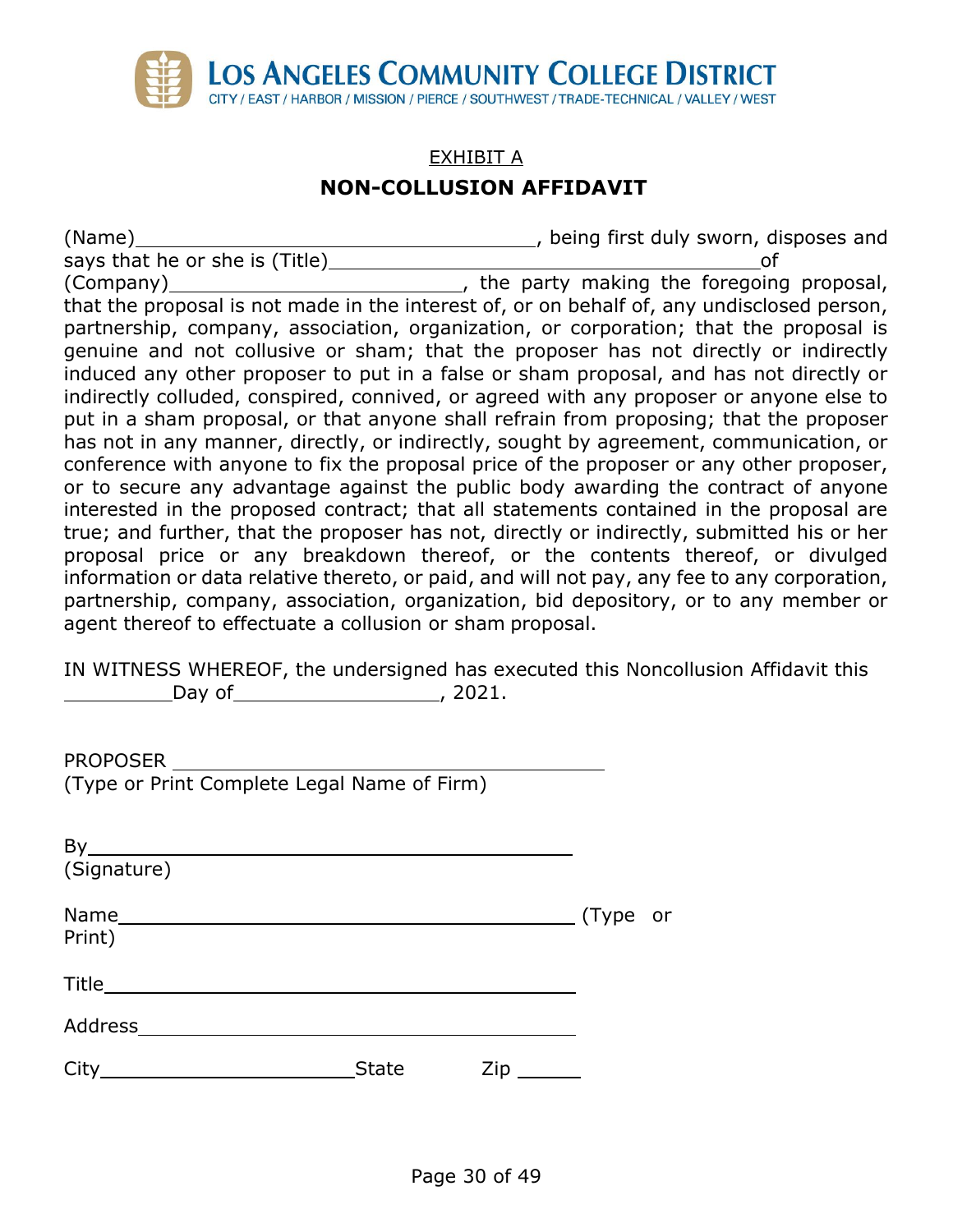

## EXHIBIT B

# **CERTIFICATION OF NON-DISCRIMINATION TO BE EXECUTED BY PROPOSER AND SUBMITTED WITH ITS PROPOSAL**

Proposer hereby certifies that in performing work or providing products for the District, there shall be no discrimination in its hiring or employment practices because of age, sex, race, color, ancestry, national origin, religious creed, physical handicap, medical condition, marital status, or sexual orientation, except as provided for in Section 12940 of the California Government Code. Proposer shall comply with applicable federal and California anti-discrimination laws, including but not limited to the California Fair Employment and Housing Act, beginning with Section 12900 of the California Government Code.

IN WITNESS WHEREOF, the undersigned has executed this Certificate of Non- Discrimination this day of , 2021.

| (Type or Print Complete Legal Name of Firm)            |  |
|--------------------------------------------------------|--|
| $By \underline{\hspace{2cm}} \underline{\hspace{2cm}}$ |  |
| (Signature)                                            |  |
| Name (Type or                                          |  |
| Print)                                                 |  |
|                                                        |  |
|                                                        |  |
|                                                        |  |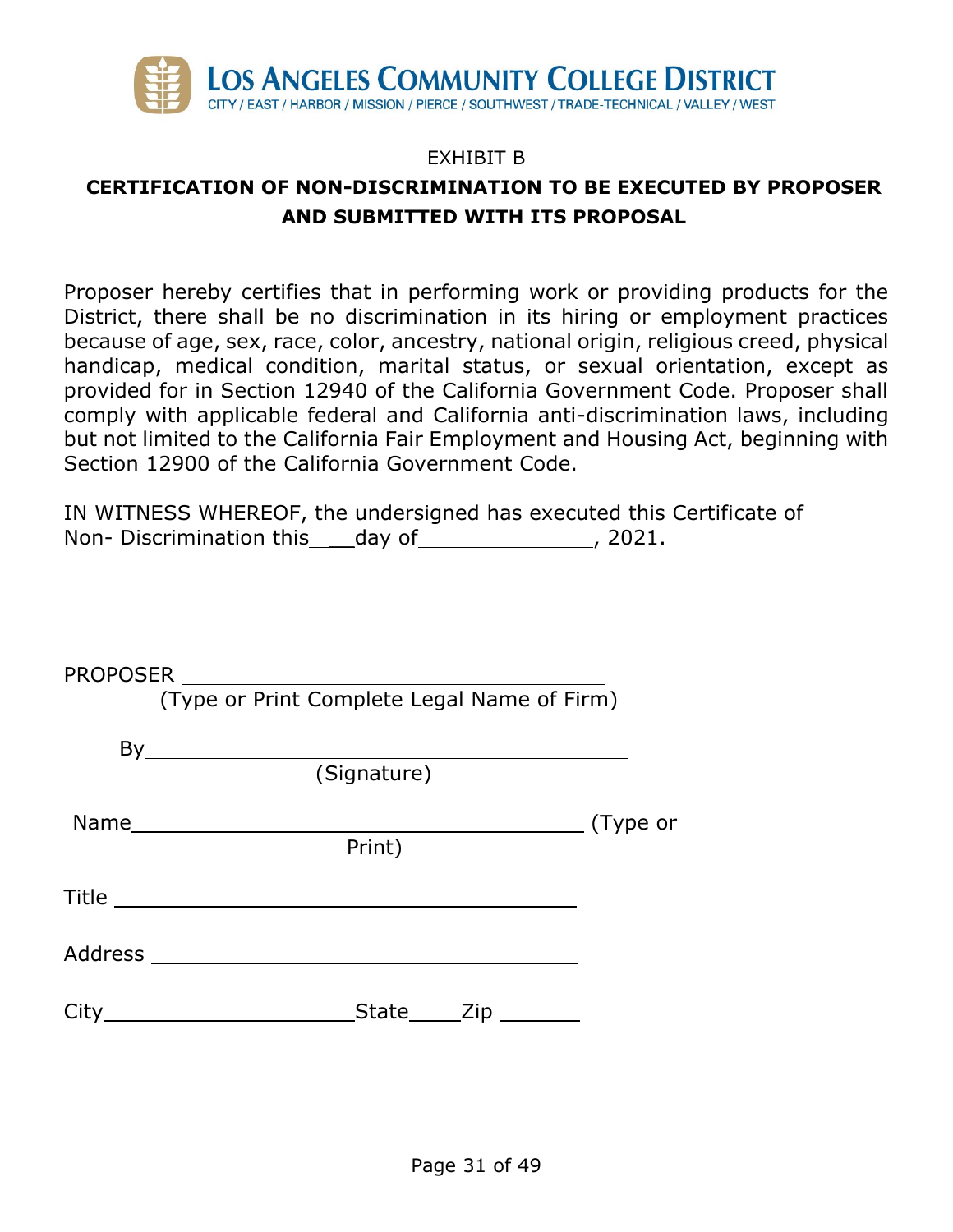

# EXHIBIT C **CONFIDENTIALITY AGREEMENT**

The undersigned, a duly authorized officer of

Laster does hereby represent,

warrant and agree to the following statement:

All financial, statistical, personal, technical or other data and information relating to the District's operation which are designated confidential by the District and made available to the undersigned shall be protected by the undersigned from unauthorized use and disclosure.

Date:

Name of Proposer

By:

Authorized Officer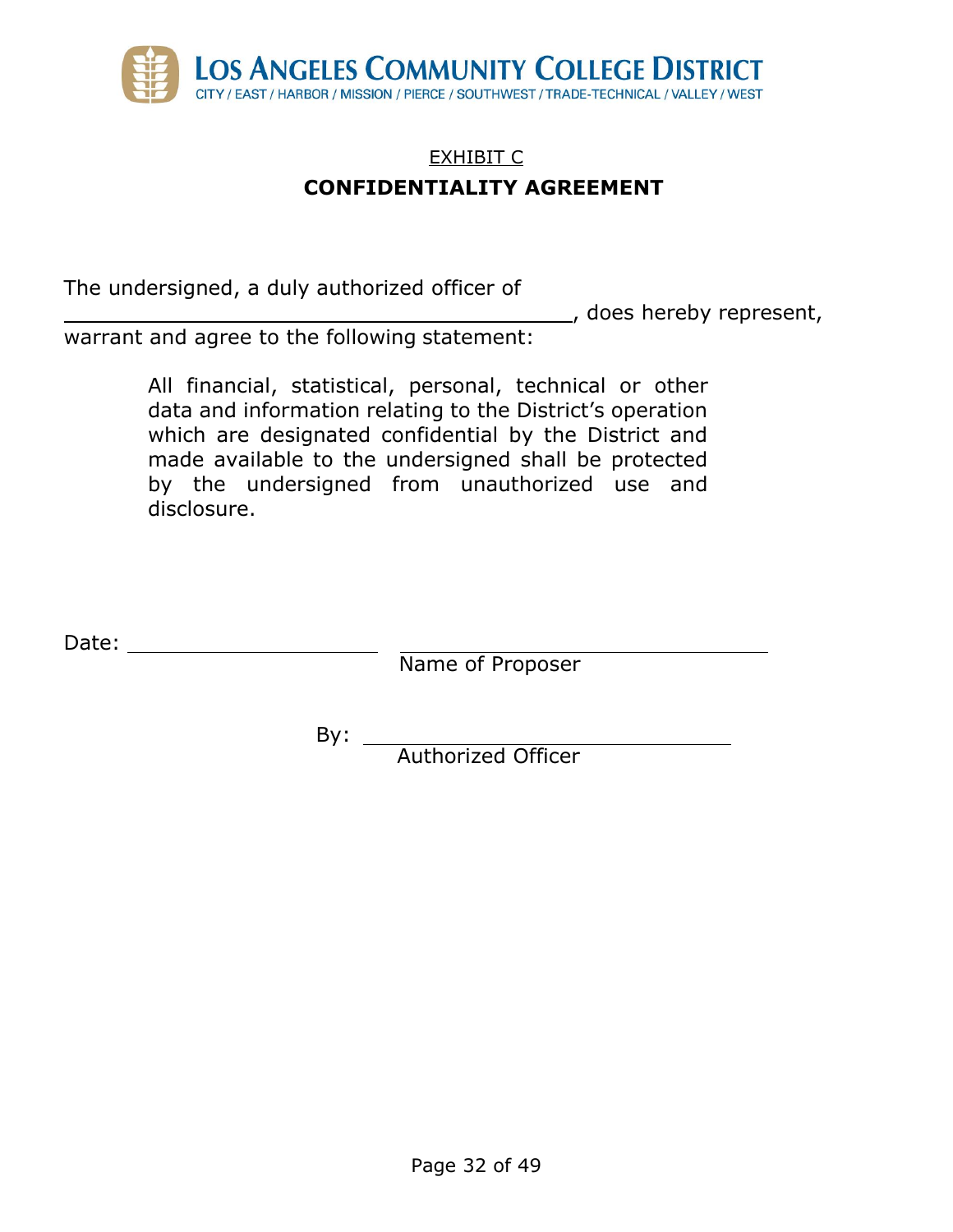

# EXHIBIT D **ACKNOWLEDGMENT OF ADDENDA**

**The Proposer shall signify receipt of all Addenda, if any, here**:

| <b>ADDENDUM NO.</b> | <b>DATE RECEIVED</b> | <b>SIGNATURE</b> |
|---------------------|----------------------|------------------|
|                     |                      |                  |
|                     |                      |                  |
|                     |                      |                  |
|                     |                      |                  |
|                     |                      |                  |

# **If necessary, please print and sign additional pages.**

| (Type or Print Complete Legal Name of Firm) |  |  |  |
|---------------------------------------------|--|--|--|
| $By$ and $\overline{a}$                     |  |  |  |
| (Signature)                                 |  |  |  |
|                                             |  |  |  |
| (Type or Print)                             |  |  |  |
|                                             |  |  |  |
| Address _________________________           |  |  |  |
| _State______Zip _____                       |  |  |  |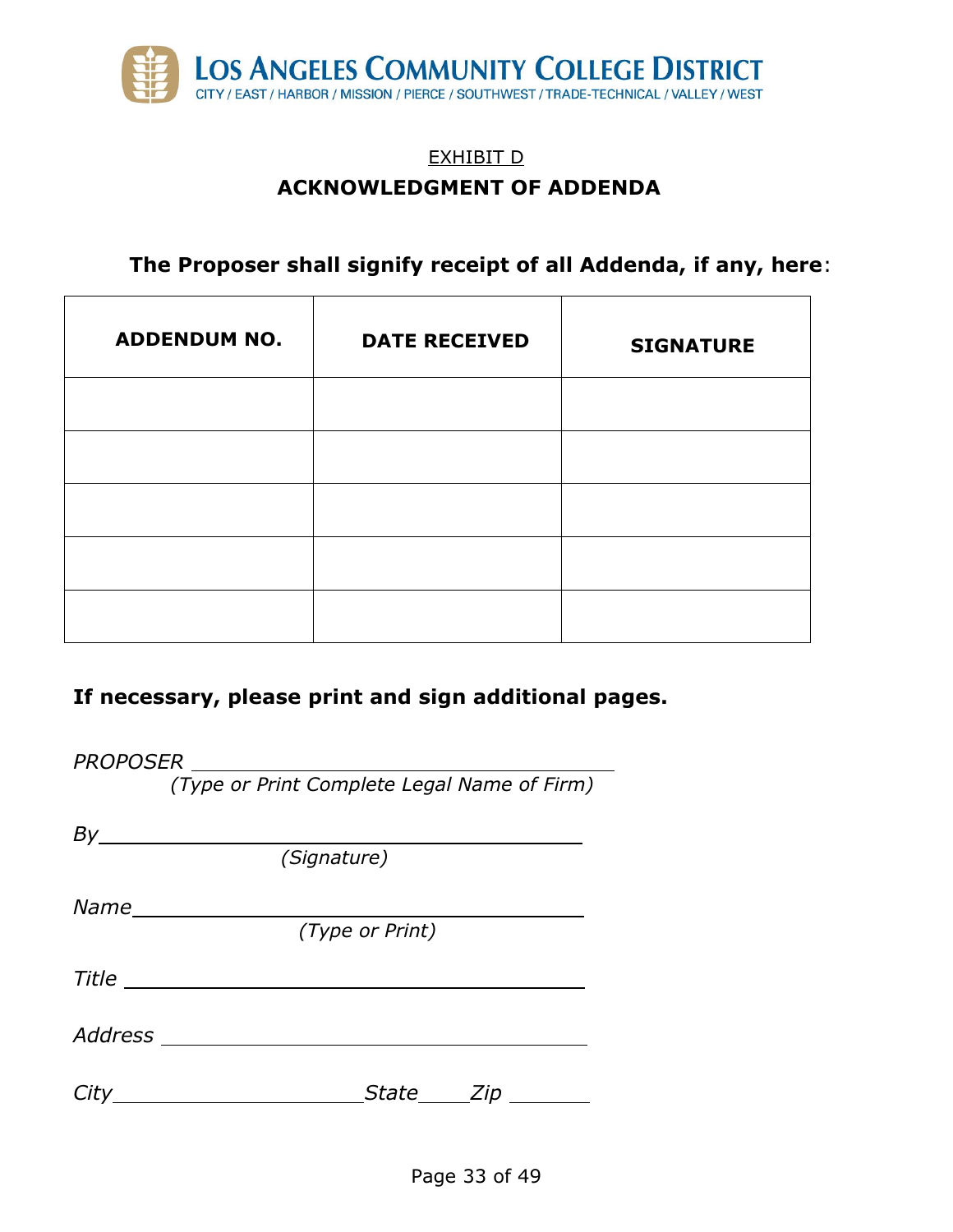

## EXHIBIT E **EXCEPTIONS AND DEVIATIONS TO SAMPLE FORM AGREEMENT**

The Proposer acknowledges it has seen and reviewed the Sample Form Agreement in **Exhibit F** and attests to the following:

- **1.** Certain exceptions and deviations may deem the proposal non-responsive and result in rejection of the proposal.
	- **a.** Proposals that mandate the use of vendor standard services contract, rather than utilizing the District's standard services contract.
	- **b.** Proposals that reject the following integral provisions of the District's contract terms and conditions will be treated as a rejection of the District's contract and these proposals will be rejected.
	- Section 5 Term of Agreement
	- Section 16 Governing Law
	- Section 17 Non-Discrimination Section
	- Section 20 Board Authorization
	- Section 25 Requirements for Federally-Funded Contracts Section
	- Section 26 Family Educational Rights Privacy Act (FERPA)
	- Section 27 Accessibility Requirements
	- 2. In the event that exceptions and deviations to the Professional Services Agreement are requested after the contract has been awarded, the District may deem the proposal non-responsive and may disqualify the proposal at its discretion.

☐ We have no exceptions or deviations to the Professional Services Agreement ☐ We have the following or the attached exceptions and/or deviations to the Professional Services Agreement.

| <b>PROPOSER</b> |                                             |  |  |  |
|-----------------|---------------------------------------------|--|--|--|
|                 | (Type or Print Complete Legal Name of Firm) |  |  |  |
|                 |                                             |  |  |  |
|                 | (Signature)                                 |  |  |  |
|                 |                                             |  |  |  |
|                 | (Type or Print)                             |  |  |  |
|                 |                                             |  |  |  |
| Address         |                                             |  |  |  |
|                 | <b>State</b><br>Zip                         |  |  |  |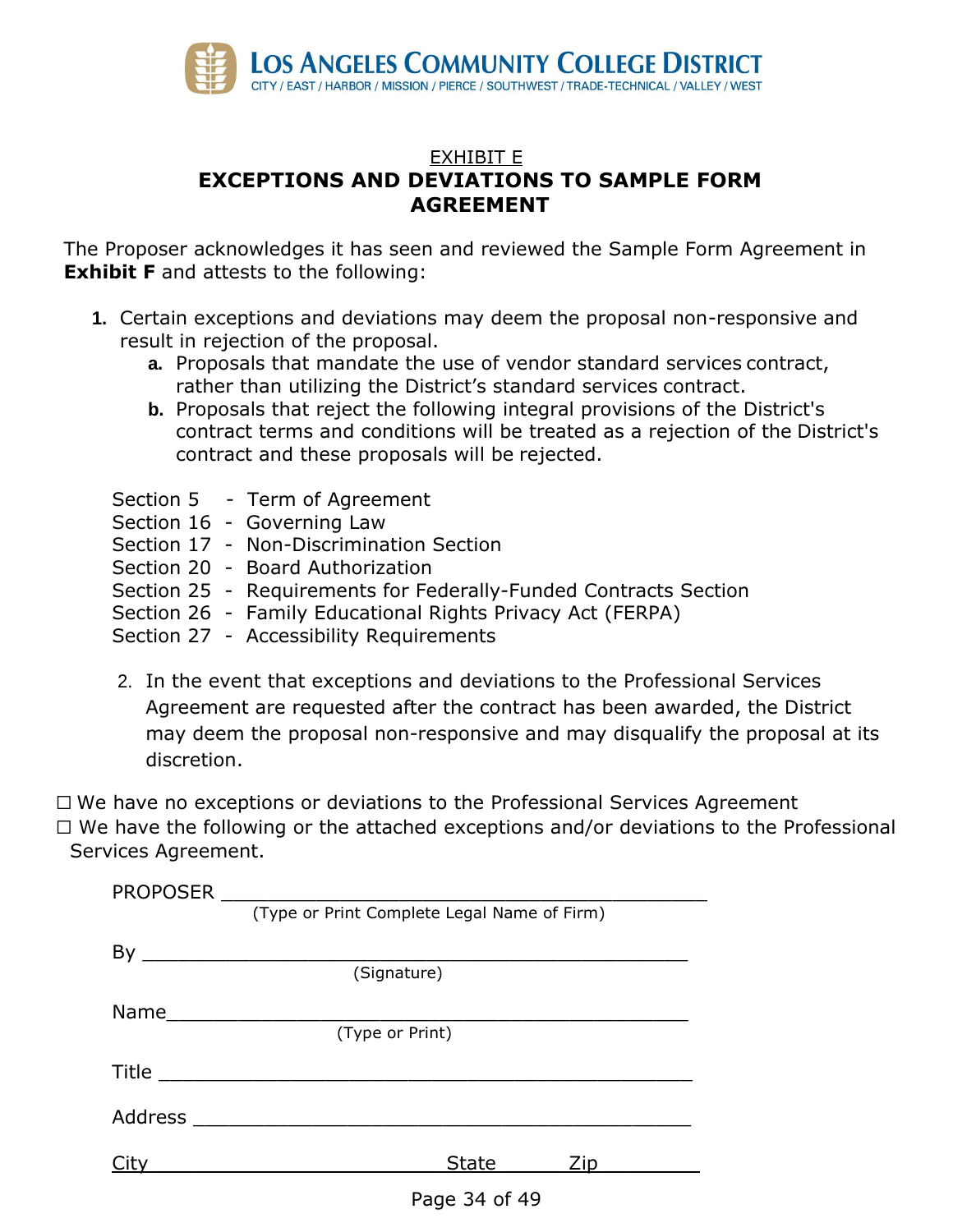

| <b>PARTIES:</b> | LOS ANGELES COMMUNITY COLLEGE DISTRICT<br>("District")  |  |  |
|-----------------|---------------------------------------------------------|--|--|
|                 | By                                                      |  |  |
|                 | ,                                                       |  |  |
|                 | Attn:<br>[Contact name and phone number]<br>("College") |  |  |

, ("Contractor")

DATE:

TERM OF AGREEMENT: From: To:

## **RECITALS**

WHEREAS, the District is authorized to contract for the procurement of professional services as authorized by law; and

WHEREAS, the Contractor is specially licensed, trained, experienced and competent to perform the services described herein pursuant to this agreement;

NOW, THEREFORE, in consideration of the mutual covenants and conditions hereinafter contained, the parties hereby agree as follows: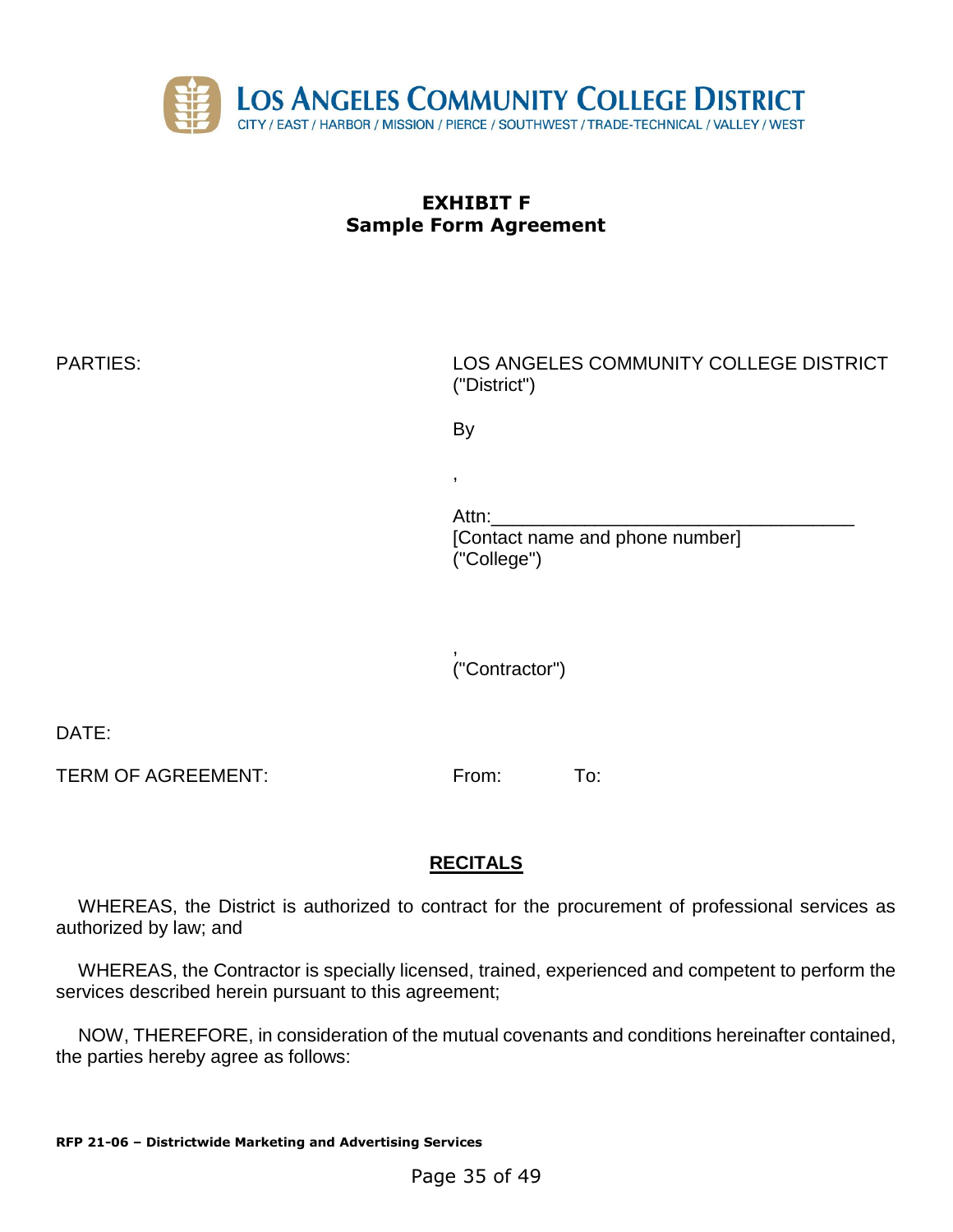

#### **AGREEMENT**

- 1. **SERVICES.** The Contractor shall perform the Services set forth in Exhibit "A" (the "Services") in compliance with specifications and standards set forth in that Exhibit. The District shall have the right to order, in writing, changes in the scope of work or under the Services to be performed with any applicable version of the compensation paid hereunder agreed upon by the District and the Contractor. Any adjustment to fees, rate schedules, or schedule of performance can only be adjusted pursuant to written agreement between the parties.
- 2. **WARRANTIES.** The Contractor warrants and represents that it is specially trained, qualified, duly licensed, experienced, and competent to provide the Services. The Contractor warrants that Services (and any goods in connection therewith) furnished hereunder will conform to the requirements of this agreement (including all descriptions, specifications and drawings made a part hereof) and in the case of goods will be merchantable, fit for their intended purposes, free from all defects in materials and workmanship and to the extent not manufactured pursuant to detailed designs furnished by the District, free from defects in design. The District's approval of designs or specifications furnished by the Contractor shall not relieve the Contractor of its obligations under this warranty. All warranties, including special warranties specified elsewhere herein, shall inure to the District, its successors, assigns, and users of the goods or services.
- 3. **FEES.** The District shall pay the Contractor the fees set forth in Exhibit B, in accordance with the terms and conditions of this Agreement. The Contractor represents that such fees do not exceed the Contractor's customary current price schedule. The District shall pay all applicable taxes; excepting, however, the federal excise tax, and all state and local property taxes, as college districts are exempt therefrom. Payment shall be made by the District's Accounts Payable Office upon submittal of invoice(s) approved by the Vice-President of Administration, or designee, at the College.
- 4. **EXPENSES.** The Contractor shall assume all expenses incurred in connection with performance except as otherwise provided in this agreement.
- 5. **TERM OF AGREEMENT.** This agreement shall be for the term set forth above, unless sooner terminated pursuant to the terms hereof.
- 6. **TERMINATION OF AGREEMENT.** This agreement may be terminated by the District by providing 30 days' prior written notice to the Contractor or immediately upon breach of this agreement by the Contractor.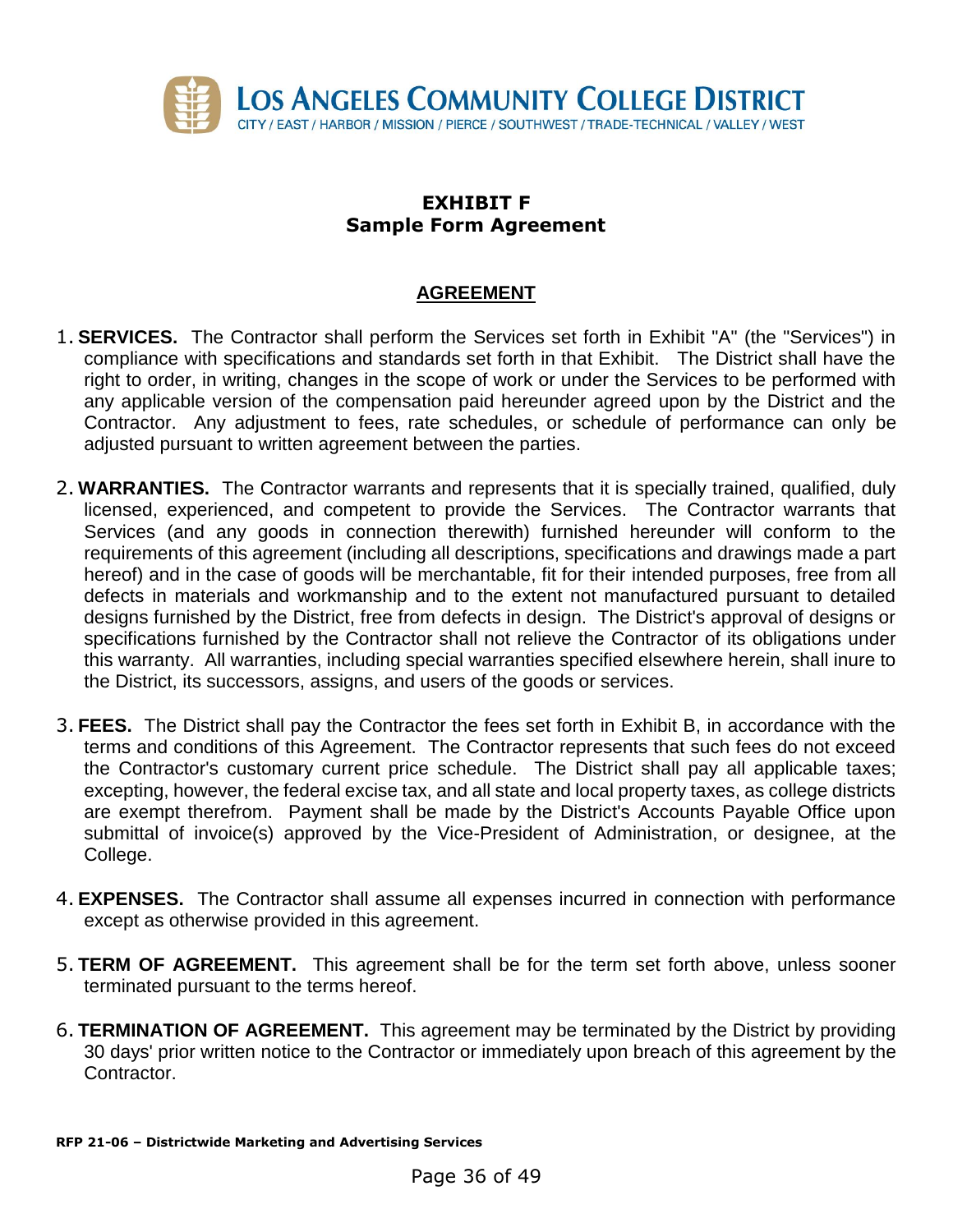

- 7. **DOCUMENTATION.** The Contractor agrees to provide to the District, at no charge, a sufficient number of nonproprietary manuals and other printed materials, as used in connection with the Services, and updated versions thereof, which are necessary or useful to the District in its use of the Services provided hereunder.
- 8. **RIGHTS IN DATA.** All technical communications and records originated or prepared by the Contractor pursuant to this agreement including papers, reports, charts, computer programs, and other documentation, but not including the Contractor's administrative communications and records relating to this agreement shall be delivered to and shall become the exclusive property of the District and may be copyrighted by the District. The ideas, concepts, know-how, or techniques relating to data processing, developed during the course of this agreement by the Contractor or jointly by the Contractor and the District can be used by either party in any way it may deem appropriate. All inventions, discoveries or improvements of the computer programs developed pursuant to this agreement shall be the property of the District. During the term of this agreement, certain information which the District deems confidential ("Confidential Information") might be disclosed to the Contractor. The Contractor agrees not to divulge, duplicate or use any Confidential Information obtained by the Contractor during the Contractor's engagement. Such Confidential Information may include, but is not limited to, student and employee information, computer programs, and data in the District's written records or stored on the District's computer systems.
- 9. **CONTRACTOR ACCOUNTING RECORDS.** Records of the Contractor's directly employed personnel, other consultants and reimbursable expenses pertaining to the work and records of account between the District and the Contractor shall be maintained on an accounting basis acceptable to the District and shall be available for examination by the District or its authorized representative(s) during regular business hours within one (1) week following a request by the District to examine such records. Failure by the Contractor to permit such examination within one (1) week of a request shall permit the District to withhold all further payments until such examination is completed unless an extension of time for examination is authorized by the District in writing.
- 10. **RELATIONSHIP OF PARTIES.** With regard to performance hereunder, the Contractor is an independent contractor and not an officer, agent, partner, joint venturer, or employee of the District. The Contractor shall not, at any time, or in any manner, represent that it or any of its agents or employees is in any manner agents or employees of the District.
- 11. **DISTRICT REPRESENTATIVE.** The contact person set forth above or his or her designee shall represent the District in the implementation of this agreement.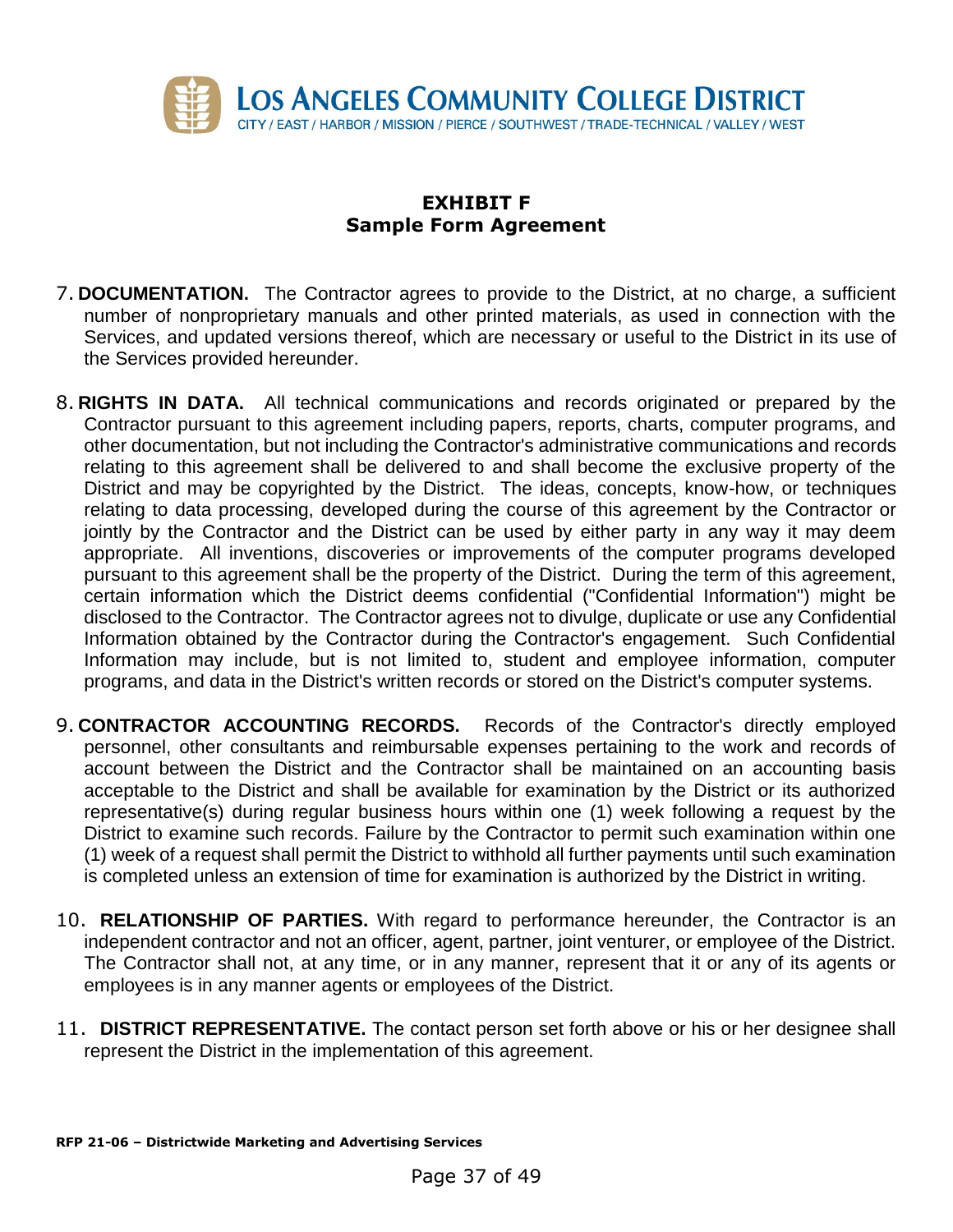

12. **WAIVER OF DAMAGES; INDEMNITY.** The Contractor hereby waives and releases the District from any claims the Contractor may have at any time arising out of or relating in any way to this agreement, except to the extent caused by the District's willful misconduct. Notwithstanding the foregoing, the parties agree that in no event shall the District be liable for any loss of the Contractor's business, revenues or profits, or special, consequential, incidental, indirect or punitive damages of any nature, even if the District has been advised in advance of the possibility of such damages. This shall constitute the District's sole liability to the Contractor and the Contractor's exclusive remedies against the District. Except for the sole negligence or willful misconduct of the District the Contractor shall indemnify, hold harmless and defend the District and its Board of Trustees, officers, employees, and agents from any liability, losses, costs, damages, claims, and obligations relating to or arising from this agreement.

Without limiting the foregoing, the Contractor shall indemnify and hold harmless the District, and its Board of Trustees, officers, employees, and agents from all liability, losses, costs, damages, claims, and obligations of any nature or kind, including attorneys fees, costs, and expenses, for infringement or use of any copyrighted or uncopyrighted composition, secret process, patented or unpatented invention, article or appliance, registered or unregistered trademark, servicemark, or tradename, furnished or used in connection with this agreement. The Contractor, at its own expense, shall defend any action brought against the District to the extent that such action is based upon a claim that the goods or software supplied by the Contractor or the operation of such goods infringes a patent, trademark, or copyright or violates a trade secret.

13. **INSURANCE.** Without limiting the Contractor's indemnification of the District and as a material condition of this agreement, the Contractor shall procure and maintain at its sole expense, for the duration of this agreement, insurance coverage with limits, terms and conditions at least as broad as set forth in this section. The Contractor shall secure and maintain, at a minimum, insurance as set forth below, with insurance companies acceptable to the District to protect the District from claims which may arise from operations under this agreement, whether such operations be by the Contractor or any subcontractor or anyone directly or indirectly employed by any of them. As a material condition of this agreement, the Contractor shall furnish to the District certificates of such insurance and endorsements, which shall include a provision for a minimum thirty-days' notice to the District prior to cancellation of or a material change in coverage.

The Contractor shall provide the following insurance:

Commercial General Liability Insurance, "occurrence" form only, to provide defense and indemnity coverage to the Contractor and the District for bodily injury and property damage. Such insurance shall name the District as an additional named insured and shall have a combined single limit of not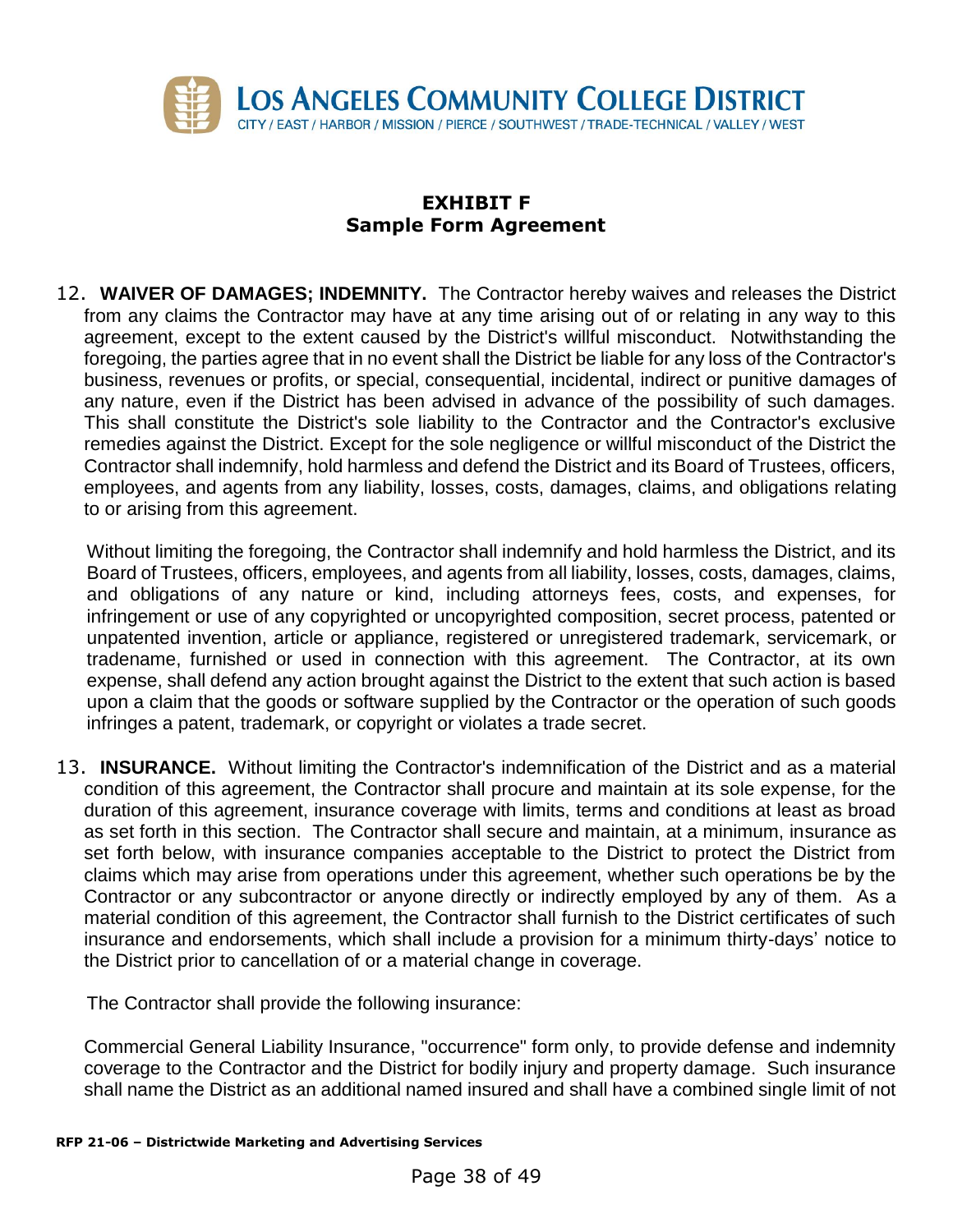

less than two million dollars (\$2,000,000) per occurrence; (\$4,000,000) aggregate. The policy so secured and maintained shall include personal injury, contractual or assumed liability insurance; independent contractors; premises and operations; products liability and completed operation; broad form property damage; broad form liability; and owned, hired and non-owned automobile insurance. The policy shall be endorsed to provide specifically that any insurance carried by the District which may be applicable to any claim or loss shall be deemed excess and non-contributory, and the Contractor's insurance primary, despite any provisions in the Contractor's policy to the contrary.

Professional liability insurance in an amount not less than two million dollars (\$2,000,000) per incident.

Workers' Compensation Insurance with limits as required by the Labor Code of the State of California and Employers Liability insurance limits of not less than one million dollars (\$1,000,000) per accident.

Failure to maintain the insurance and furnish the required documents may terminate this agreement without waiver of any other remedy the District may have under law.

- 14. **AMENDMENTS.** This agreement is the entire agreement between the parties as to its subject matter and supersedes all prior or contemporaneous understandings, negotiations, or agreements between the parties, whether written or oral, with respect thereto. This agreement may be amended only in a writing signed by both parties.
- 15. **ASSIGNMENT.** This agreement may not be assigned or otherwise transferred, in whole or in part, by either the District or the Contractor without prior written consent of the other.
- 16. **GOVERNING LAW.** This agreement shall be deemed to have been executed and delivered within the State of California, and the rights and obligations of the parties hereunder, and any action arising from or relating to this agreement, shall be construed and enforced in accordance with, and governed by, the laws of the State of California or United States law, without giving effect to conflict of laws principles. Any action or proceeding arising out of or relating to this agreement shall be brought in the county of Los Angeles, State of California, and each party hereto irrevocably consents to such jurisdiction and venue, and waives any claim of inconvenient forum.
- 17. **NONDISCRIMINATION.** The Contractor hereby certifies that in performing work or providing services for the District, there shall be no discrimination in its hiring, employment practices, or operation because of sex, race, religious creed, color, ancestry, national origin, physical disability,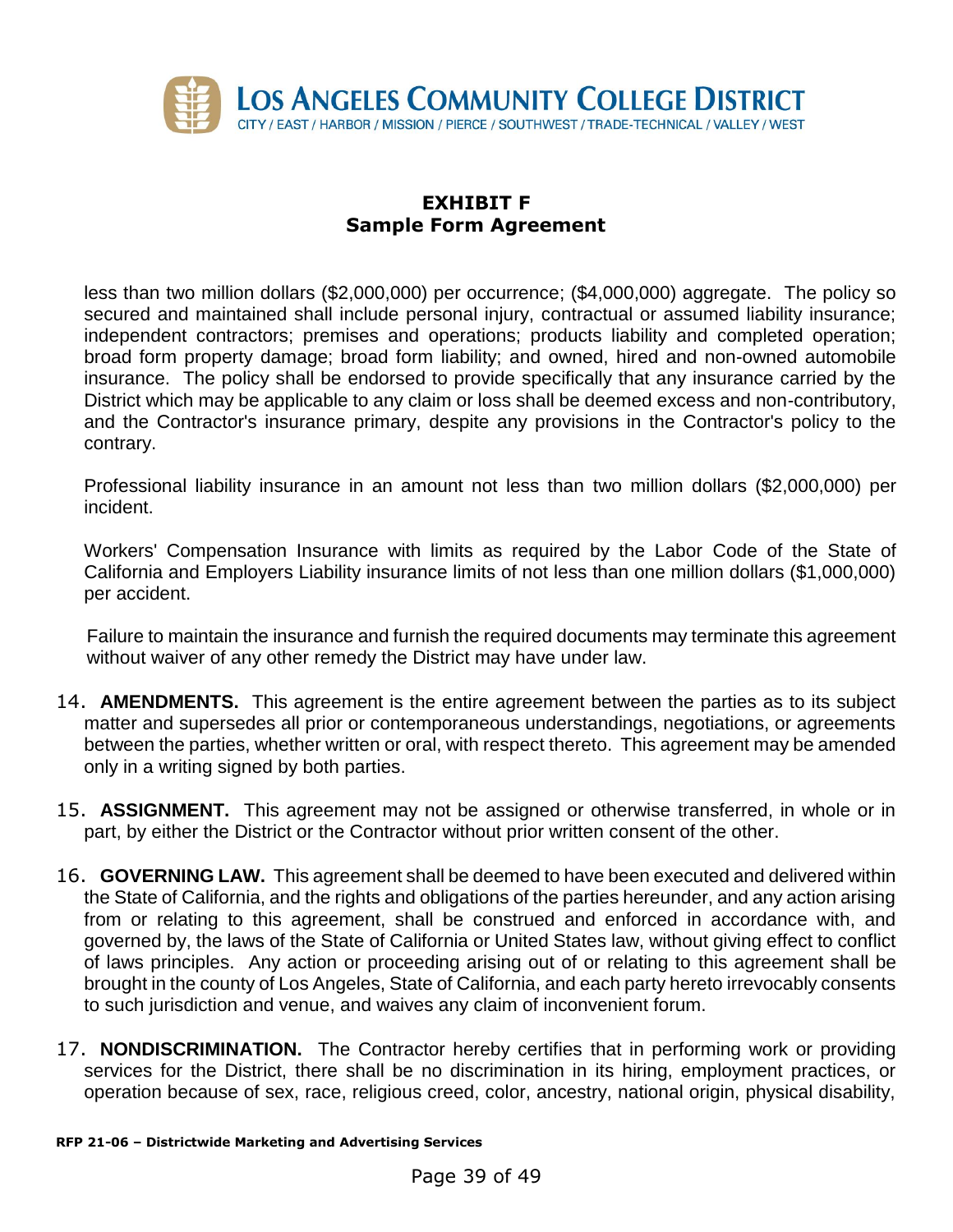

mental disability, medical condition, marital status, or sexual orientation, except as provided for in section 12940 of the Government Code. The Contractor shall comply with applicable federal and California anti-discrimination laws, including but not limited to, the California Fair Employment and Housing Act, beginning with Section 12900 of the California Government Code, the provisions of the Civil Rights Act of 1964 (Pub. L. 88-352; 78 Stat. 252) and Title IX of the Education Amendments of 1972 (Pub. L. 92-318) and the Regulations of the Department of Education which implement those Acts. The Contractor agrees to require compliance with this nondiscrimination policy by all subcontractors employed in connection with this agreement.

- 18. **EQUAL OPPORTUNITY EMPLOYER.** The Contractor, in the execution of this agreement, certifies that it is an equal employment opportunity employer.
- 19. **ATTORNEYS' FEES AND COSTS.** If either party shall bring any action or proceeding against the other party arising from or relating to this agreement, each party shall bear its own attorneys' fees and costs, regardless of which party prevails.
- 20. **BOARD AUTHORIZATION.** The effectiveness of this agreement is expressly conditioned upon approval by the District's Board of Trustees.
- 21. **SEVERABILITY.** The Contractor and the District agree that if any part, term, or provision of this agreement is found to be invalid, illegal, or unenforceable, such invalidity, illegality, or unenforceability shall not affect other parts, terms, or provisions of this agreement, which shall be given effect without the portion held invalid, illegal, or unenforceable, and to that extent the parts, terms, and provisions of this agreement are severable.
- 22. **TERMINATION FOR NON-APPROPRIATION OF FUNDS.** If the term of this agreement extends into fiscal years subsequent to that in which it is approved, such continuation of the agreement is contingent on the appropriation and availability of funds for such purpose, as determined in good faith by the District. If funds to effect such continued purpose are not appropriated or available as determined in good faith by the District, this agreement shall automatically terminate and the District shall be relieved of any further obligation.
- 23. **NOTICE.** Any notice required to be given pursuant to the terms of this agreement shall be in writing and served personally or by deposit in the United States mail, postage and fees fully prepaid, addressed to the applicable address set forth above. Service of any such notice if given personally shall be deemed complete upon delivery, and if made by mail shall be deemed complete on the day of actual receipt or at the expiration of 2 business days after the date of mailing, whichever is earlier.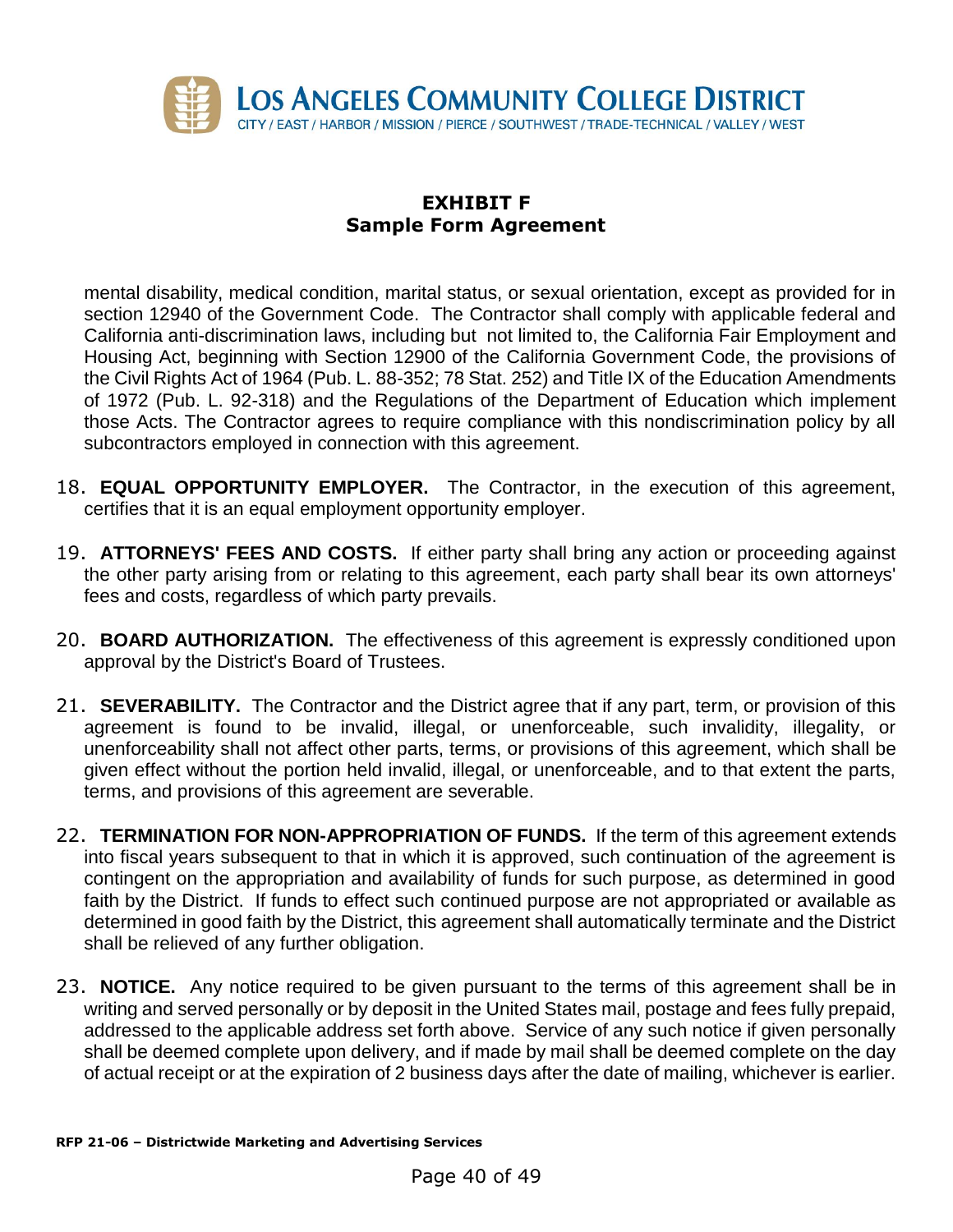

24. **CONFLICTS OF INTEREST.** The Contractor agrees not to accept any employment or representation during the term of this agreement which is or may likely make the Contractor financially interested. (as provided in California Government Code Sections 1090 and 87100) in any decision made by the District on any matter in connection with which the Contractor has been retained pursuant to this agreement.

#### 25. **REQUIREMENTS FOR FEDERALLY FUNDED CONTRACTS.**

If this Agreement is funded by the District, in whole or in part, from revenues received from the Federal Government, then the following additional provisions shall apply. It shall be the Contractor's responsibility to ascertain if Federal funds are involved.

Contractor, and any subcontractors at any tier, shall comply with E.O. 11246, "Equal Employment Opportunity," as amended by E.O. 11375, "Amending Executive Order 11246 Relating to Equal Employment Opportunity," and as supplemented by regulations at 41 CFR part 60, "Office of Federal Contract Compliance Programs, Equal Employment Opportunity, Department of Labor."

No contract, or any subcontract at any tier, shall be made to parties listed on the General Services Administration's List of Parties Excluded from Federal Procurement or Non-procurement Programs in accordance with E.O.s 12549 and 12689, "Debarment and Suspension." This list contains the names of parties debarred, suspended, or otherwise excluded by agencies, and contractors declared ineligible under statutory or regulatory authority other than E.O. 12549. Contractors with awards that exceed the small purchase threshold (currently \$100,000) shall provide the required certification regarding its exclusion status and that of its principal employees.

#### 26. **FAMILY EDUCATIONAL RIGHTS AND PRIVACY ACT.**

Vendor, its employees, agents or representatives may be provided access to Student Information during its performance of this Agreement. Vendor acknowledges that it is subject to and will fully comply with the privacy regulations outlined in the Family Educational Rights and Privacy Act. 20 U.S. C. SS 1232g; 34 C.F. R. Part 99, as amended (FERPA), for the handling of such information. Company will not disclose or use any Student Information except to the extent necessary to carry out its obligations under this Agreement and as permitted expressly by FERPA. Company shall implement and maintain administrative, physical and technical safeguards (Safeguards), at its expense, that prevent any collection, use or disclosure of, or access to, Student Information that this agreement does not expressly authorize, including without limitation, an information security program and/or protocols that meet the standards of industry practice to safeguard such Student Information.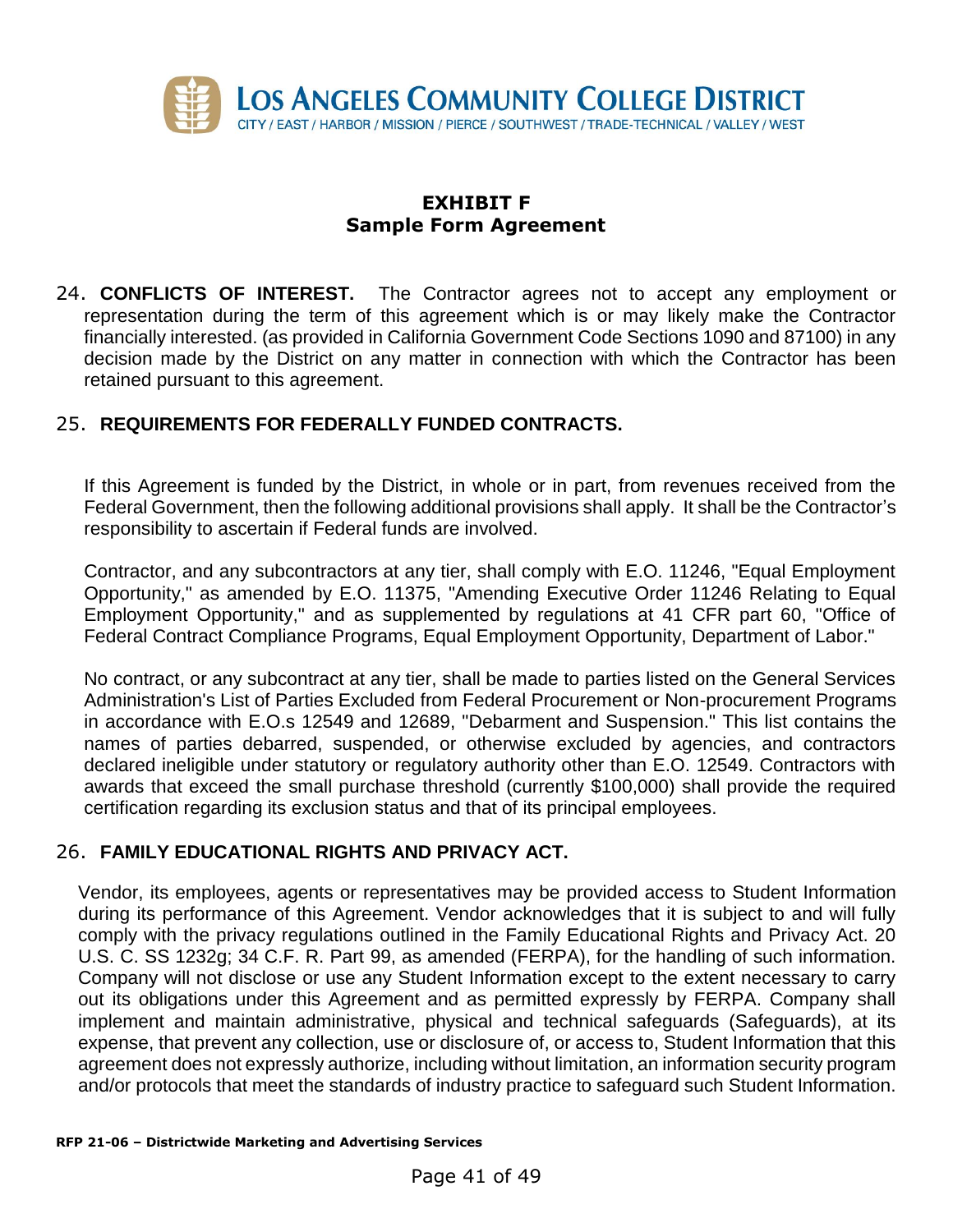

27. **Vendor hereby warrants that the products and services to be provided under this Agreement will comply with the accessibility requirements of Section 508 of the Rehabilitation Act of 1973, as amended (29 U.S.C. Section 794d) and its implementing regulations set forth at Title 36, Code of Federal Regulations, parts 1193 and 1194. Vendor agrees to test and validate its product, and any related website or online content it produces, with sufficient regularity in order to ensure the product and associated content meet conformance with all applicable Revised 508 Standards and Web Content Accessibility Guidelines (WCAG) 2.1 Level AA standards (see https://www.w3.org/TR/WCAG21/), in accordance with the required testing methods. The vendor shall maintain and retain full documentation of the measures taken to ensure compliance with the applicable requirements stated above, including records of any testing or demonstrations conducted. Vendor shall provide the District with copies of all Accessibility Conformance Reports (ACR) and Supplemental Accessibility Conformity Reports (SACR) that are produced related to the product or service. Further, Vendor agrees to promptly respond to and fully resolve any complaint regarding accessibility of its products or services which is brought to its attention. All resolutions provided by the vendor in response to complaints regarding information and communications technology (ICT) accessibility of its product(s) shall meet conformance with established WCAG 2.1 Level AA requirements. Vendor further agrees to indemnify and hold harmless the Los Angeles Community College District, including any of its nine colleges using the vendor's products or services from any claim arising out of its failure to comply with the aforesaid requirements. Failure to comply with these requirements shall constitute a breach and be grounds termination of this Agreement. Throughout the life of the agreement, the District reserves the right to independently perform any necessary testing on vendor's product or service to verify conformance or any representation of conformance made by the vendor with this section.**

**IN WITNESS WHEREOF,** the parties hereto have executed this agreement in Los Angeles, California, on the date set forth above.

#### **CONTRACTOR**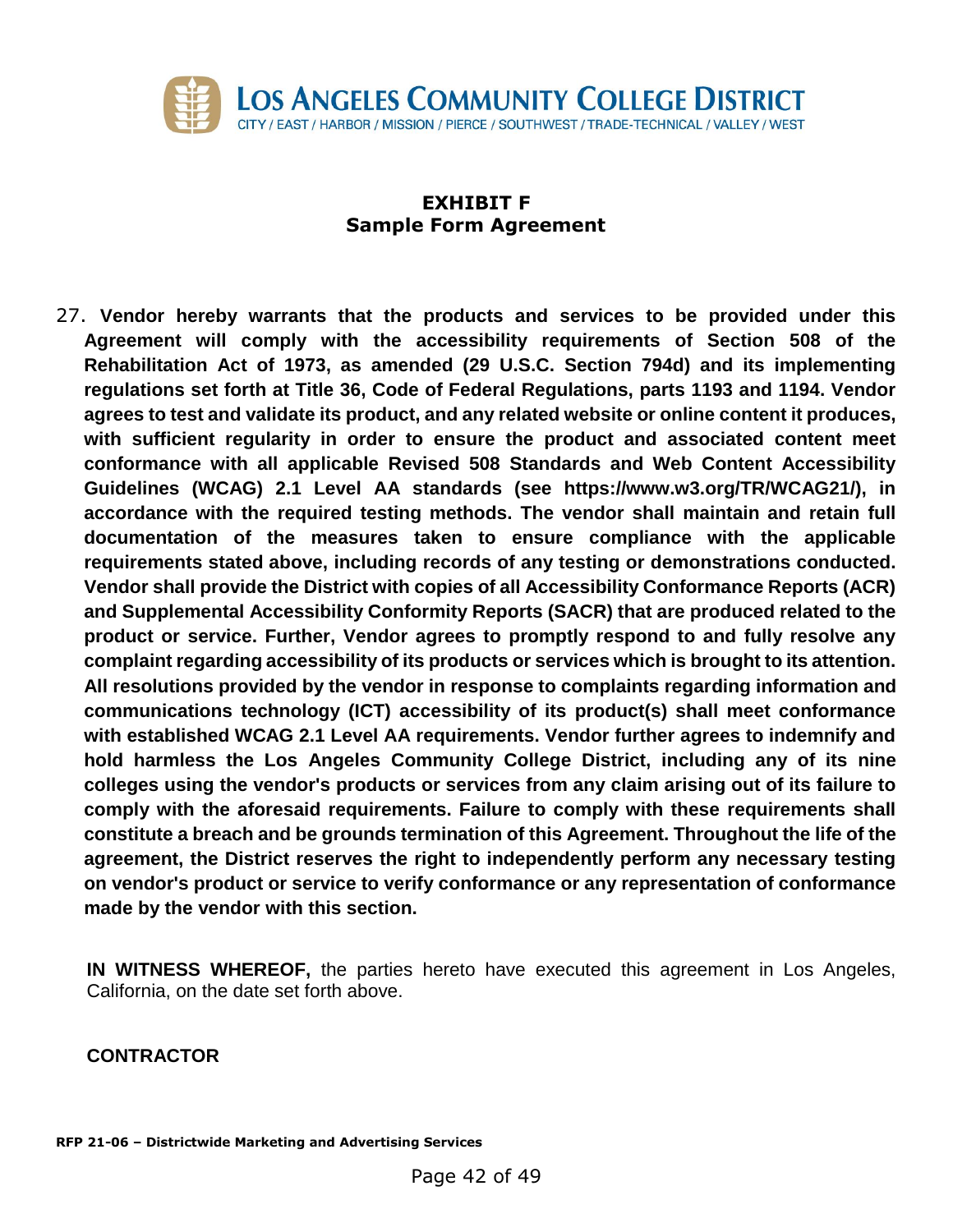

| By:    |  |  |
|--------|--|--|
| Name:  |  |  |
| Title: |  |  |
|        |  |  |
|        |  |  |

| Name:  |  |  |
|--------|--|--|
| Title: |  |  |

#### **DISTRICT**

,

LOS ANGELES COMMUNITY COLLEGE DISTRICT By: THE BOARD OF TRUSTEES OF THE LOS ANGELES COMMUNITY COLLEGE DISTRICT

| By:    |  |  |
|--------|--|--|
| Name:  |  |  |
| Title: |  |  |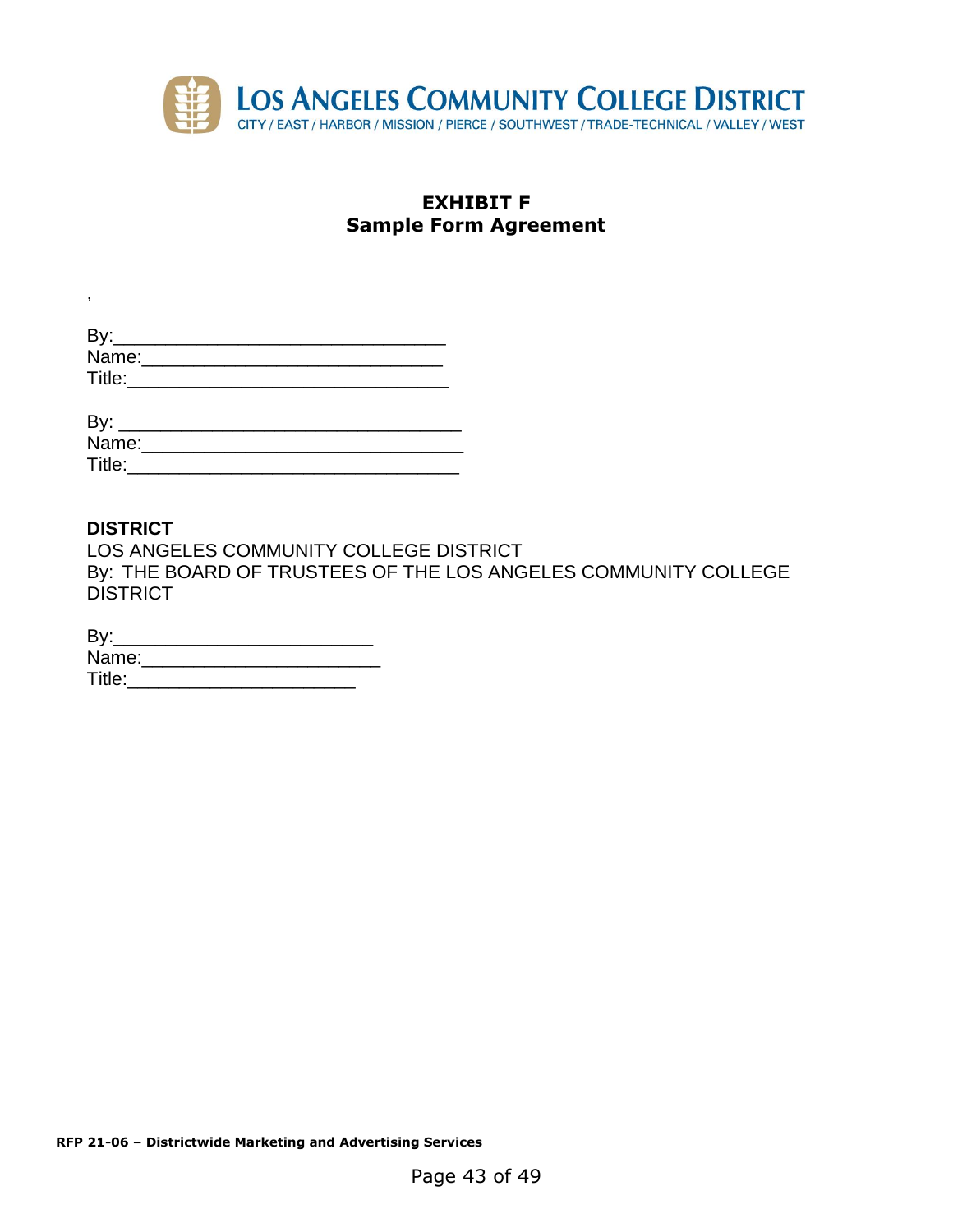

# **EXHIBIT A**

## SCHEDULE OF SERVICES AND SPECIFICATIONS

**CONTRACTOR'S SERVICES:** 

**SPECIFICATIONS:** 

RFP 21-06 - Districtwide Marketing and Advertising Services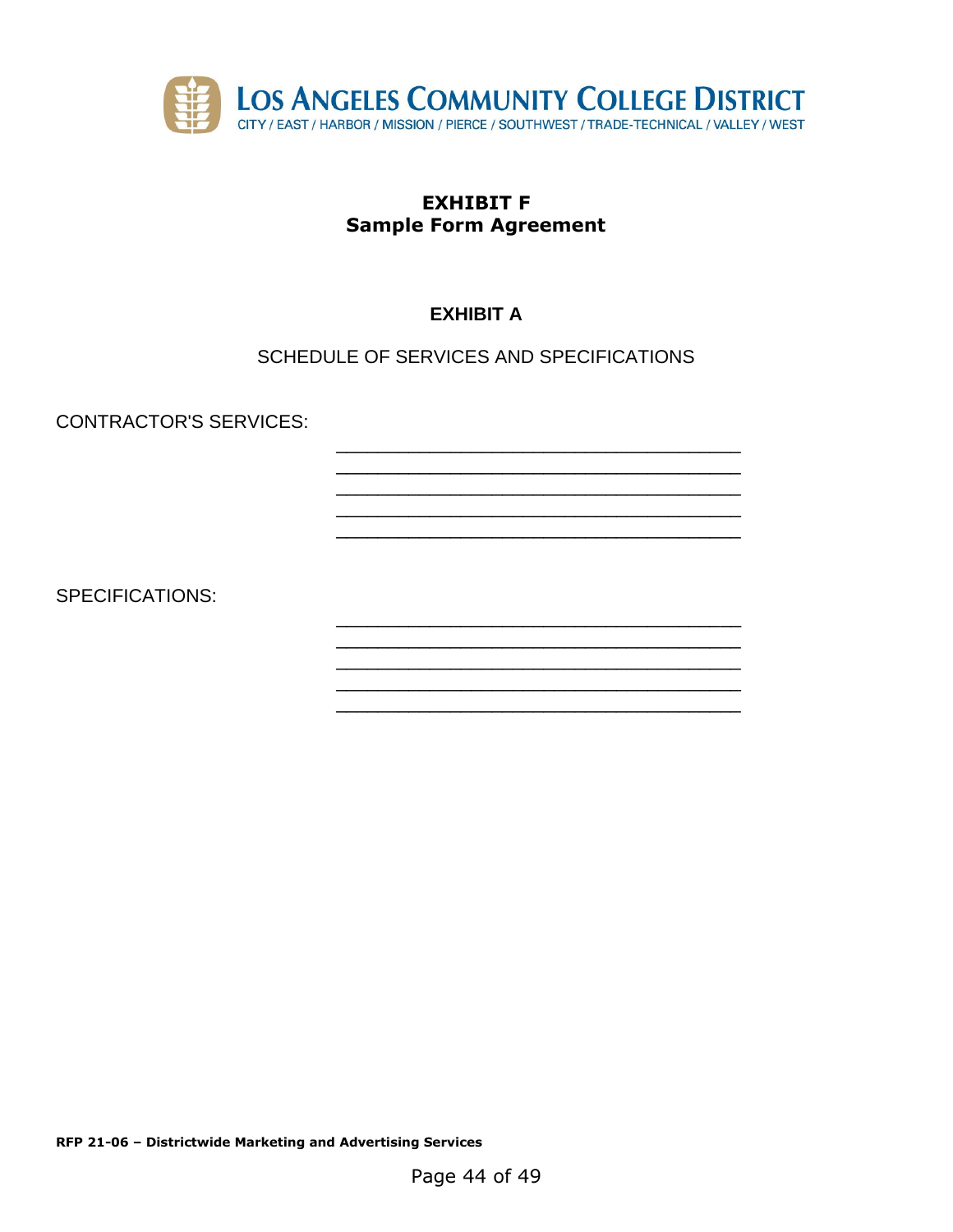

## **EXHIBIT B**

## SCHEDULE OF PAYMENT

TOTAL FEE: \$ (broken down as follows):  $\frac{1}{2}$  $\frac{1}{2}$  $\frac{1}{2}$ 

COSTS (IF ANY) NOT INCLUDED IN FEES: \$ \_\_\_\_\_\_\_\_\_\_\_\_\_\_\_\_\_\_\_\_\_\_\_\_

**RFP 21-06 – Districtwide Marketing and Advertising Services**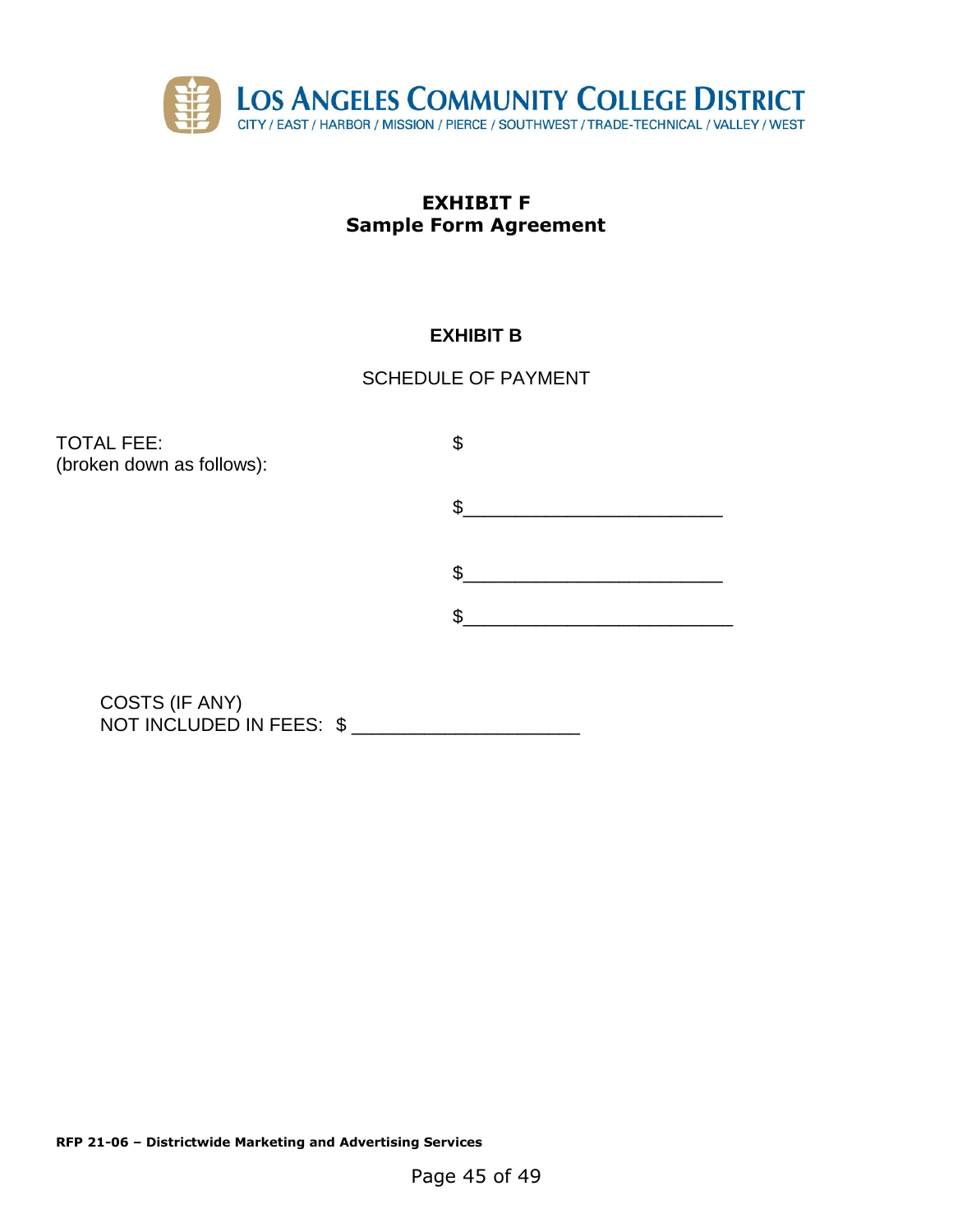

#### **EXHIBIT G Small, Local, Emerging, Disabled Veterans**

*The undersigned, a duly authorized officer of*

*, does hereby certify, represent and warrant the following statement(s) below: (Please check all statement boxes that apply.)*

| Bidder/Proposer is a "Small" business that<br>has met the applicable ownership, operation,<br>and size requirements, and has been certified<br>by a Federal agency or a California public<br>agency as a small business enterprise.                              |
|------------------------------------------------------------------------------------------------------------------------------------------------------------------------------------------------------------------------------------------------------------------|
| B. Bidder/Proposer is a "Local" business has its<br>principal place of business in the County of<br>Los Angeles.                                                                                                                                                 |
| C. Bidder/Proposer is an "Emerging" business<br>that has been in business in its substantially<br>current form for only up to five (5) years.                                                                                                                    |
| D. Bidder/Proposer is a "Disabled Veteran<br>Owned" business that is fifty-one-percent<br>(51%) owned and operated by one or more<br>disabled veterans certified by the State of<br>California Department of General Services or<br>a Federal government agency. |

*Date:* 

*Name of Bidder/Proposer*

*By:* 

*Authorized Officer Signature* 

*Title*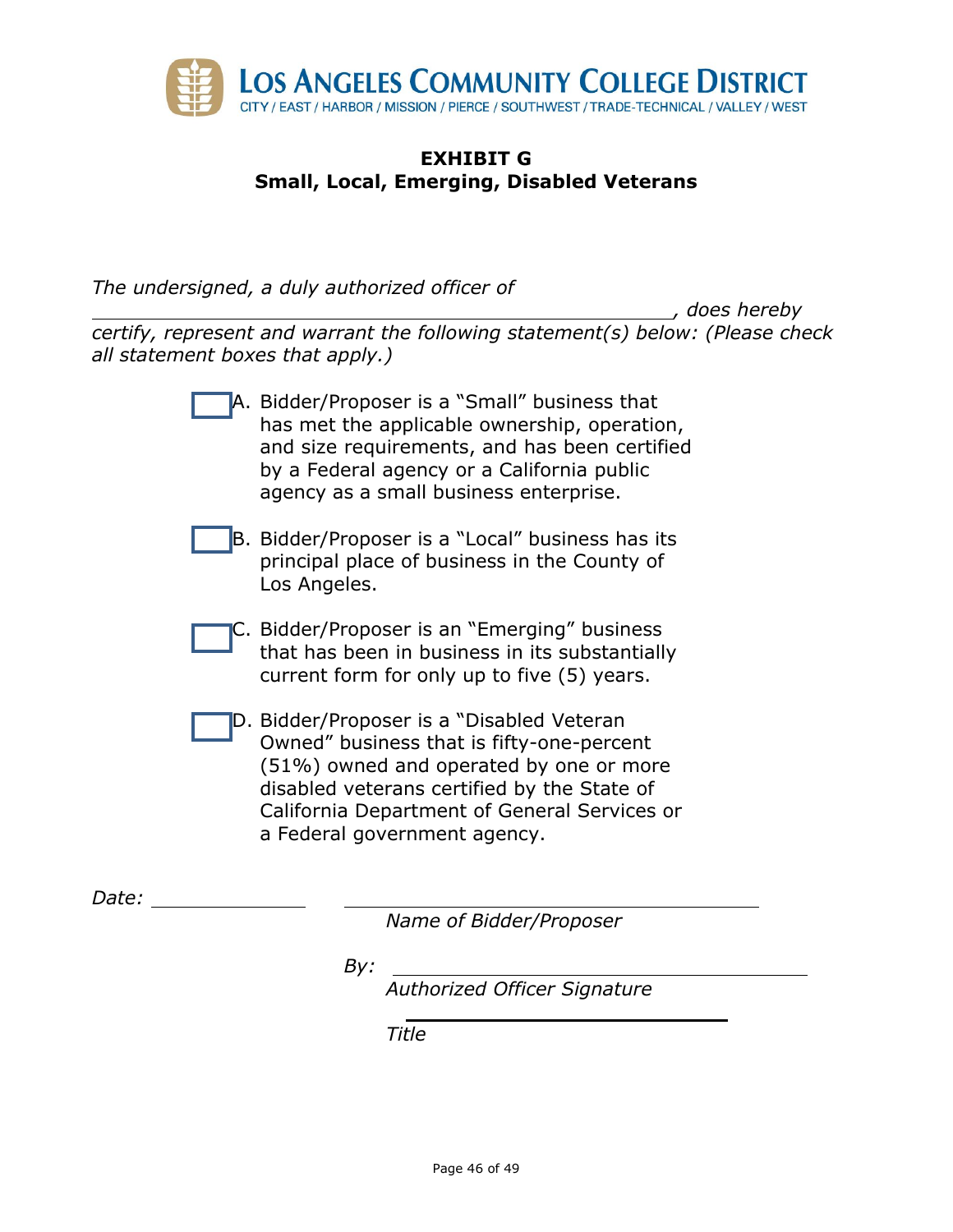

#### **Appendix 1 – Fee Structure / Cost Proposal**

|                                |      | <b>Proposed Travel / Other</b> | <b>Assigned Personnel</b> |
|--------------------------------|------|--------------------------------|---------------------------|
| <b>Description of Services</b> | Cost | <b>Reimbursables</b>           |                           |
| Marketing and Advertising      |      |                                |                           |
| <b>Commission Costs</b>        |      |                                |                           |
| Mark-Up Costs                  |      |                                |                           |
| Agency Fees / Percentages for  |      |                                |                           |
| Purchasing                     |      |                                |                           |
| Advertisements/Media           |      |                                |                           |
| Other Fees - Please list below |      |                                |                           |
|                                |      |                                |                           |
|                                |      |                                |                           |
|                                |      |                                |                           |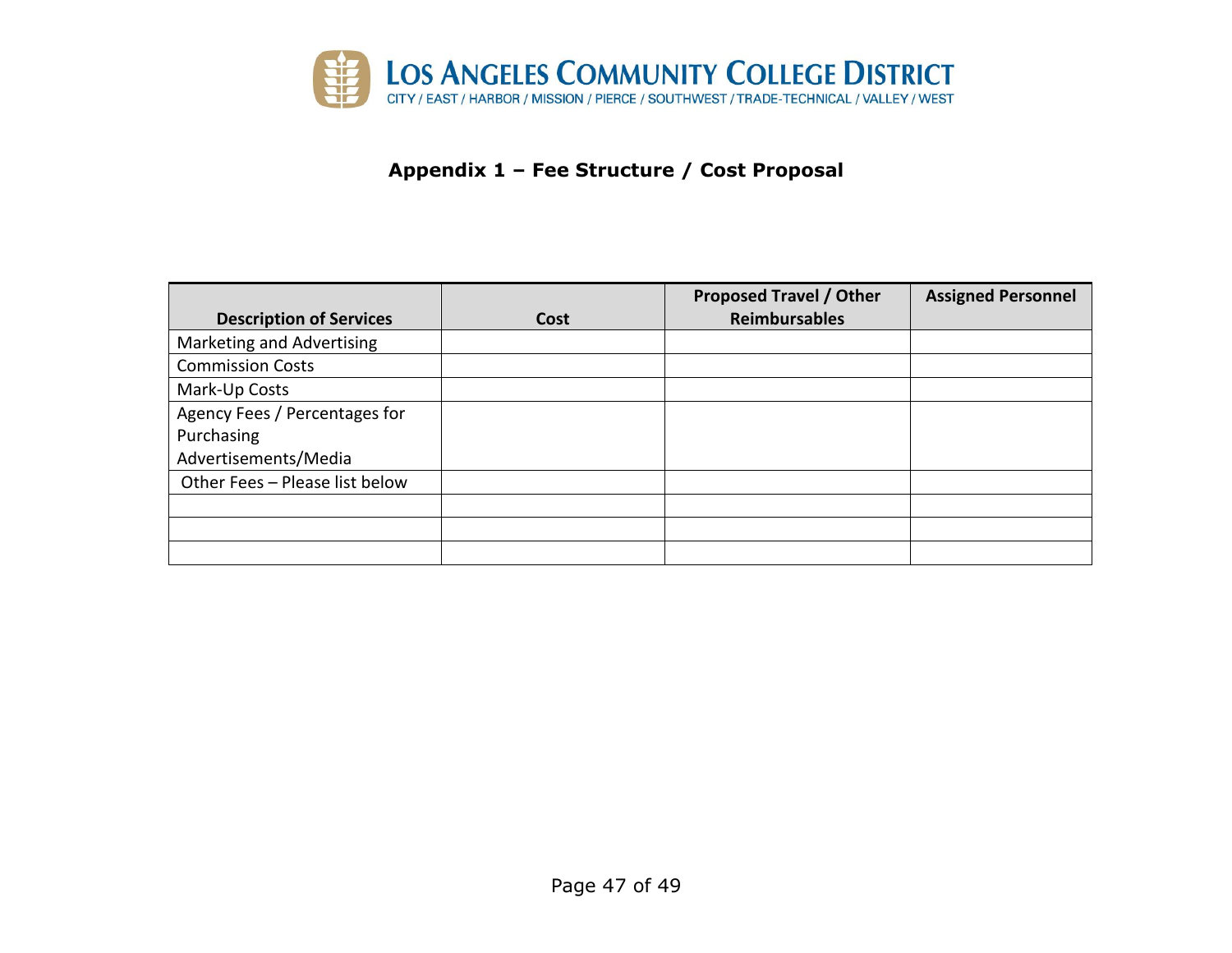

# **Appendix 2 – References**

| <b>Project</b> | <b>Name of Firm &amp;</b><br><b>Contact Person</b> | <b>Address</b> | <b>Email</b><br><b>Address</b> | <b>Telephone</b><br><b>Number</b> |
|----------------|----------------------------------------------------|----------------|--------------------------------|-----------------------------------|
|                |                                                    |                |                                |                                   |
|                |                                                    |                |                                |                                   |
|                |                                                    |                |                                |                                   |
|                |                                                    |                |                                |                                   |
|                |                                                    |                |                                |                                   |
|                |                                                    |                |                                |                                   |
|                |                                                    |                |                                |                                   |
|                |                                                    |                |                                |                                   |